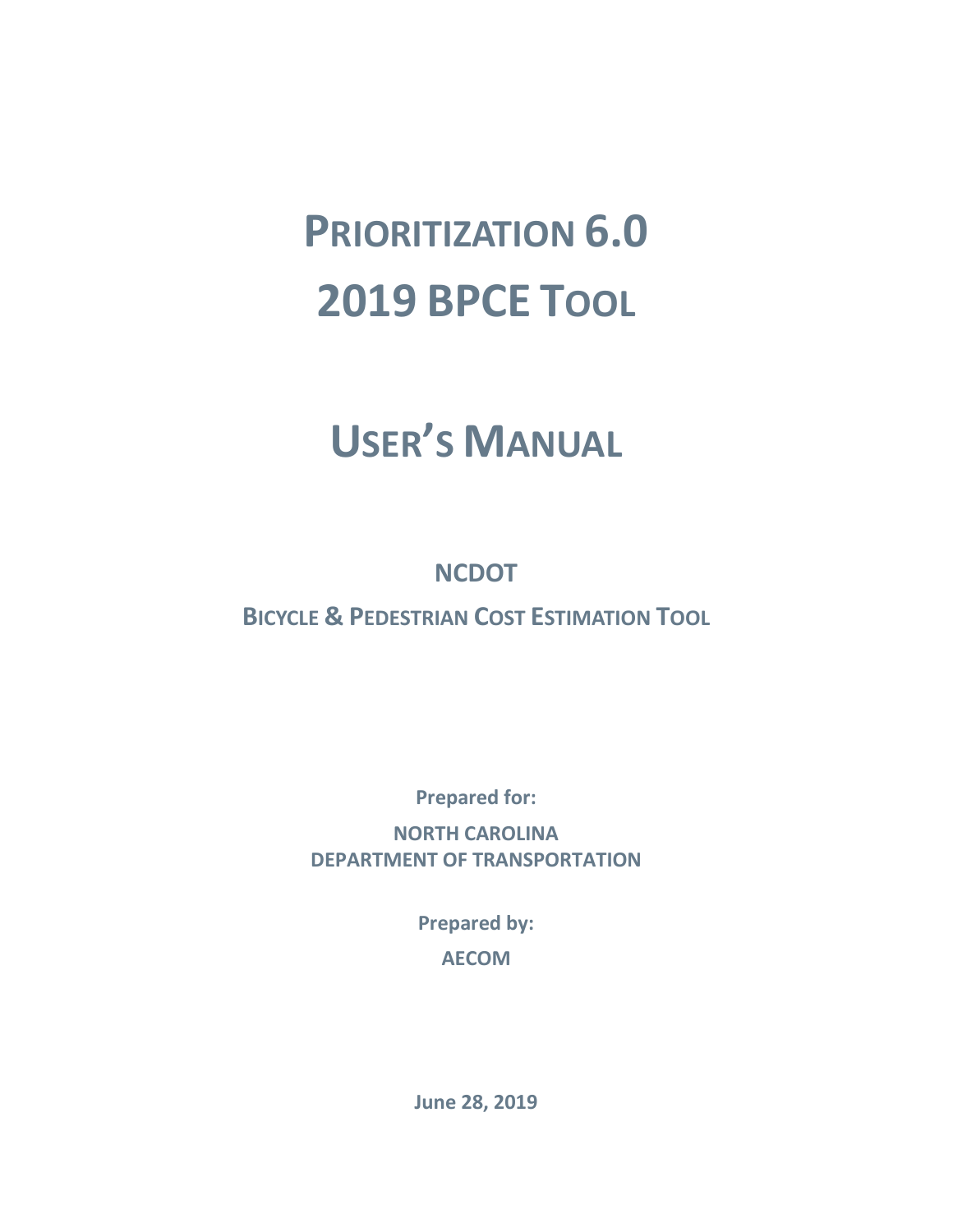

# **TABLE OF CONTENTS**

|    | 1.1<br>1.2 <sub>1</sub> |  |
|----|-------------------------|--|
|    | 1.3.                    |  |
| 2. |                         |  |
|    | 2.1                     |  |
|    |                         |  |
|    |                         |  |
|    | 2.2 <sub>1</sub>        |  |
|    | 2.3                     |  |
|    | 2.4.                    |  |
|    |                         |  |

# **APPENDIX A**

# **Table of Figures**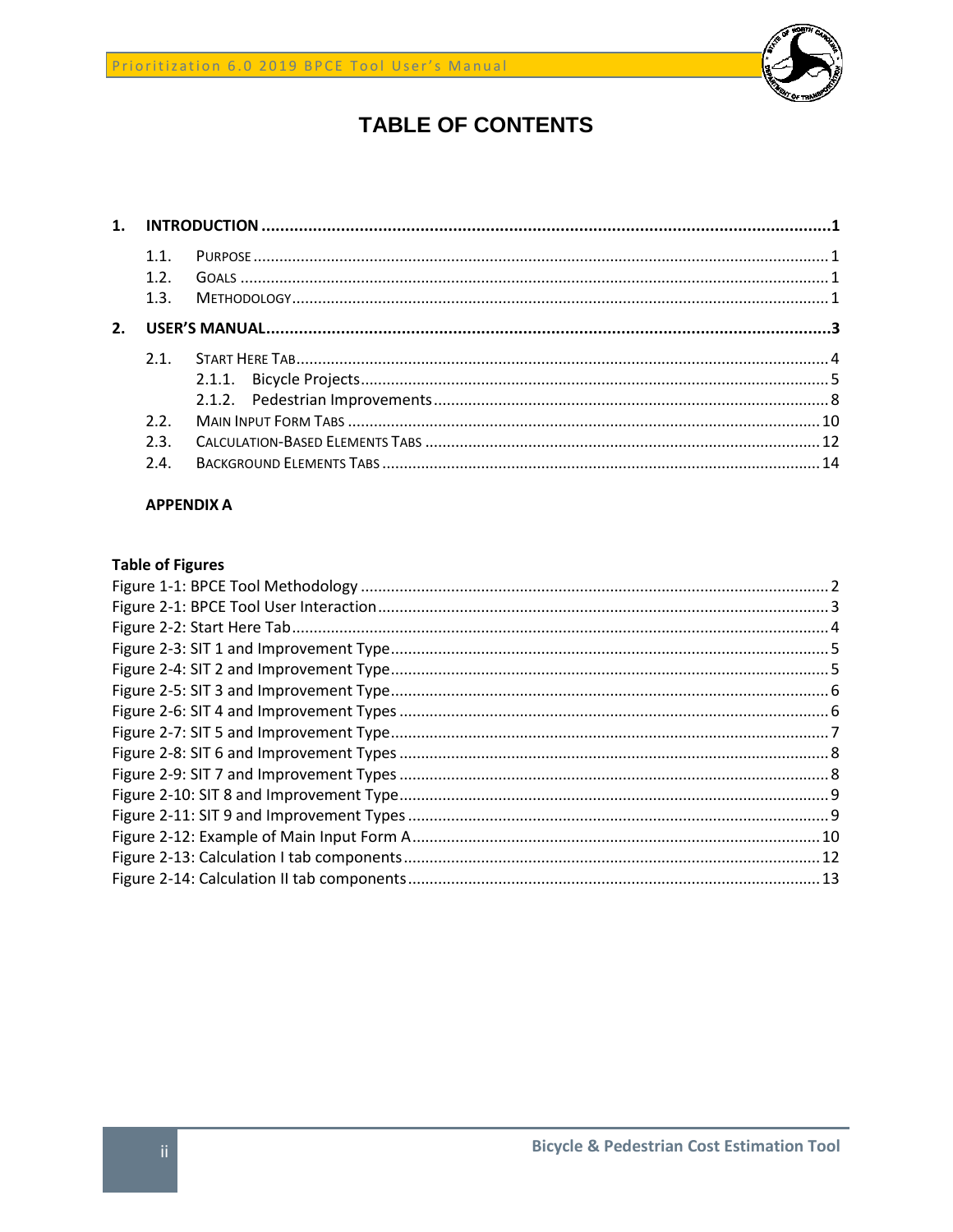

# <span id="page-2-0"></span>**1. INTRODUCTION**

# <span id="page-2-1"></span>1.1. **Purpose**

The primary purpose of the Bicycle & Pedestrian Cost Estimation (BPCE) Tool is to provide Prioritization 6.0 submitters (Metropolitan Planning Organizations, Rural Planning Organizations, and NCDOT Divisions) a quick and easy tool to develop reasonable and comparable bicycle and pedestrian project cost estimates for submittal through the Prioritization 6.0 process.

# <span id="page-2-2"></span>1.2. **Goals**

The goals of the tool include the following:

- Be intuitive for submitters to use
- Be able to accommodate those who are unfamiliar with the project design and construction processes
- Be transparent in the calculations it runs
- Produce estimates broken into components to match the inputs needed for SPOT Online
- Produce estimates in a format appropriate for easy explanation to elected and appointed officials
- Be easy to maintain by NCDOT personnel

# <span id="page-2-3"></span>1.3. **Methodology**

The BPCE Tool represents a combination of computational technology and cost estimation philosophy. In order to leverage these two areas of expertise, the tool was developed by simultaneously coordinating the technical development of an advanced Microsoft Excel-based tool and the transportation project (theory-based) development of bicycle and pedestrian project cost estimation formulas. Critical in the development of the tool was the desire to take complex computations and simplify them using assumptions based on a minimized number and complexity of user inputs in a format that matched the business needs of the Prioritization 6.0 process.

The methodology used to develop this complex tool is summarized in the graphic on the following page.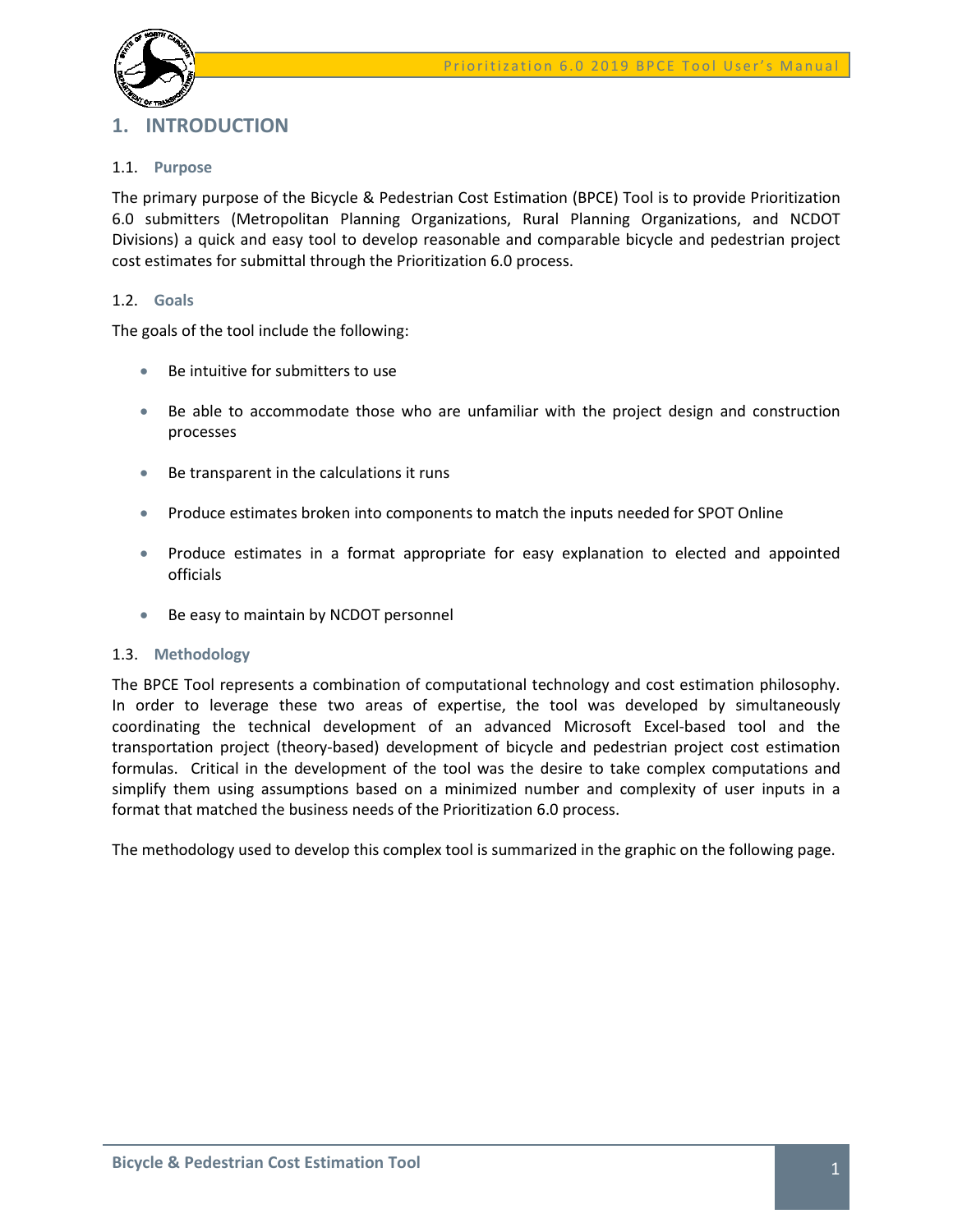

<span id="page-3-0"></span>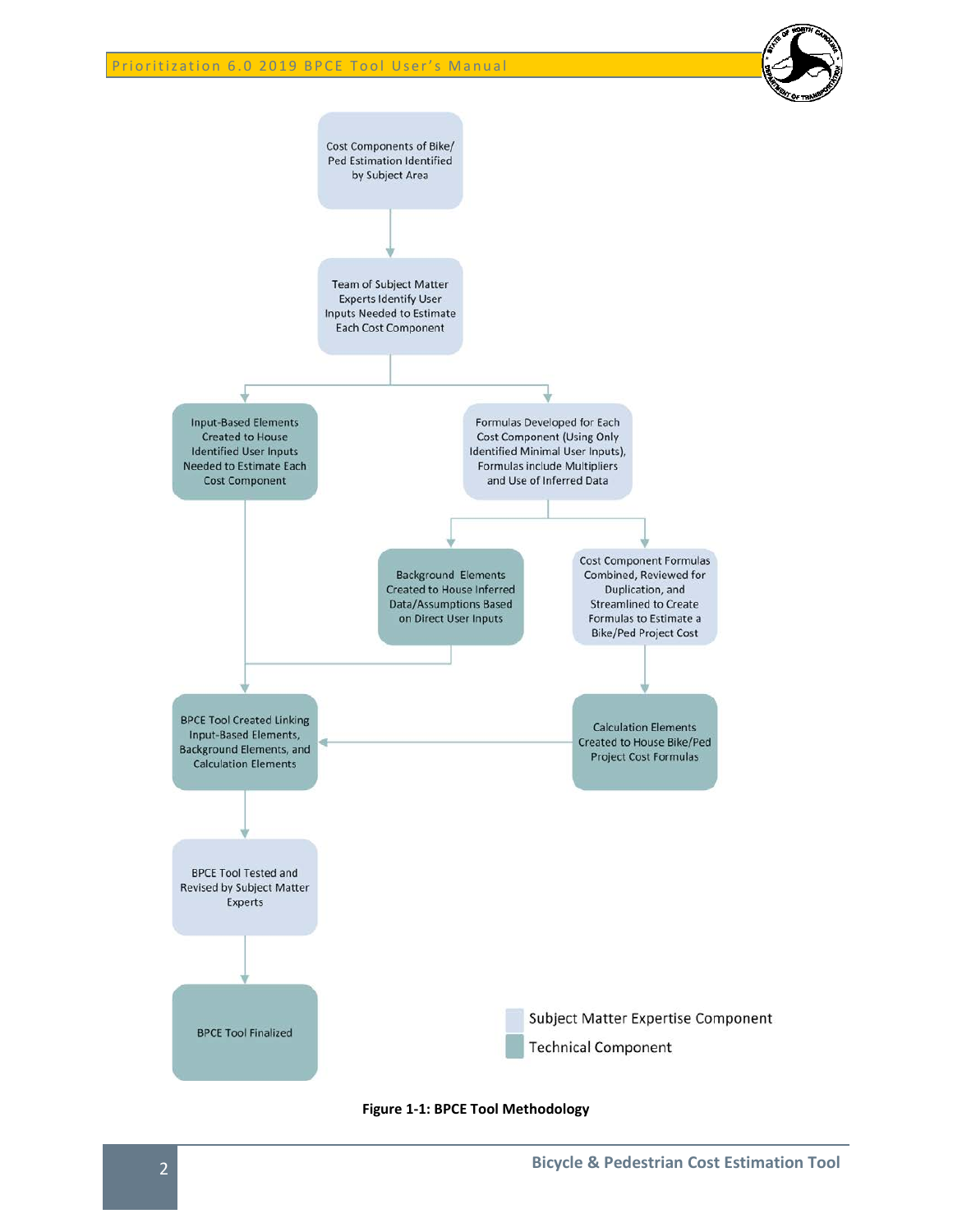

# <span id="page-4-0"></span>**2. USER'S MANUAL**

The BPCE Tool has been developed with the final user in mind, providing a set of tabs that are intuitive and user friendly. The user interaction is limited to two main tabs where the user provides all the information related to the project:

- a. The **Start Here** tab is used to select the type of project the user needs to cost out. The project types are based on the Specific Improvement Types (SIT) developed as part of the Prioritization 6.0 process.
- b. The **Main Input Form** tab, prompted when the user selects a SIT and project type, where the user provides specific project information required to perform the cost estimation. The Main Input Form tabs are specific to the SIT type.

After providing the information requested in the **Start Here** and **Main Input Form** tabs, the tool performs all of the calculations in the background and produces a cost estimate for the project. This process is shown in the graphic below.



**Figure 2-1: BPCE Tool User Interaction**

<span id="page-4-1"></span>A step-by-step of the tool functionality is presented in the following sections.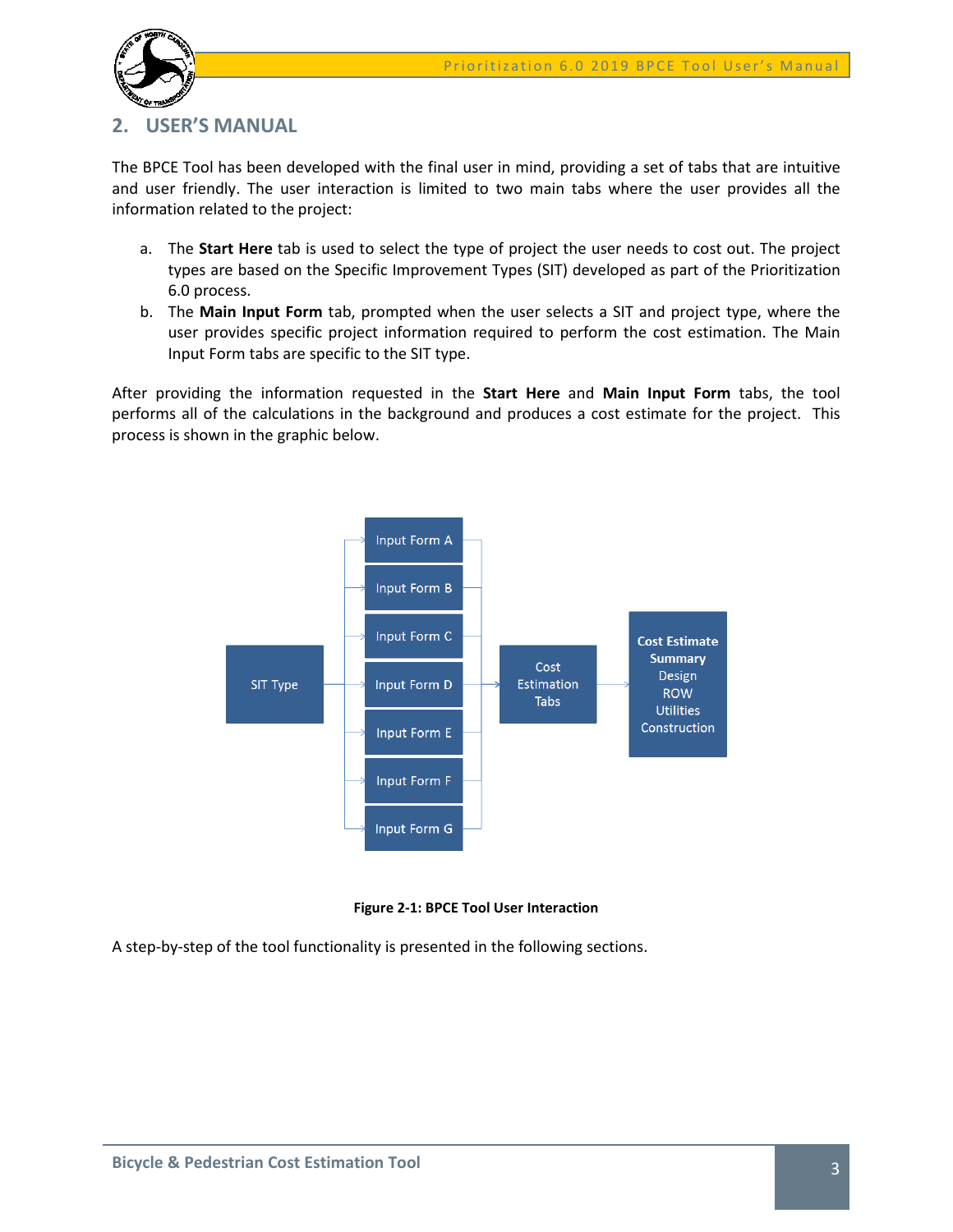

# <span id="page-5-0"></span>2.1. **Start Here Tab**

The **Start Here** tab is the initiation tab where the bicycle and pedestrian project types are selected. The **Start Here** tab features the SITs, which are different categories of improvements developed as part of the Prioritization 6.0 process. Figure 2-2 shows the first screen the user will see after opening the tool.

| $^\circledR$<br>Select Specific Improvement Type (SIT) |                                             |
|--------------------------------------------------------|---------------------------------------------|
| <b>Bicycle Projects</b>                                | <b>Pedestrian Projects</b>                  |
| SIT 1: Grade-Separated Bicycle Facility                | SIT 6: Grade-Separated Facility             |
| SIT 2: Off-Road/Separated Linear Bicycle Facilty       | SIT 7: Protected Linear Pedestrian Facility |
| SIT 3: On-Road Designated Bicycle Facility             | SIT 8: Multi-Site Pedestrian Facility       |
| SIT 4: On-Road Bicycle Facility                        | SIT 9: Improved Pedestrian Facility         |
| SIT 5: Multi-Site Bicycle Facility                     |                                             |

**Figure 2-2: Start Here Tab**

<span id="page-5-1"></span>When the file is opened and the first tab appears, an information button pops -up, and the user needs to select "Proceed" to begin making project choices. (Note that the user may first be prompted by Microsoft Excel to "Enable Content" in order for the tool to function properly.)

Each SIT is associated with a different type of improvement. The user selects one of the SITs to initiate the cost estimation process. Definitions for each SIT have been utilized from the P6.0 Bicycle and Pedestrian Facility Terminology Tables provided by the SPOT Office. SITs and the type of improvements/projects available for each SIT are shown below.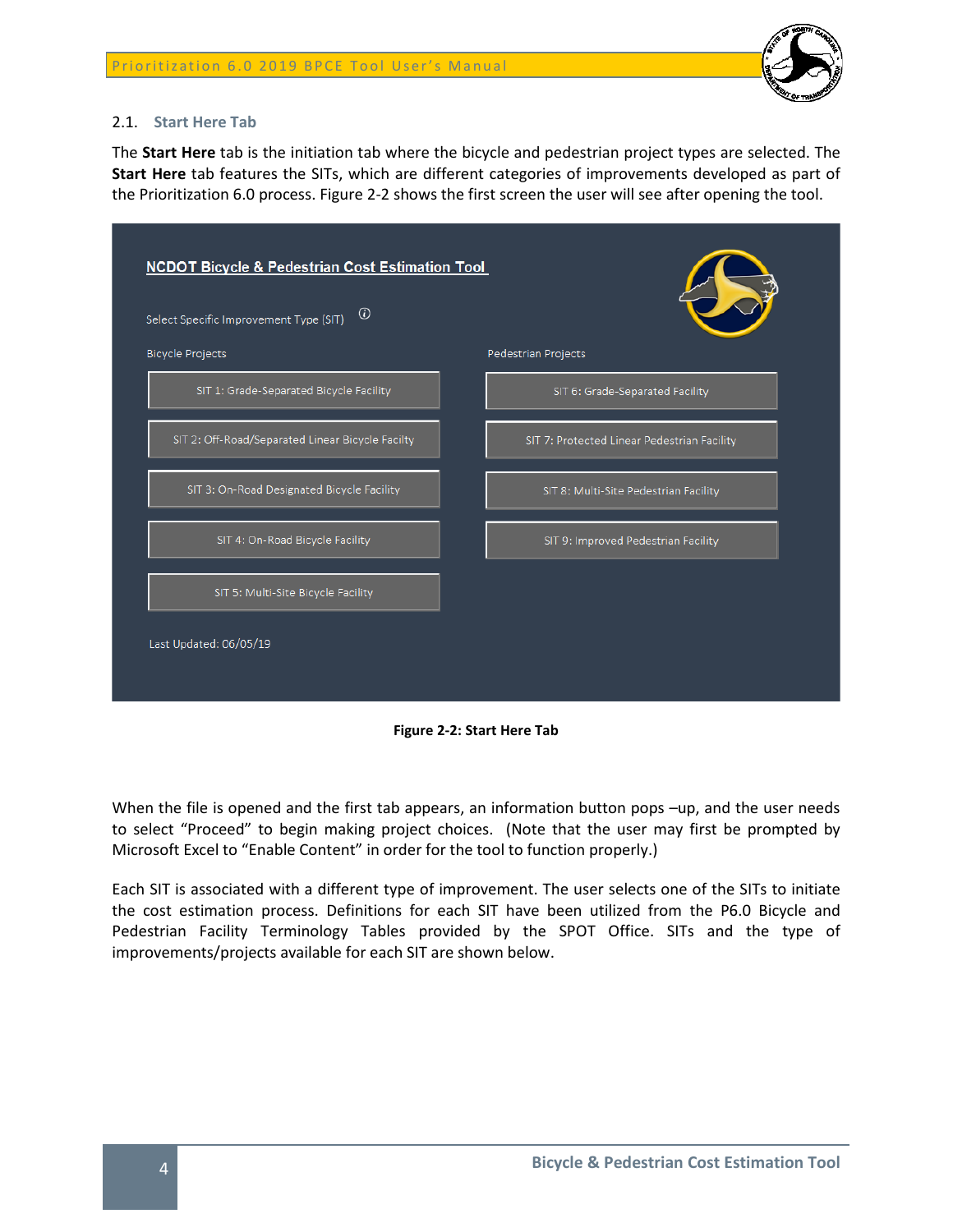

### <span id="page-6-0"></span>**2.1.1. Bicycle Projects**

#### **SIT 1: Grade-Separated Bicycle Facility**

This SIT is specific to projects that include new grade separation components or for new grade separation stand-alone projects. Grade separation projects are generally related to tunnels or bridges. After selecting SIT 1, the user must select the applicable improvement type and appropriate inputelements on the pop-up to generate the correct Main Input Form tab. The NCDOT P6.0 Bicycle and Pedestrian Facility Terminology Table provides additional information related to these improvements.



**Figure 2-3: SIT 1 and Improvement Type** 

### <span id="page-6-1"></span>**SIT 2: Off-Road/Separated Linear Bicycle Facility**

In general, this SIT refers to improvements that are separated from surrounding traffic and that are either off-road, adjacent to the roadway, or separated by physical barriers or pavement marking buffers. After selecting SIT 2, the user must select the applicable improvement type on the pop-up to generate the correct Main Input Form tab. The NCDOT P6.0 Bicycle and Pedestrian Facility Terminology Table provides additional information related to these improvements.



<span id="page-6-2"></span>**Figure 2-4: SIT 2 and Improvement Type**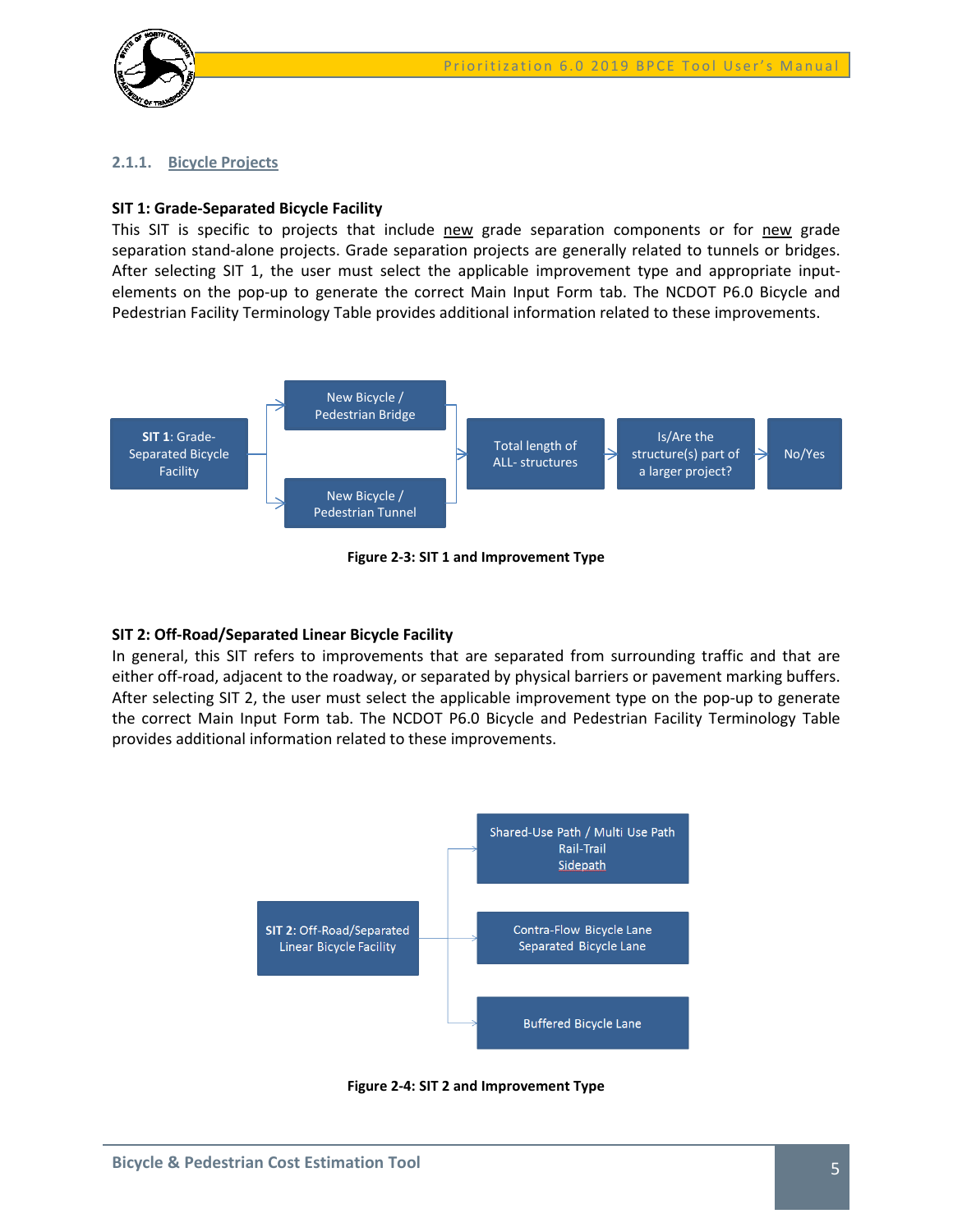

# **SIT 3: On-road Designated Bicycle Facility**

This SIT is specifically related to bicycle lane improvements generally separated from traffic by pavement markings. Bicycle lanes are usually in the same direction of traffic. The NCDOT P6.0 Bicycle and Pedestrian Facility Terminology Table provides additional information related to these improvements.



**Figure 2-5: SIT 3 and Improvement Type** 

# <span id="page-7-0"></span>**SIT 4: On-Road Bicycle Facility**

This SIT is generally associated with improvements that share the road with surrounding traffic. After selecting SIT 4, the user must select the applicable improvement type on the pop-up to generate the correct Main Input Form tab. The NCDOT P6.0 Bicycle and Pedestrian Facility Terminology Table provides additional information related to these improvements.



<span id="page-7-1"></span>**Figure 2-6: SIT 4 and Improvement Types**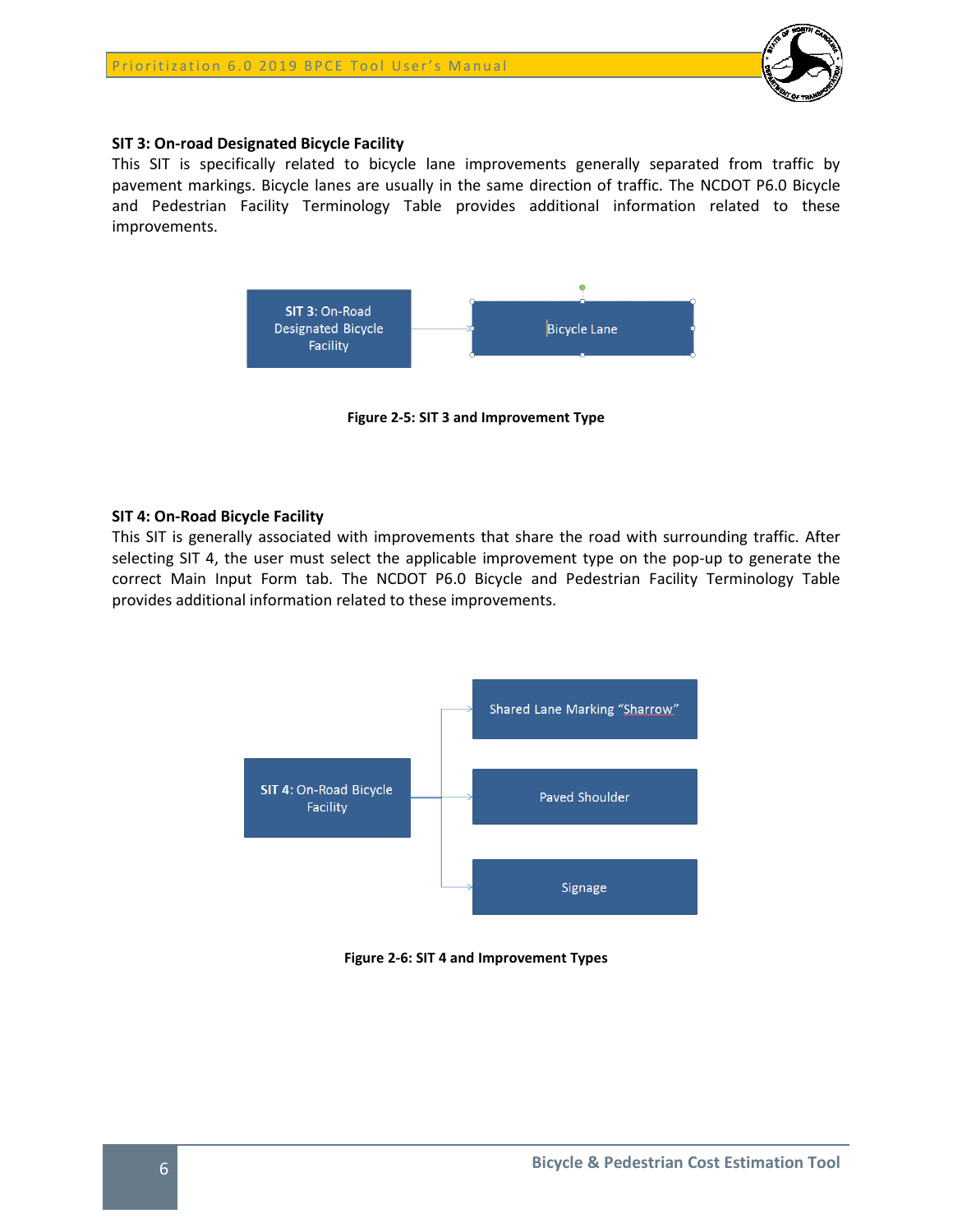

# **SIT 5: Multi-Site Bicycle Facility**

This SIT refers to improvements to the bicycle infrastructure in terms of parking, lighting, wayfinding, signage, bicycle share, crossings, etc. that can enhance the bicycling experience. The NCDOT P6.0 Bicycle and Pedestrian Facility Terminology Table provides additional information related to these improvements.

<span id="page-8-0"></span>

**Figure 2-7: SIT 5 and Improvement Type**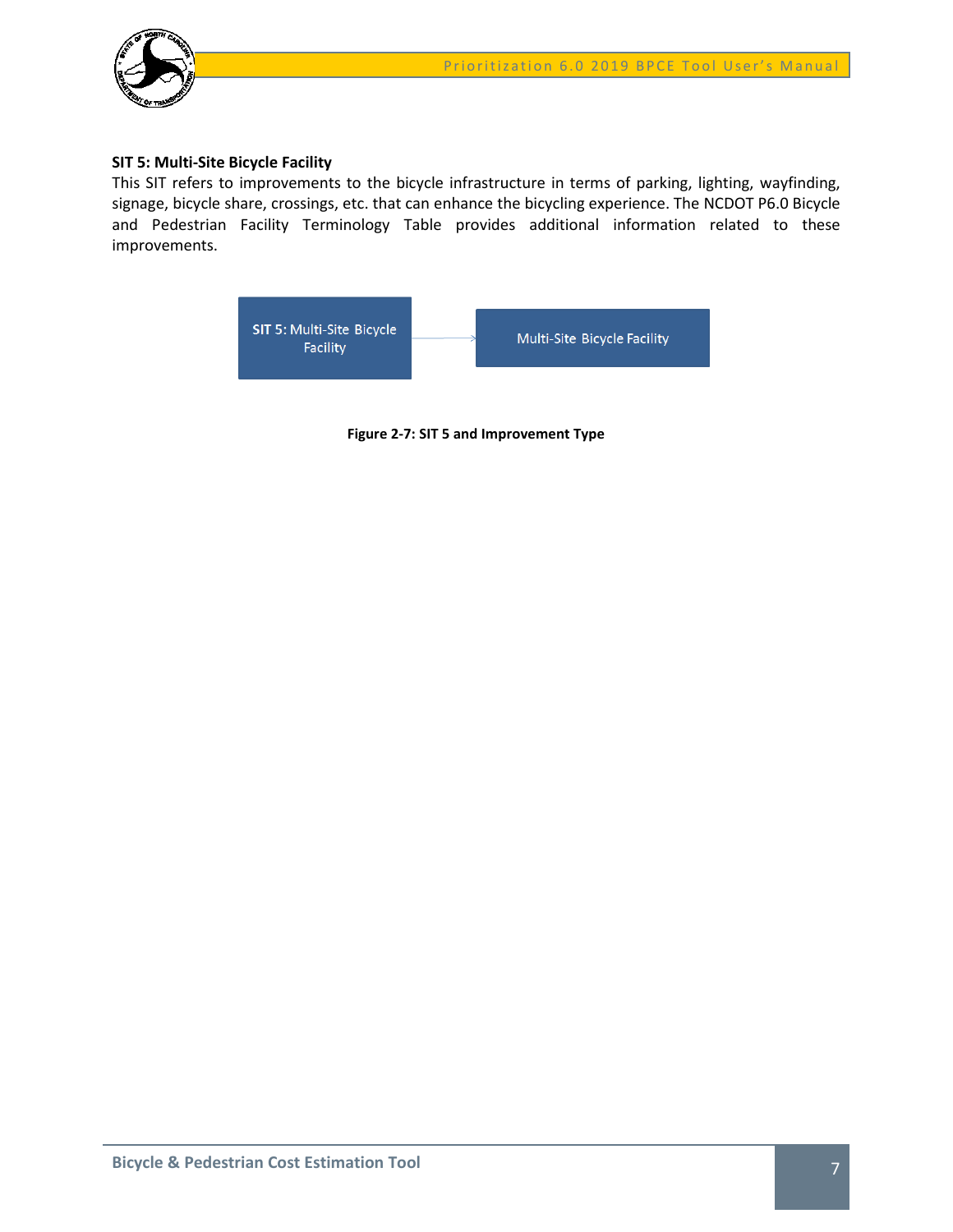

# <span id="page-9-0"></span>**2.1.2. Pedestrian Improvements**

# **SIT 6: Grade-Separated Pedestrian Facility**

This SIT is specific to projects that include new grade separation components or for new grade separation stand-alone projects. Grade separation projects are generally related to tunnels or bridges. After selecting SIT 6, the user must select the applicable improvement type and appropriate inputelements on the pop-up to generate the correct Main Input Form tab. The NCDOT P6.0 Bicycle and Pedestrian Facility Terminology Table provides additional information related to these improvements.



**Figure 2-8: SIT 6 and Improvement Types**

# <span id="page-9-1"></span>**SIT 7: Protected Linear Pedestrian Facility**

In general, this SIT refers to pedestrian improvements that are separated from surrounding traffic and are either off-road, adjacent to the roadway, or separated by physical barriers. After selecting SIT 7, the user must select the applicable improvement type on the pop-up to generate the correct Main Input Form tab. The NCDOT P6.0 Bicycle and Pedestrian Facility Terminology Table provides additional information related to these improvements.



<span id="page-9-2"></span>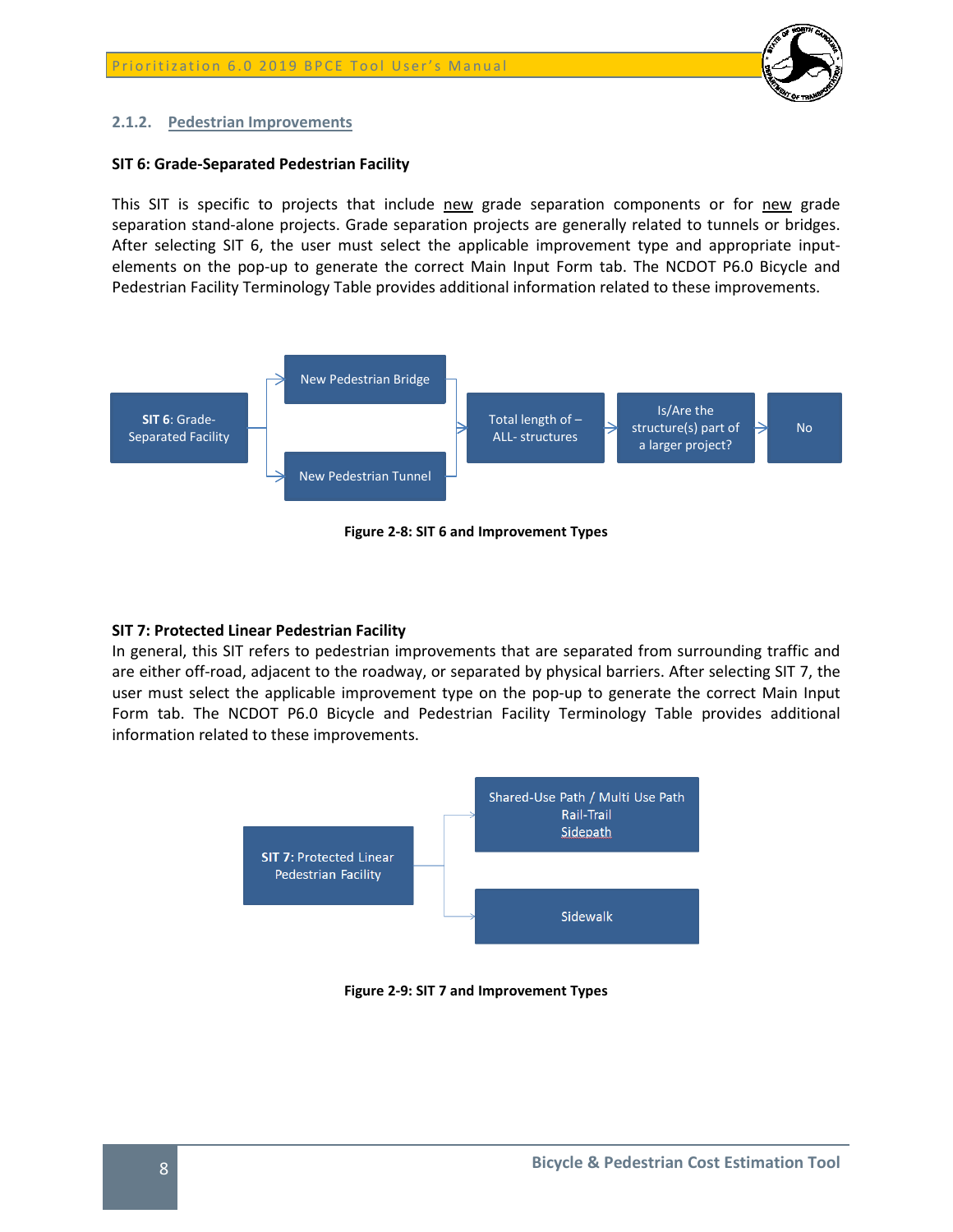

# **SIT 8: Multi-Site Pedestrian Facility**

This SIT refers to improvements to the pedestrian infrastructure in terms of accessible signals, crossing islands, wayfinding, crosswalks, etc. that enhance the pedestrian experience. The NCDOT P6.0 Bicycle and Pedestrian Facility Terminology Table provides additional information related to these improvements.



**Figure 2-10: SIT 8 and Improvement Type**

# <span id="page-10-0"></span>**SIT 9: Improved Pedestrian Facility**

This SIT refers to improvements to existing pedestrian infrastructure, such as widening, or adding streetscape elements to enhance the pedestrian experience. After selecting SIT 9, the user must select the applicable improvement type on the pop-up to generate the correct Main Input Form tab. The NCDOT P6.0 Bicycle and Pedestrian Facility Terminology Table provides additional information related to these improvements.



<span id="page-10-1"></span>**Figure 2-11: SIT 9 and Improvement Types**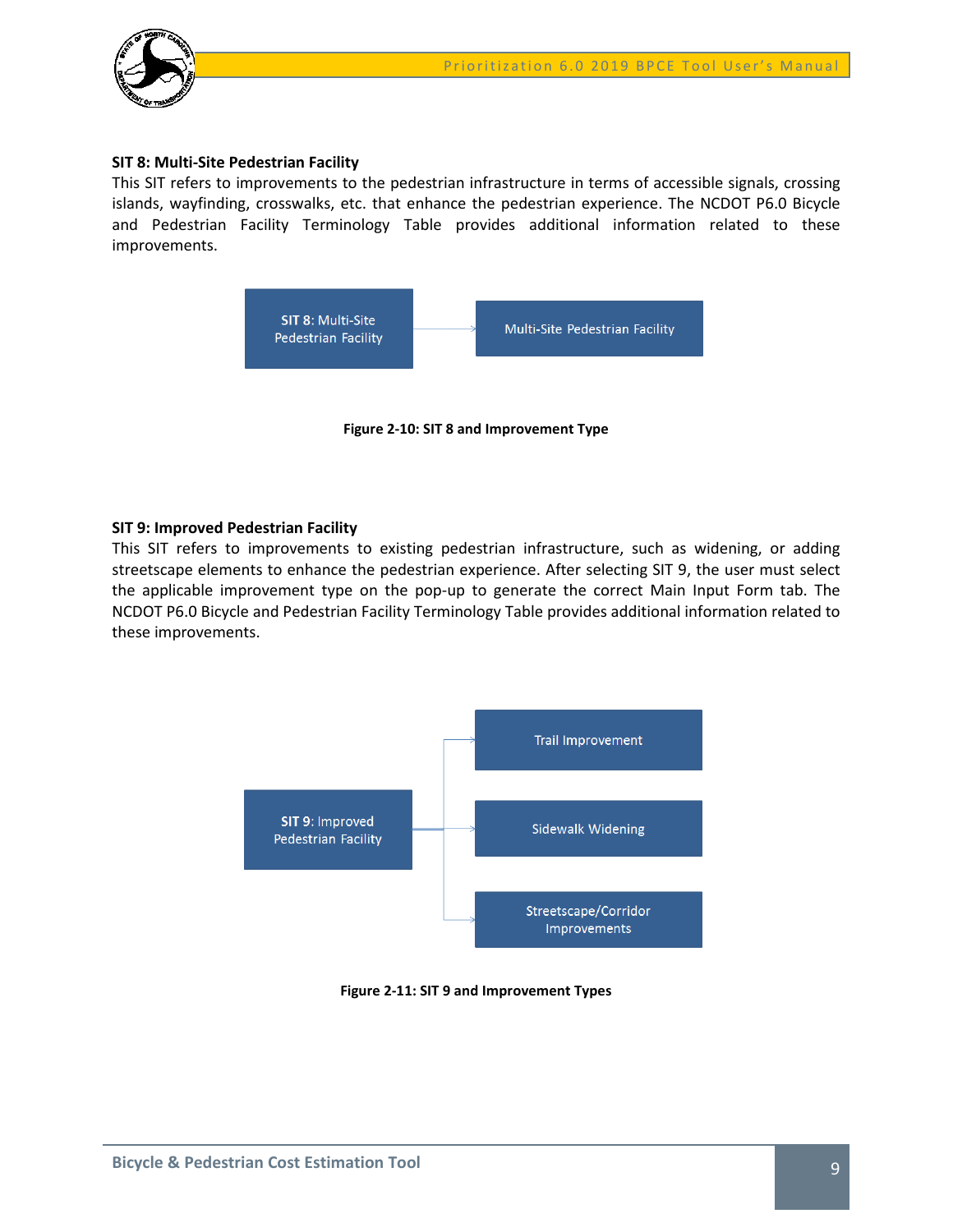

# <span id="page-11-0"></span>2.2. **Main Input Form Tabs**

The **Main Input Form** tab is the screen that contains all input-based elements needed for the cost estimation. The inputs are characteristics of the project that are known to the user or that are very easily found with a web search engine, such as Google Maps.

The tool uses six different Main Input Form tabs. The Main Input Form tab shown to the user is dependent upon the selections made on the Start Here tab. All of the tabs are featured in Appendix A.

The Main Input Form tabs are organized into five sections:

| Section 1                                                                                                                                                                                                                                                                                                                                                                                                                                                                                                                                                                                                                                                                                                                                                                   |                                                                                                                                                                                                                                                                                                                                                                                                                                                                                                                                                                                                                                          |                                                                                                                                                                                                                                                                                                                                                                                                                                                                                                                                                                                                                                                                                                                                                                                                                                                                                                                                                                                                                                                                                                                                                                                                                                                                                                                                                                                                                                                  |                                      |                                                          | Section 3                                                            |
|-----------------------------------------------------------------------------------------------------------------------------------------------------------------------------------------------------------------------------------------------------------------------------------------------------------------------------------------------------------------------------------------------------------------------------------------------------------------------------------------------------------------------------------------------------------------------------------------------------------------------------------------------------------------------------------------------------------------------------------------------------------------------------|------------------------------------------------------------------------------------------------------------------------------------------------------------------------------------------------------------------------------------------------------------------------------------------------------------------------------------------------------------------------------------------------------------------------------------------------------------------------------------------------------------------------------------------------------------------------------------------------------------------------------------------|--------------------------------------------------------------------------------------------------------------------------------------------------------------------------------------------------------------------------------------------------------------------------------------------------------------------------------------------------------------------------------------------------------------------------------------------------------------------------------------------------------------------------------------------------------------------------------------------------------------------------------------------------------------------------------------------------------------------------------------------------------------------------------------------------------------------------------------------------------------------------------------------------------------------------------------------------------------------------------------------------------------------------------------------------------------------------------------------------------------------------------------------------------------------------------------------------------------------------------------------------------------------------------------------------------------------------------------------------------------------------------------------------------------------------------------------------|--------------------------------------|----------------------------------------------------------|----------------------------------------------------------------------|
| SIT 3: Cin-Road Designated Bicycle Facility<br>Project Name<br>SPOT ID<br>Project Type: Bicycle Lane<br><b>O</b> Total Project Length<br><b>O</b> Proposed Facility Width (Default is 5 feet) <sup>(C</sup><br>Project Located on Both Sides of the Road <sup>D</sup><br><b>O</b> County<br><b>O</b> City                                                                                                                                                                                                                                                                                                                                                                                                                                                                   | Start Over<br>$0$ feet<br><b>5</b> feet<br>$\blacksquare$ YES<br>$\Box$ NO<br>$\vert \cdot \vert$                                                                                                                                                                                                                                                                                                                                                                                                                                                                                                                                        | Cost Estimate Summary<br>Total<br>Design<br><b>ROW</b><br>Utilities<br>Construction<br>Enter Any Desired Notes in the Box Below                                                                                                                                                                                                                                                                                                                                                                                                                                                                                                                                                                                                                                                                                                                                                                                                                                                                                                                                                                                                                                                                                                                                                                                                                                                                                                                  | \$<br>$\hat{\mathbf{x}}$<br>\$<br>\$ | $\bf{0}$<br>$\Omega$<br>$\Omega$<br>$\Omega$<br>$\Omega$ | Go to Calculation Tab<br>Print PDF (8.5 x 11)<br><b>Section</b><br>4 |
| Surrounding Development Type<br>Registered Historic District<br>Existing Curb & Gutter within Project Area<br>$\bullet$ Number of Stream Crossings ${}^{(j)}$<br>$\bullet$ Percentage of ROW Area Needed $^\circ$<br><b>B</b> Impact to Active Railroad Track or Railroad ROW<br>$\bullet$ Roadways Intersected $^{\omega}$<br>Interstate<br>Interstate<br>≛<br>۰<br>⊡<br>Freeway<br>۰<br>Freeway<br>$\overline{ }$<br>Maior Arterial<br>۰<br>회<br>Arterial<br>$\circ$<br>Arterial<br>$\bullet$<br>Maior Collector<br>ᅬ<br>Collector<br>$\circ$<br>$\vert \cdot \vert$<br>Collector<br>$\circ$ $\cdot$<br>Local Road<br>$\Omega$<br>Total<br>Signalized Intersections Crossed<br>(Number within Total Roadways Intersected)<br><b>Railroad</b><br>$\circ$ $\equiv$<br>Total | <b>TNO</b><br>$\Box$ YES<br>$\blacksquare$ YES<br>$\Box$ NO<br>$0 -$<br>$\overline{\phantom{0}}$<br>$\blacksquare$ YES<br>$\Box$ NO<br><sup>1</sup> Number of Existing Bridges <sup>1</sup><br>ᅬ<br>$\overline{\phantom{a}}$<br>$\blacksquare$<br>Maior Arterial<br>٥<br>$\overline{\phantom{a}}$<br>ò.<br>$\overline{\phantom{a}}$<br>Maior Collector<br>$\circ$<br>$\overline{\phantom{a}}$<br>٥<br>$\overline{\phantom{a}}$<br>Local Road<br>٥<br>$\blacktriangledown$<br>Small Stream<br>۰<br>$\overline{\phantom{a}}$<br>Medium Stream<br>ö<br>Large Stream<br>$\overline{ }$<br>۰<br>$\overline{\phantom{a}}$<br>۰<br>$\mathbf{0}$ | <b>Disclaimers</b><br>This tool assumes established ecoregion typologies, construction market regions, and average<br>land values specific to North Carolina. They are determined within the tool based on user<br>inputs for project location. This location-based information is used in ROW, construction, and<br>environmental mitigation calculations.<br>This tool assumes a project impact area for ROW and environmental mitigation calculations<br>based on chosen SIT, project type, project length, and project facility width.<br>This tool assumes that 10% of the utilities located within the project area would need to be<br>relocated.<br>This tool is limited in accuracy by user inputs and the complexity of questions presented for<br>each project. If the inputs are incorrect, the tool's accuracy will be diminished.<br>This tool does not estimate costs associated with the purchase or taking of buildings within its<br>ROW estimate calculations, It is assumed that projects would require land acquisition only.<br>Estimates for the construction of new and/or the modification of existing structures (bridges<br>or tunnels) have been simplified to estimate an assumed width of each structure based on the<br>type of feature crossed and other factors. The construction of new and/or modification of<br>existing structures can be exponentially complex based on project specifications. A separate |                                      |                                                          |                                                                      |
| <b>G</b> Submitted by<br>Generate Cost<br><b>Section 2</b>                                                                                                                                                                                                                                                                                                                                                                                                                                                                                                                                                                                                                                                                                                                  | Clear<br>Figure 2-12: Example of Main Input Form A                                                                                                                                                                                                                                                                                                                                                                                                                                                                                                                                                                                       | feasibility study is highly recommended to address the high variability associated with<br>structure costs.                                                                                                                                                                                                                                                                                                                                                                                                                                                                                                                                                                                                                                                                                                                                                                                                                                                                                                                                                                                                                                                                                                                                                                                                                                                                                                                                      |                                      |                                                          | <b>Section 5</b>                                                     |

<span id="page-11-1"></span>**Section 1: Project Information** provides open fields for the user to identify the project.

**Section 2: Project Specifications** provides all of the inputs that can affect project cost. These elements are numbered and can be found next to the number in the yellow circle  $\bullet$ . These elements vary in number depending on the type of project being considered.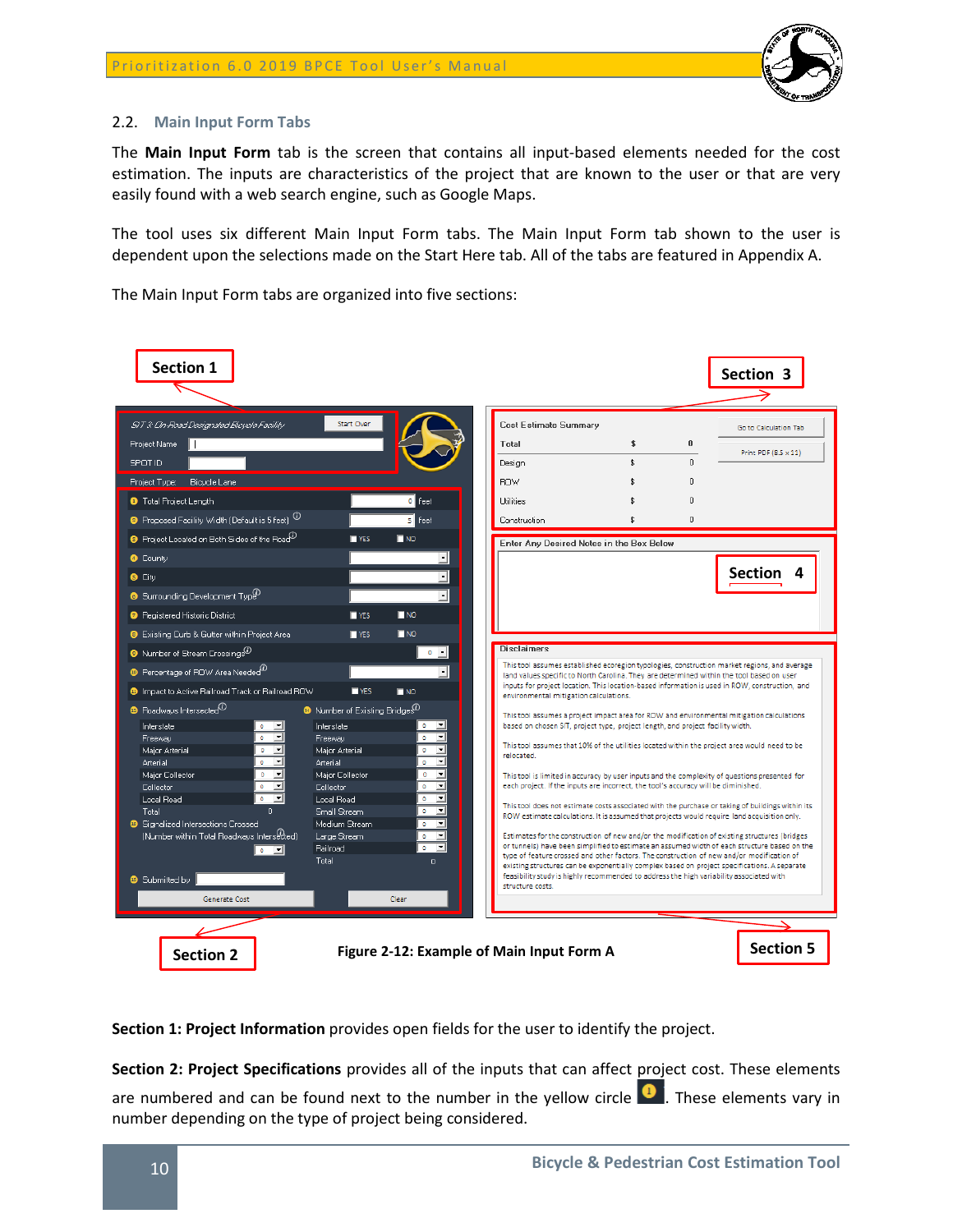

All inputs must be entered to be able to "Generate Cost". Once all inputs are entered and the "Generate Cost" button has been activated, the "Cost Estimate Summary" will populate. The "Clear" button can be used to delete all of the inputs and enter new values to generate a new cost estimate.

The "Date" field (above the "Clear" button) will appear and populate automatically once the "Generate Cost" button has been selected.

Select the "Clear" button if inputs need to be revised.

**Section 3: Cost Estimate Summary** provides the total cost of the project, and four main components to produce the cost: Design, ROW, Utilities, and Construction.

The Cost Estimate Summary provides an option to "Go to Calculation Tab", if the user wants more information about factors being considered for the cost estimation.

The "Print" button generates a PDF of the Main Input Form, with input-based elements entered by the user. The PDF provides an efficient way to cost different projects and generate a record that can be saved in a project folder, eliminating the need to save different versions of the tool for different projects. The PDF is submitted to NCDOT as part of the prioritization project submission.

**Section 4: User Notes** provides the opportunity to enter notes related to the project if the user feels that additional information is needed.

**Section 5: Disclaimers** provides information about assumptions made to estimate cost based on user input.

# *Additional notes on these sections:*

The tool will lock the (1) Total Project Length and (14) Number of Existing Bridges cells on the Main Input Form when the selection includes SIT 1 or 6 (bridge or tunnel) and the project is not part of a larger project.

The tool was created on MS Office 2016 Excel, but should be compatible with 2007, 2010, 2013, and Office 365 versions. The optimum resolution of display is 1920 x 1080 and recommended zoom level is 85%.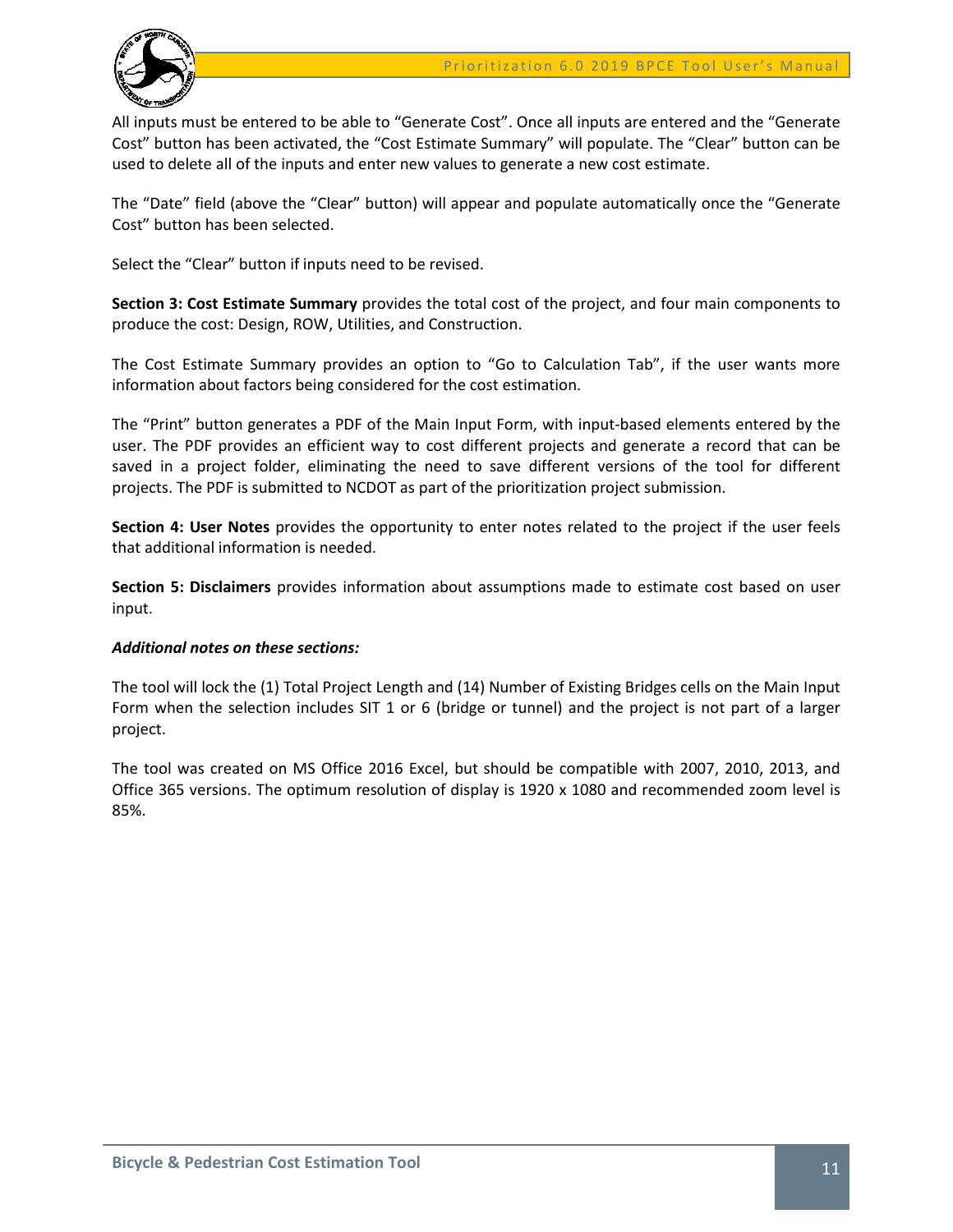

# <span id="page-13-0"></span>2.3. **Calculation-Based Elements Tabs**

The tool features two Calculation tabs, Calculation I for SITs 1, 2, 3, 4, 6, 7 and 9, and Calculation II for SITs 4, 5, 8 and 9. The Calculation tabs detail the results of the calculations used to produce the Cost Estimate Summary shown on the Main Input Form. The Calculation tabs are for viewing only. All inputs must be modified in the Main Input Form tabs.

The Calculation-Based elements tabs provide cost details for the following elements: Design, ROW, Utilities, and Construction. Each element is composed of disciplines needed to generate the total project cost; each discipline has an associated formula that determines the cost for that discipline.

Calculation I is composed of the following elements:



<span id="page-13-1"></span>**Figure 2-13: Calculation I tab components**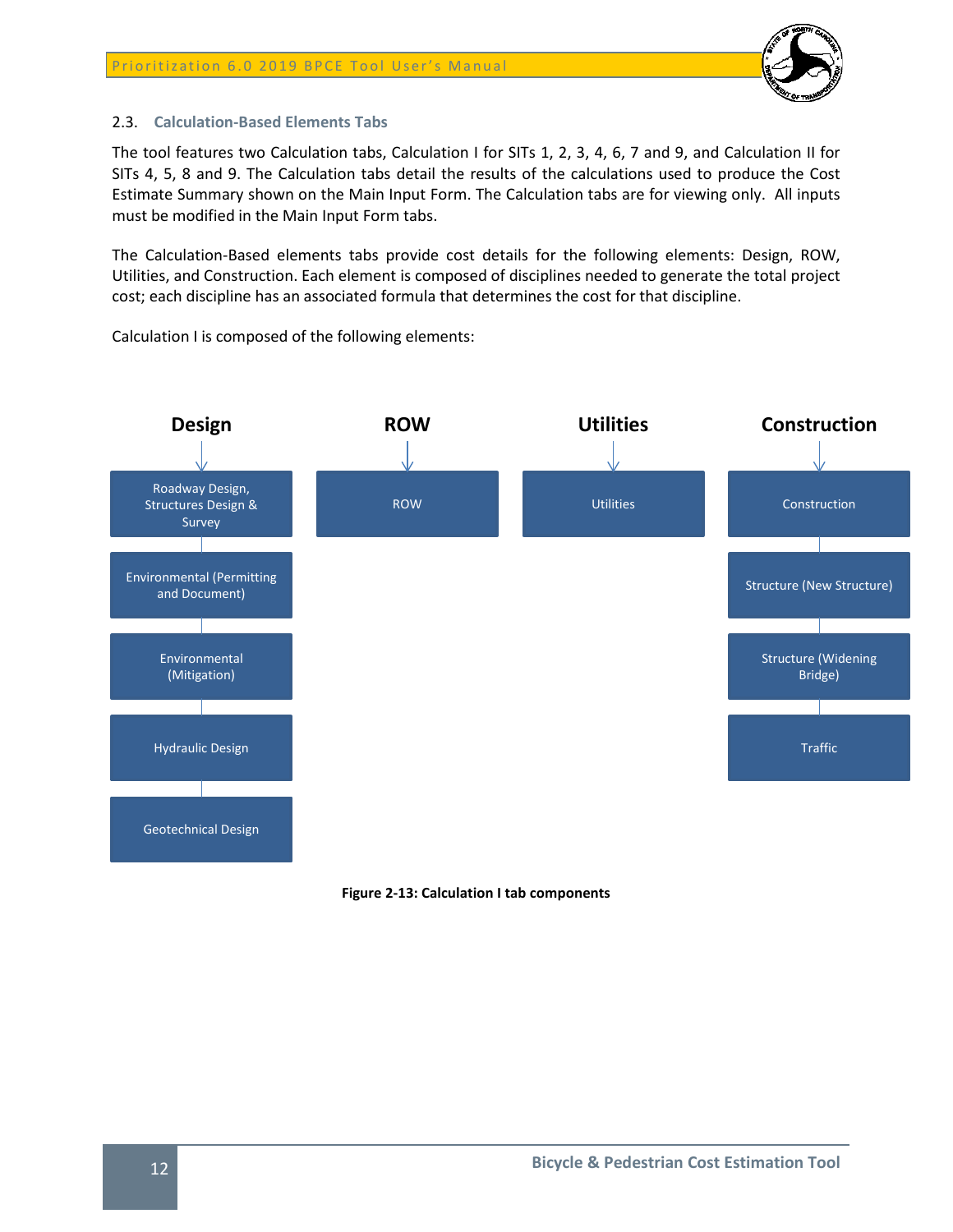

Calculation II is composed of the following elements:



**Figure 2-14: Calculation II tab components**

# <span id="page-14-0"></span>*Assumptions:*

- 15% Contingency is included in each one of the elements in Calculation I and in the Construction cost in Calculation II. The tool assumes 25% of the construction cost in Miscellaneous and Mobilization and incorporates this in the Construction cost formula.
- There is a minimum cost assumed for each one of the Cost Estimate components of \$5,000.
- The assumptions and minimum costs could create some cost duplication when bundling projects of different facility types or different SITs.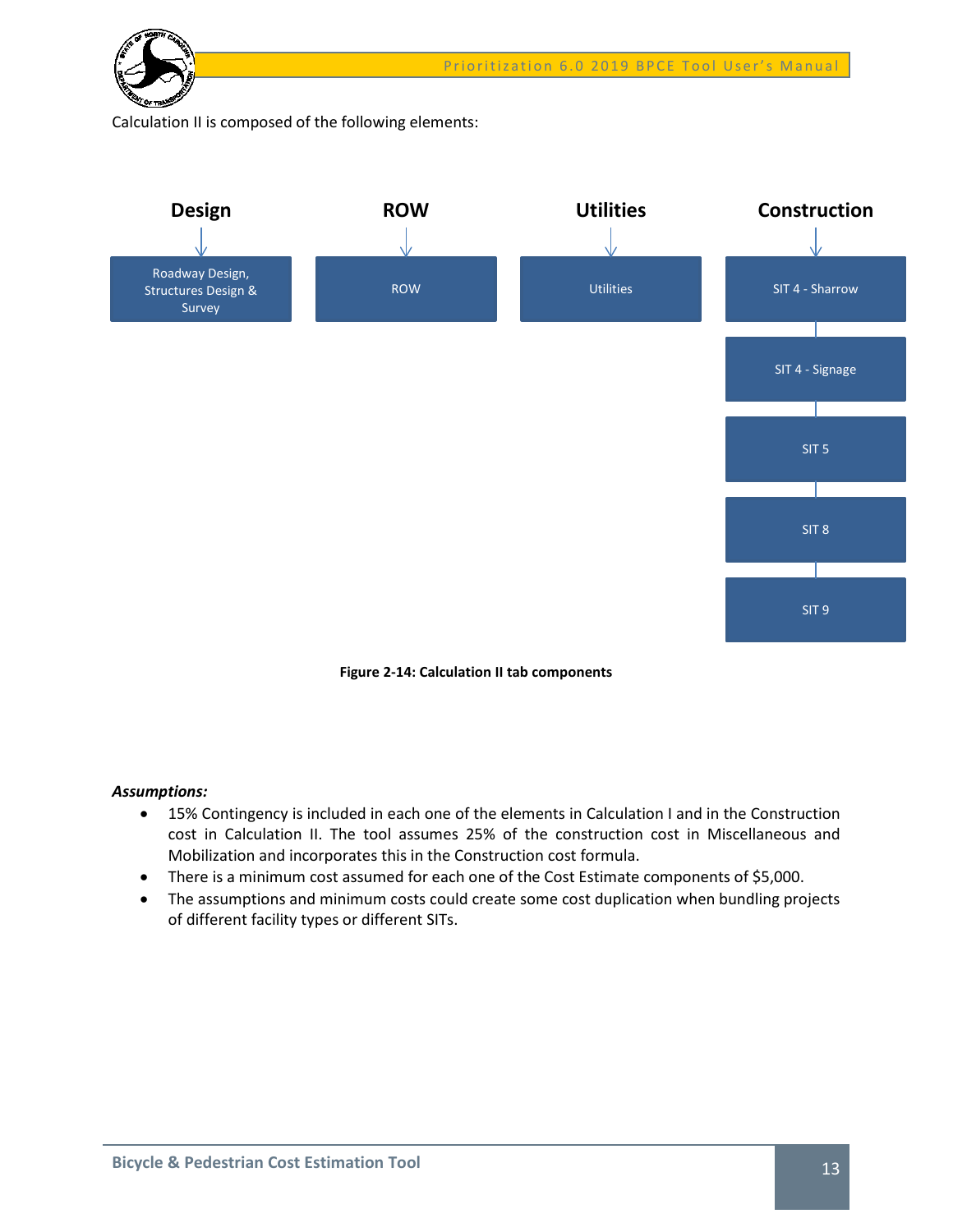

# <span id="page-15-0"></span>2.4. **Background Elements Tabs**

All of the calculations in the tool are performed in the background. In order to help with this process, six additional tabs have been developed as part of the tool: Validation tab, Data tab, County Lookup Table tab, City Lookup Table tab, Master Project Table tab, and Justification tab.

**Validation tab**: this tab displays the values that define the selection for each one of the drop down menus. County, City, and Development Type will determine the assumptions associated with project location. Percentage of ROW Area Needed will trigger the ROW calculations.

|                  |                  |                               | D     |                       |                |                                                                                                          |                  |                       |                                  |  |
|------------------|------------------|-------------------------------|-------|-----------------------|----------------|----------------------------------------------------------------------------------------------------------|------------------|-----------------------|----------------------------------|--|
| <b>COUNTY</b>    | Development Tupe | Percentage of ROW Area Needed | Numbe |                       |                | Restricting City to County                                                                               |                  |                       | Input Errors on Main Input Forms |  |
| Alamance         | Forested         | None (0-15%)                  |       | City                  | County         | STEP 1: Find Cities in Selected County (Dyr STEP2: Consolidate for dropdowr Step 3: Create a named range |                  |                       |                                  |  |
| Alexander        | Rural            | Minimal (15%-25%)             |       | 1 Aberdeen            | Moore          |                                                                                                          | Unincorporated   | <b>Unincorporated</b> | TextBox1                         |  |
| Alleghany        | Industrial       | Large (25%-60%)               |       | 2 Ahoskie             | Hertford       |                                                                                                          | Charlotte        |                       | TextBox2                         |  |
| Anson            | Commercial       | Significant (60%-80%)         |       | 3 Alamance            | Alamance       |                                                                                                          | <b>Cornelius</b> |                       | TextBox3                         |  |
| Ashe             | Urban            | Total (80-100%)               |       | 4 Albemarle           | Stanle         |                                                                                                          | Davidson         |                       | TextBox4                         |  |
| Averu            | Downtown         |                               |       | 5 Alliance            | Pamlico        |                                                                                                          | Huntersville     |                       | TextBox5                         |  |
| Beaufort         | Suburban         |                               |       | 6 Andrews             | Cherokee       |                                                                                                          | Matthews         |                       | TextBox6                         |  |
| Bertie           |                  |                               |       | Ancier                | Wake           |                                                                                                          | Mint Hill        |                       | TextBox7                         |  |
| Bladen           |                  |                               |       | 8 Angier              | Harnett        |                                                                                                          | Pineville        |                       | TextBox8                         |  |
| Brunswick        |                  |                               |       | 9 Ansonville          | Anson          |                                                                                                          | Stallings        |                       | TextBox9                         |  |
| Buncombe         |                  |                               |       | 10 Apex               | Wake           |                                                                                                          |                  |                       | TextBox10                        |  |
| <b>10 Double</b> |                  |                               |       | <b>Michael Street</b> | <b>Deadles</b> |                                                                                                          |                  |                       | Contractions                     |  |

**Data tab:** this form contains all of the inputs the user enters in any of the Main Input Forms. Within this tab, all of the basic calculations begin. For instance, a SIT 2: Off-Road/Separated Linear Bicycle Facility – Project Type: Buffered Bike Lane will trigger the following calculations:

|          | $\Lambda$                                          | $\hat{\mathbf{H}}$    | $\epsilon$                       | D.                                                         |                                                          | F | $\overline{G}$       | H                     |                                    | $\perp$ | K.                       | 江       |
|----------|----------------------------------------------------|-----------------------|----------------------------------|------------------------------------------------------------|----------------------------------------------------------|---|----------------------|-----------------------|------------------------------------|---------|--------------------------|---------|
|          | Master Project #                                   |                       | $5.5$ T                          | SIT 2: Off-Road/Separated Linear Bicycle Facilty Short SIT |                                                          |   | SIT 2 Project Type:  | Buffered Bicycle Lane |                                    |         |                          |         |
|          | 2 Project Name:                                    |                       |                                  |                                                            |                                                          |   |                      |                       |                                    |         |                          |         |
|          | SPOT ID:                                           |                       |                                  |                                                            |                                                          |   |                      |                       |                                    |         |                          |         |
|          | 4 Submitted by                                     |                       | mm Date                          | 6/11/2019                                                  |                                                          |   |                      |                       |                                    |         |                          |         |
|          | 5 Total Project Length (feet)                      |                       | 2,000.00 Project Area(sf)        |                                                            | 52000 Project Area acre) 1.19375574 Project Area (sy)    |   |                      |                       | 5777.777778 Facility Area (sf)     |         | 28000 Facility Area (sy) | 3111.11 |
|          | 6 New Facility Width (if)                          |                       | 14 Default Width                 |                                                            | 14 Incremental Width                                     |   | 12 Project Width     |                       | 26 Existing Facility Width (SIT 9) | ö       |                          |         |
|          | 7 Both Sides of the Road?                          | N <sub>D</sub>        |                                  |                                                            |                                                          |   |                      |                       |                                    |         |                          |         |
|          | 8 County                                           | Mecklenburg Region    |                                  |                                                            | Predmont, Average Land value 136426.974 High Value Cour, |   |                      | Yes                   |                                    |         |                          |         |
| $9$ City |                                                    |                       | Cornelius City or Unincorporated |                                                            | City CRM factor                                          |   | 1.05 Distance Factor |                       |                                    |         |                          |         |
|          | 10 Surrounding Development Type                    | Urban                 |                                  |                                                            |                                                          |   |                      |                       |                                    |         |                          |         |
|          | 11 Registered Historic District                    | No                    |                                  |                                                            |                                                          |   |                      |                       |                                    |         |                          |         |
|          | 12 Existing Curb & Gutter within Project Area      | None                  |                                  |                                                            |                                                          |   |                      |                       |                                    |         |                          |         |
|          | 13 Number of Stream Crossings                      |                       |                                  |                                                            |                                                          |   |                      |                       |                                    |         |                          |         |
|          | 14 Percentage of ROW Area Needed                   | Significant (60%-80%) |                                  |                                                            |                                                          |   |                      |                       |                                    |         |                          |         |
|          | 15 Impact to Active Railroad Track or Railroad ROW | No:                   |                                  |                                                            |                                                          |   |                      |                       |                                    |         |                          |         |
| 16       |                                                    |                       |                                  |                                                            |                                                          |   |                      |                       |                                    |         |                          |         |
| 17       | Roadways Intersected                               |                       | Largest Road                     | Freeway                                                    |                                                          |   |                      |                       |                                    |         |                          |         |
|          | 18 Interstate                                      |                       |                                  |                                                            |                                                          |   |                      |                       |                                    |         |                          |         |
|          | 19 Freeway                                         | $\mathbf{1}$          |                                  |                                                            |                                                          |   |                      |                       |                                    |         |                          |         |
|          | 20 Major Arterial                                  |                       |                                  |                                                            |                                                          |   |                      |                       |                                    |         |                          |         |
|          | 21 Arterial                                        |                       |                                  |                                                            |                                                          |   |                      |                       |                                    |         |                          |         |
|          | 22 Major Collector                                 |                       |                                  |                                                            |                                                          |   |                      |                       |                                    |         |                          |         |
|          | 23 Collector                                       |                       |                                  |                                                            |                                                          |   |                      |                       |                                    |         |                          |         |
|          | 24 Local Road                                      |                       | Total:                           |                                                            |                                                          |   |                      |                       |                                    |         |                          |         |
|          | 25 Signalized Intersections Crossed                |                       |                                  |                                                            |                                                          |   |                      |                       |                                    |         |                          |         |
| 26       |                                                    |                       |                                  |                                                            |                                                          |   |                      |                       |                                    |         |                          |         |
|          | 27 Length of New Bridge                            |                       |                                  |                                                            |                                                          |   |                      |                       |                                    |         |                          |         |
|          | 28 Length of New Tunnel                            |                       |                                  |                                                            |                                                          |   |                      |                       |                                    |         |                          |         |
| 29       |                                                    |                       |                                  |                                                            |                                                          |   |                      |                       |                                    |         |                          |         |
|          | 30 Number of Existing Bridges                      |                       |                                  |                                                            |                                                          |   |                      |                       |                                    |         |                          |         |
|          | 31 Road: Interstate                                |                       |                                  |                                                            |                                                          |   |                      |                       |                                    |         |                          |         |
|          | 32 Road: Freeway                                   |                       |                                  |                                                            |                                                          |   |                      |                       |                                    |         |                          |         |
|          |                                                    |                       |                                  |                                                            |                                                          |   |                      |                       |                                    |         |                          |         |
|          | 33 Road: Major Arterial<br>34 Road, Arterial       |                       |                                  |                                                            |                                                          |   |                      |                       |                                    |         |                          |         |
|          |                                                    |                       |                                  |                                                            |                                                          |   |                      |                       |                                    |         |                          |         |
|          | 35 Road: Major Collector                           |                       |                                  |                                                            |                                                          |   |                      |                       |                                    |         |                          |         |
|          | 36 Road: Collector                                 |                       |                                  |                                                            |                                                          |   |                      |                       |                                    |         |                          |         |
|          | 37 Road Local Road                                 |                       |                                  |                                                            |                                                          |   |                      |                       |                                    |         |                          |         |
|          | 38 Water Feature: Small Stream (width <15').       |                       |                                  |                                                            |                                                          |   |                      |                       |                                    |         |                          |         |
|          | 39 Water Feature: Medium Stream (15'< width < 75') |                       |                                  |                                                            |                                                          |   |                      |                       |                                    |         |                          |         |
|          | 40 Water Feature: Large Stream/River ( width > 75) |                       |                                  |                                                            |                                                          |   |                      |                       |                                    |         |                          |         |
|          | 41 Railroad                                        |                       | Total                            | 1                                                          |                                                          |   |                      |                       |                                    |         |                          |         |

The tab includes all of the other SITs, and those will be triggered if the information is pertaining to the specific SIT and project type.

**County Lookup Table tab:** this tab connects the counties with the ecoregions where they are located and their land value. For the purposes of this tool, four ecoregions have been considered: CAMA, Coastal Plain, Piedmont, and Trout.

Every county in the state of North Carolina is associated with an ecoregion and to a specific land value. The land value has been calculated based on the average land value in the county and has been assigned a High or Normal value. This helps the tool determining if additional considerations must be made regarding the cost of ROW acquisition.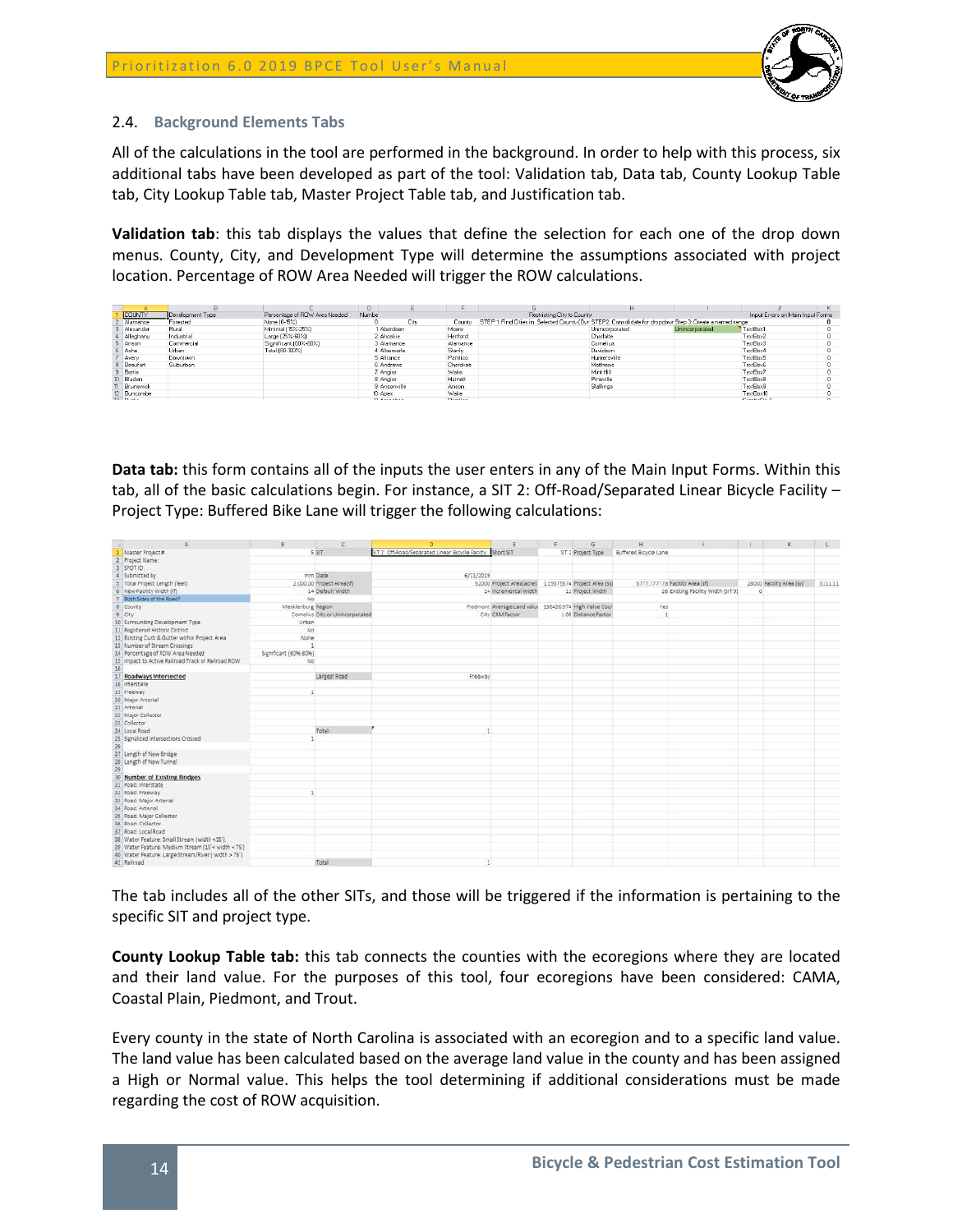

|                | $\mathsf{A}$ | B                | C             | D                 | E                 | F | G | H             |  |
|----------------|--------------|------------------|---------------|-------------------|-------------------|---|---|---------------|--|
| 1              |              |                  |               |                   |                   |   |   |               |  |
| $\overline{2}$ |              | <b>COUNTY</b>    | <b>REGION</b> | <b>LAND VALUE</b> | <b>HIGH VALUE</b> |   |   |               |  |
| $\overline{3}$ |              | Alamance         | Piedmont      | \$12,710.47       | No.               |   |   | CAMA          |  |
| 4              |              | Alexander        | Piedmont      | \$6,131.33        | No.               |   |   | Coastal Plain |  |
| 5              |              | Alleghany        | Trout         | \$7,648.41        | No.               |   |   | Piedmont      |  |
| 6              |              | Anson            | Piedmont      | \$3,338.57        | No.               |   |   | Trout         |  |
| $\overline{7}$ |              | Ashe             | Trout         | \$7,122.72        | No.               |   |   |               |  |
| 8              |              | Avery            | Trout         | \$9,346.62        | No.               |   |   |               |  |
| 9              |              | <b>Beaufort</b>  | CAMA          | \$4,129.75        | No.               |   |   |               |  |
| 10             |              | <b>Bertie</b>    | CAMA          | \$1,396.97        | No.               |   |   |               |  |
| 11             |              | <b>Bladen</b>    | Coastal Plain | \$1,659.48        | No.               |   |   |               |  |
| 12             |              | <b>Brunswick</b> | <b>CAMA</b>   | \$17,180.66       | Yes:              |   |   |               |  |
| 13             |              | <b>Buncombe</b>  | Trout         | \$17,185.14       | Yes:              |   |   |               |  |
| 14             |              | <b>Burke</b>     | Trout         | \$12,943.71       | No.               |   |   |               |  |

**City Lookup Table tab:** this tab defines Construction Market Regions (CMR), and specifies distances from each city in North Carolina to those CMR centers. Based on those two elements, a CMR Factor and a Distance Factor are assigned to each city.

|                         | $\overline{A}$ | B                     | $\overline{C}$                                                                     | D     | E    | F    | G | H                                 |                   |                        |
|-------------------------|----------------|-----------------------|------------------------------------------------------------------------------------|-------|------|------|---|-----------------------------------|-------------------|------------------------|
|                         |                |                       |                                                                                    |       |      |      |   |                                   |                   |                        |
| $\overline{2}$          |                | <b>CITY</b>           | Construction Market Region   Distance to CMR Center   CMR Factor   Distance Factor |       |      |      |   |                                   |                   |                        |
| $\overline{\mathbf{3}}$ |                | Unincorporated        |                                                                                    | 8.06  |      |      |   |                                   |                   |                        |
| 4                       |                | Aberdeen              | Ē                                                                                  | 0.00  |      |      |   |                                   |                   |                        |
| 5                       |                | Ahoskie               | E                                                                                  | 0.00  |      |      |   |                                   |                   |                        |
| 6                       |                | Alamance              |                                                                                    | 5.97  |      |      |   |                                   |                   |                        |
| $\overline{7}$          |                | Albemarle             |                                                                                    | 8.33  | 1.05 |      |   | <b>Construction Market Region</b> | <b>CMR</b> Factor |                        |
| $\boldsymbol{8}$        |                | Alliance              | E                                                                                  | 0.00  |      |      |   |                                   | 1.05              |                        |
| $\overline{9}$          |                | Andrews               | n                                                                                  | 0.00  |      |      |   |                                   |                   |                        |
| $\frac{1}{10}$          |                | Angier                |                                                                                    | 11.35 |      |      |   |                                   |                   |                        |
| $11\,$                  |                | Ansonville            | D                                                                                  | 0.00  |      |      |   |                                   |                   |                        |
| 12                      |                | Apex                  |                                                                                    | 8.55  |      |      |   |                                   |                   |                        |
| 13                      |                | Arapahoe              | E                                                                                  | 0.00  |      |      |   |                                   |                   |                        |
| 14                      |                | Archdale              | D                                                                                  | 0.00  |      |      |   |                                   |                   |                        |
| 15                      |                | Archer Lodge          |                                                                                    | 3.55  |      |      |   |                                   |                   |                        |
| 16                      |                | Asheboro              | G                                                                                  | 0.00  | 1.1  |      |   | <b>Distance to CMR Center</b>     | Threshold         | <b>Distance Factor</b> |
| 17                      |                | Asheville             |                                                                                    | 5.97  |      |      |   | Center Area (<20mi)               | 0                 |                        |
| 18                      |                | Askewville            | B                                                                                  | 7.72  |      |      |   | $> 20mi$ ; < 50mi                 | 20                | 1.05                   |
| $19\,$                  |                | Atkinson              |                                                                                    | 32.05 | 1.05 | 1.05 |   | $>50$ mi; < 70mi                  | 50                | 1.1                    |
| 20                      |                | <b>Atlantic Beach</b> |                                                                                    | 32.82 | 1.05 | 1.05 |   | $>70$ mi                          | 70                | 1.15                   |
| 21                      |                | Aulander              |                                                                                    | 14.37 | 1.05 |      |   |                                   |                   |                        |
| 22                      |                | Aurora                | C                                                                                  | 5.03  |      |      |   |                                   |                   |                        |

**Master Project Table tab:** this tab includes assumptions related to the Default Facility Width, Incremental Width, Construction Unit Cost, Environmental Mitigation, and Hydro associated with each one of the SITs and the associated improvements, establishing linkages to each one of the SITs to a Main Input Form.

|                                                                          |                                                          |                        |                   |      |                                                       |        | Hydro |                                         |      |
|--------------------------------------------------------------------------|----------------------------------------------------------|------------------------|-------------------|------|-------------------------------------------------------|--------|-------|-----------------------------------------|------|
|                                                                          | Project Type                                             | Default facility Width | Incremental Width |      | Construction Unit Cost Environmental Mitigation SHEET |        |       | Master Project # Existing Curb & Gutter | None |
| 5/7 1: Grade-Separated Bicycle Facility                                  | New Bicycle/Pedestrian Bridge                            |                        |                   | 225  | Yes                                                   |        |       |                                         |      |
| SIT 1: Grade-Separated Bicycle Facility                                  | New Bicycle/Pedestrian Tunnel                            |                        |                   | 225  | Yes.                                                  |        |       |                                         |      |
| SIT 2: Off-Road/Separated Linear Bicycle Facilty                         | Multi-Use Path, Shared-Use Path, Rail-Trail, or Sidepath |                        |                   | 225  | Yes:                                                  |        |       |                                         |      |
| 6 SIT 2: Off-Road/Separated Linear Bicycle Facilty                       | Contra-Flow Bicycle Lane or Separated Bicycle Lane       |                        |                   | 135  | Yes:                                                  |        |       |                                         |      |
| SIT 2: Off-Road/Separated Linear Bicycle Facilty   Buffered Bicycle Lane |                                                          |                        |                   | 135. | Yes                                                   |        |       |                                         |      |
| 8 SIT 3: On-Road Designated Bicycle Facility                             | Bicycle Lane                                             |                        |                   | 135  | Yes:                                                  |        |       |                                         |      |
| 9 StT 4: On-Road Bicycle Facility                                        | Shared Lane Marking "Sharrows"                           |                        |                   |      |                                                       | $\sim$ |       |                                         |      |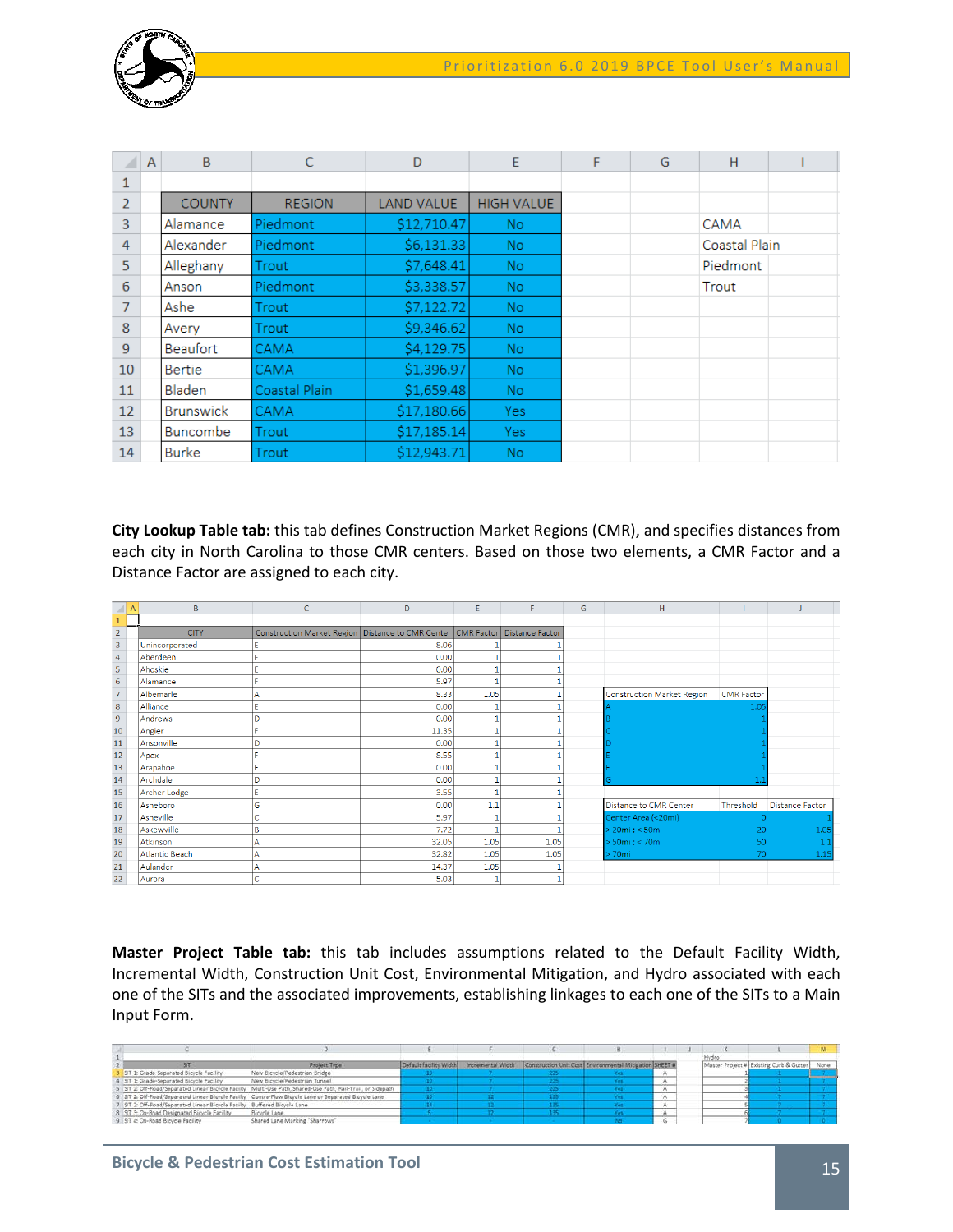

**Justification tab:** this tab is a matrix where the input-based elements are associated with each one of the components required to generate the cost estimate. The individual components contain the assumptions made to generate costs based on a number of factors, such as the region, the ROW area needed, project size, etc. for the different types of improvements.

| A                             | B. |                     | D.                                  | E           |                              | G                  | H                              |                                 | $_{\rm K}$ | M                        | $\Box$<br>N.          | P<br>$\circ$<br>B.                             |
|-------------------------------|----|---------------------|-------------------------------------|-------------|------------------------------|--------------------|--------------------------------|---------------------------------|------------|--------------------------|-----------------------|------------------------------------------------|
|                               |    | Roadway Design,     |                                     |             |                              |                    |                                |                                 |            |                          |                       |                                                |
|                               |    | Structures Design & |                                     |             | Environmental                |                    |                                |                                 |            | <b>Hydro Design</b>      | <b>Geotech Design</b> | ROW                                            |
| <b>Construction Cost</b>      |    | Project Size        |                                     |             |                              |                    |                                |                                 |            |                          |                       |                                                |
|                               |    |                     |                                     | Ratio       |                              |                    |                                |                                 |            |                          |                       |                                                |
|                               |    |                     | \$0 Small                           | 0.25        |                              |                    |                                |                                 |            |                          |                       |                                                |
|                               |    |                     | \$200,000 Medium<br>\$400,000 Large | 0.3<br>0.19 |                              |                    |                                |                                 |            |                          |                       |                                                |
|                               |    |                     | \$2,000,000 Extra Large             | 0.15        |                              |                    |                                |                                 |            |                          |                       |                                                |
| ST                            |    |                     |                                     |             |                              |                    |                                |                                 |            |                          |                       |                                                |
|                               |    |                     |                                     |             |                              |                    |                                |                                 |            |                          |                       |                                                |
|                               |    |                     |                                     |             |                              |                    |                                |                                 |            |                          |                       |                                                |
|                               |    |                     |                                     |             |                              |                    |                                |                                 |            |                          |                       |                                                |
|                               |    |                     |                                     |             |                              |                    |                                |                                 |            |                          |                       |                                                |
|                               |    |                     |                                     |             |                              |                    |                                |                                 |            |                          |                       |                                                |
|                               |    |                     |                                     |             |                              |                    |                                |                                 |            |                          |                       |                                                |
|                               |    |                     |                                     |             |                              |                    |                                |                                 |            |                          |                       |                                                |
| County                        |    |                     |                                     |             | Stream                       |                    | Freshwater Wetland             | Coastal Welland                 |            |                          |                       |                                                |
|                               |    |                     |                                     |             |                              |                    |                                |                                 |            |                          |                       | High Value County                              |
|                               |    |                     |                                     |             | <b>CAMA</b><br>Coastal Plain |                    | 167 CAMA<br>3.34 Coastal Plain | 0.24 CAMA<br>0.19 Coastal Plain | 0.04       |                          |                       | res.<br>Nn                                     |
|                               |    |                     |                                     |             | <b>Piedmont</b>              |                    | 4.79 Piedmont                  | 0.03 Piedmont                   |            |                          |                       |                                                |
|                               |    |                     |                                     |             | Trout -                      |                    | 7.96 Trout                     | 0.002 Trout                     |            |                          |                       |                                                |
| <b>City</b>                   |    |                     |                                     |             |                              |                    |                                |                                 |            |                          |                       |                                                |
|                               |    |                     |                                     |             |                              |                    |                                |                                 |            |                          |                       |                                                |
| Percentage of ROW Area Needed |    |                     |                                     |             |                              |                    |                                |                                 |            |                          |                       | None (0-15%)<br>0.75                           |
|                               |    |                     |                                     |             |                              |                    |                                |                                 |            |                          |                       | Minimal (15%-25%)<br>Large (25%-60%)<br>0.25   |
|                               |    |                     |                                     |             |                              |                    |                                |                                 |            |                          |                       | 0.6                                            |
|                               |    |                     |                                     |             |                              |                    |                                |                                 |            |                          |                       | Significant (60%-80%<br>0.8<br>Total (80-100%) |
| <b>Historic District</b>      |    |                     |                                     |             |                              |                    |                                |                                 |            |                          |                       |                                                |
|                               |    | Yes                 |                                     |             |                              |                    |                                |                                 |            |                          |                       |                                                |
| Development Type              |    | No.                 |                                     |             |                              |                    |                                |                                 |            |                          |                       |                                                |
|                               |    |                     |                                     |             |                              | Regional Multipler |                                |                                 |            |                          |                       |                                                |
|                               |    |                     |                                     |             | orested                      |                    |                                |                                 |            |                          |                       |                                                |
|                               |    |                     |                                     |             | Rural:                       |                    |                                |                                 |            |                          |                       |                                                |
|                               |    |                     |                                     |             | Industrial<br>Commercial     |                    |                                |                                 |            |                          |                       |                                                |
|                               |    |                     |                                     |             | Urban                        |                    |                                |                                 |            |                          |                       |                                                |
|                               |    |                     |                                     |             | Downtown                     |                    |                                |                                 |            |                          |                       |                                                |
|                               |    |                     |                                     |             | Suburban                     |                    |                                |                                 |            |                          |                       |                                                |
| <b>Existing C&amp;G</b>       |    |                     |                                     |             |                              |                    |                                |                                 |            | See Master Project Table |                       |                                                |
|                               |    |                     |                                     |             |                              |                    |                                |                                 |            |                          |                       |                                                |
|                               |    |                     |                                     |             |                              |                    |                                |                                 |            |                          |                       |                                                |
|                               |    |                     |                                     |             |                              |                    |                                |                                 |            |                          |                       |                                                |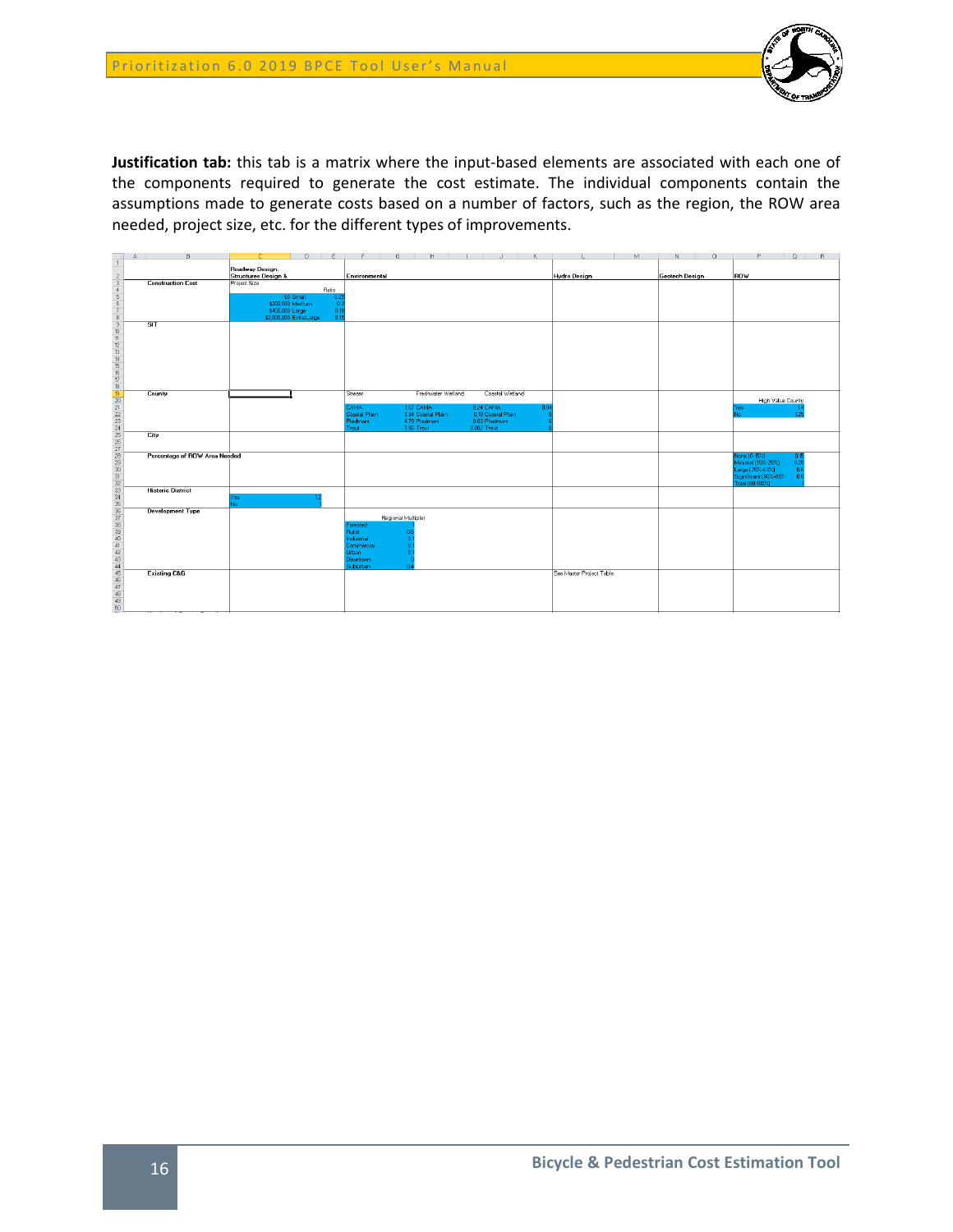



# <span id="page-18-0"></span>**APPENDIX A**

**Bicycle & Pedestrian Cost Estimation Tool**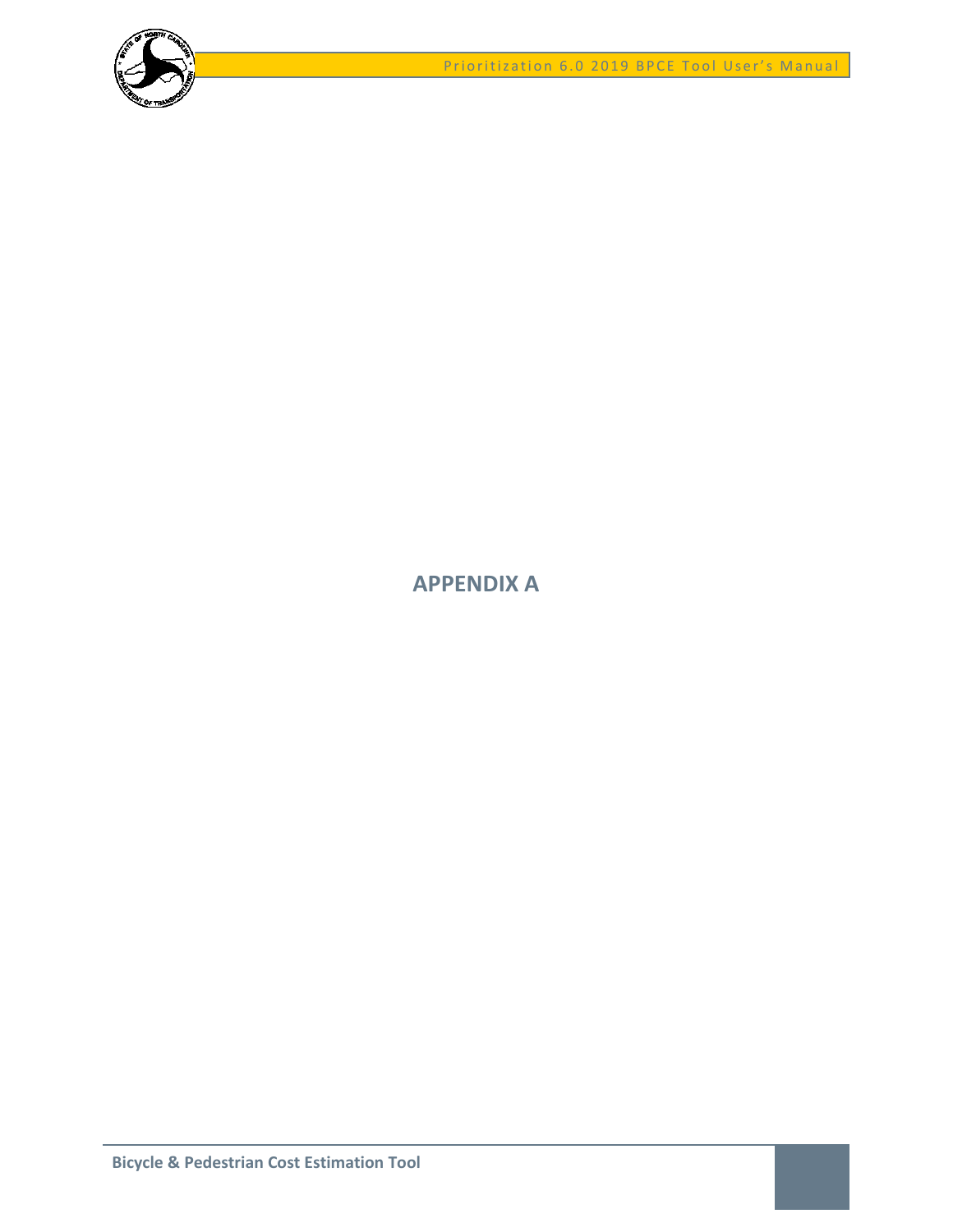# Start Here Tab

# **NCDOT Bicycle & Pedestrian Cost Estimation Tool**

 $\odot$ 

Select Specific Improvement Type (SIT)

SIT 1: Grade‐Separated Bicycle Facility

SIT 2: Off‐Road/Separated Linear Bicycle Facilty

SIT 3: On‐Road Designated Bicycle Facility

SIT 4: On‐Road Bicycle Facility

SIT 5: Multi‐Site Bicycle Facility

Last Updated: 06/27/19



Bicycle Projects **Projects** Pedestrian Projects

SIT 6: Grade‐Separated Pedestrian Facility

SIT 7: Protected Linear Pedestrian Facility

SIT 8: Multi‐Site Pedestrian Facility

SIT 9: Improved Pedestrian Facility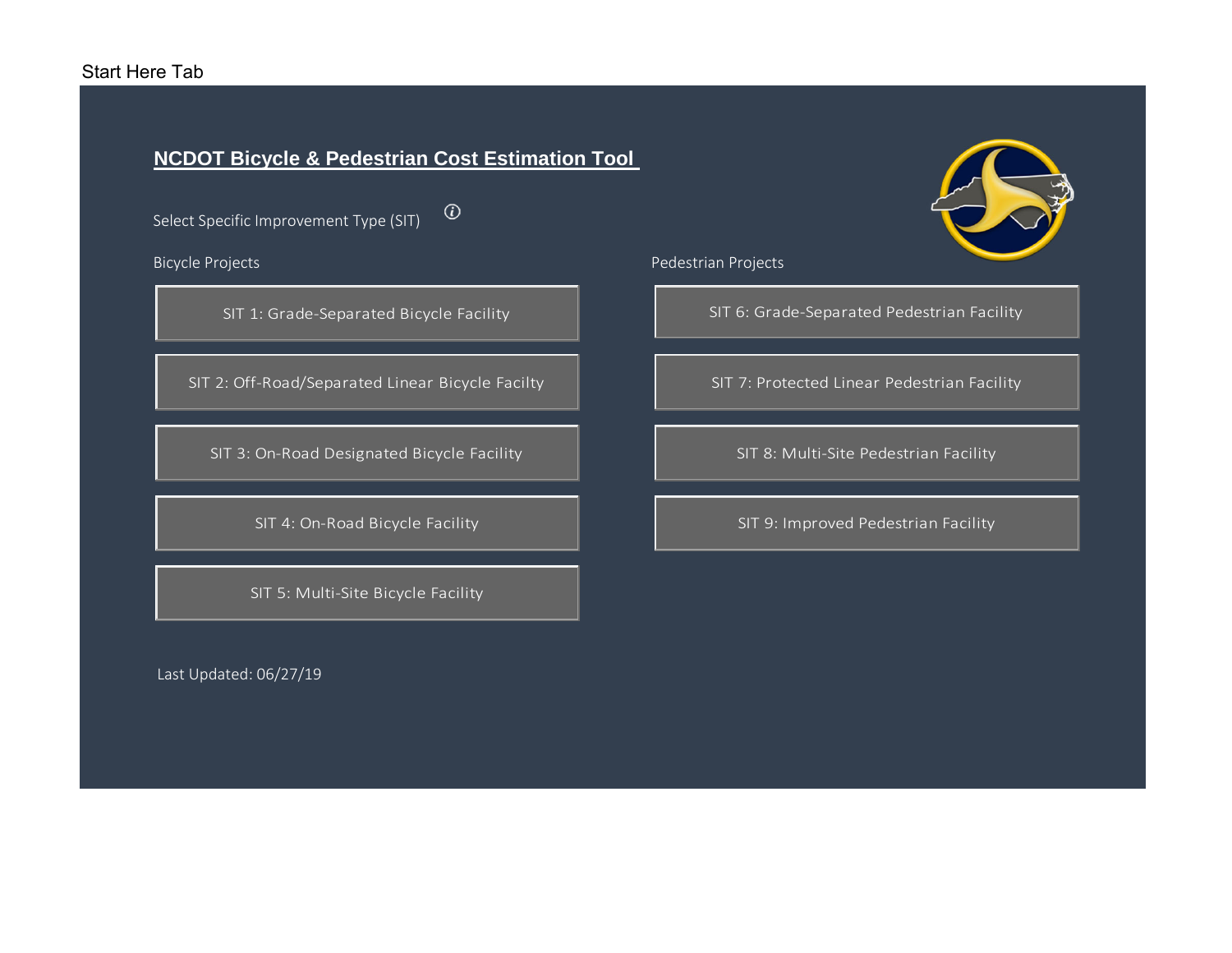# Main Input Form A



| <b>Cost Estimate Summary</b>                    | Go to Calculation Tab |          |           |  |  |  |  |  |  |  |
|-------------------------------------------------|-----------------------|----------|-----------|--|--|--|--|--|--|--|
| Total                                           | \$                    | 0        | Print PDF |  |  |  |  |  |  |  |
| Design                                          | \$                    | 0        |           |  |  |  |  |  |  |  |
| <b>ROW</b>                                      | \$                    | $\Omega$ |           |  |  |  |  |  |  |  |
| <b>Utilities</b>                                | \$                    | $\Omega$ |           |  |  |  |  |  |  |  |
| Construction                                    | \$                    | $\Omega$ |           |  |  |  |  |  |  |  |
| <b>Enter Any Desired Notes in the Box Below</b> |                       |          |           |  |  |  |  |  |  |  |

All costs are based on 2019 prices and cost components are rounded to the nearest \$5,000, with a minimum of \$5,000 per component. This tool assumes that 10% of the utilities located within the project area would need to be relocated.

This tool assumes established ecoregion typologies, construction market regions, and average land values specific to North Carolina. They are determined within the tool based on user inputs for project location. This location‐based information is used in ROW, construction, and environmental mitigation calculations.

This tool assumes <sup>a</sup> project impact area for ROW and environmental mitigation calculations based on chosen SIT, project type, project length, and project facility width.

This tool is limited in accuracy by user inputs and the complexity of questions presented for each project. If the inputs are incorrect, the tool's accuracy will be diminished.

This tool does not estimate costs associated with the purchase or taking of buildings within its ROW estimate calculations. It is assumed that projects would require land acquisition only.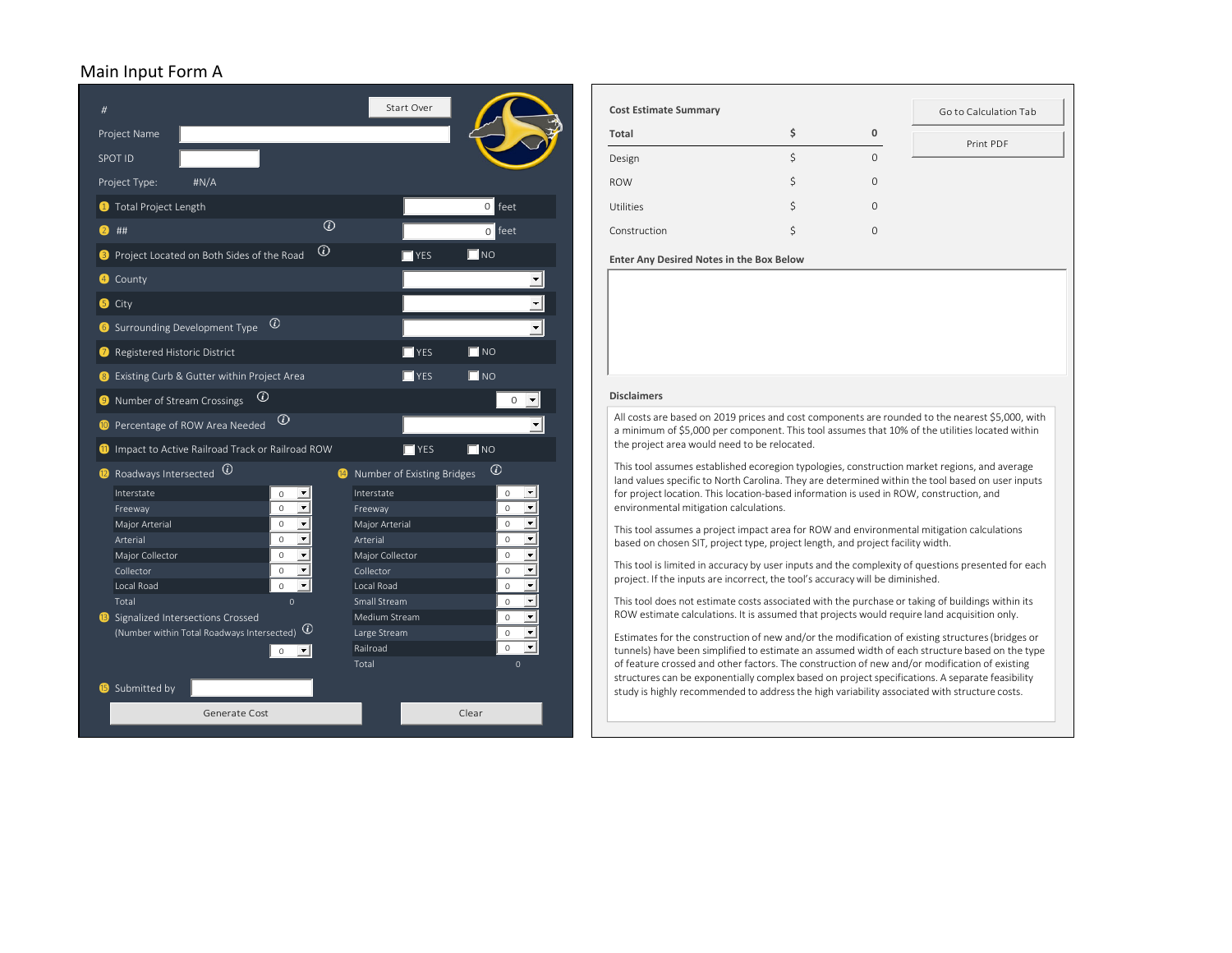# Main Input Form B

| $\#$                      |               | Start Over          | <b>Cost Estimate</b>                                                                |
|---------------------------|---------------|---------------------|-------------------------------------------------------------------------------------|
| Project Name              |               |                     | Total                                                                               |
| SPOT ID                   |               |                     | Design                                                                              |
| Project Type:             | #N/A          |                     | <b>ROW</b>                                                                          |
| 1 Total Number of Signs 0 |               | $\mathsf{O}\xspace$ | Utilities                                                                           |
|                           |               |                     | Construction                                                                        |
| Submitted by              |               |                     | <b>Enter Any Des</b>                                                                |
|                           | Generate Cost | Clear               |                                                                                     |
|                           |               |                     | <b>Disclaimers</b>                                                                  |
|                           |               |                     | All costs are b<br>a minimum o                                                      |
|                           |               |                     | This tool assu<br>land values s<br>for project lo<br>environment                    |
|                           |               |                     | This tool assu<br>based on cho                                                      |
|                           |               |                     | This tool is lir<br>project. If the                                                 |
|                           |               |                     | This tool doe<br>ROW estimat                                                        |
|                           |               |                     | Estimates for<br>tunnels) have<br>of feature cro<br>structures ca<br>study is highl |

| <b>Cost Estimate Summary</b>             |    |              | Go to Calculation Tab |
|------------------------------------------|----|--------------|-----------------------|
| Total                                    | Ś  | 0            | Print PDF             |
| Design                                   |    | $\mathbf{0}$ |                       |
| <b>ROW</b>                               | \$ | $\mathbf 0$  |                       |
| Utilities                                | \$ | $\mathbf 0$  |                       |
| Construction                             | Ś  | $\mathbf 0$  |                       |
| Enter Any Desired Notes in the Box Below |    |              |                       |

#### **Disclaimers**

s are based on 2019 prices and cost components are rounded to the nearest \$5,000, with a minimum of \$5,000 per component.

 tool assumes established ecoregion typologies, construction market regions, and average es specific to North Carolina. They are determined within the tool based on user inputs t location. This location‐based information is used in ROW, construction, and environmental mitigation calculations.

 tool assumes <sup>a</sup> project impact area for ROW and environmental mitigation calculations chosen SIT, project type, project length, and project facility width.

 tool is limited in accuracy by user inputs and the complexity of questions presented for each the inputs are incorrect, the tool's accuracy will be diminished.

 tool does not estimate costs associated with the purchase or taking of buildings within its mate calculations. It is assumed that projects would require land acquisition only.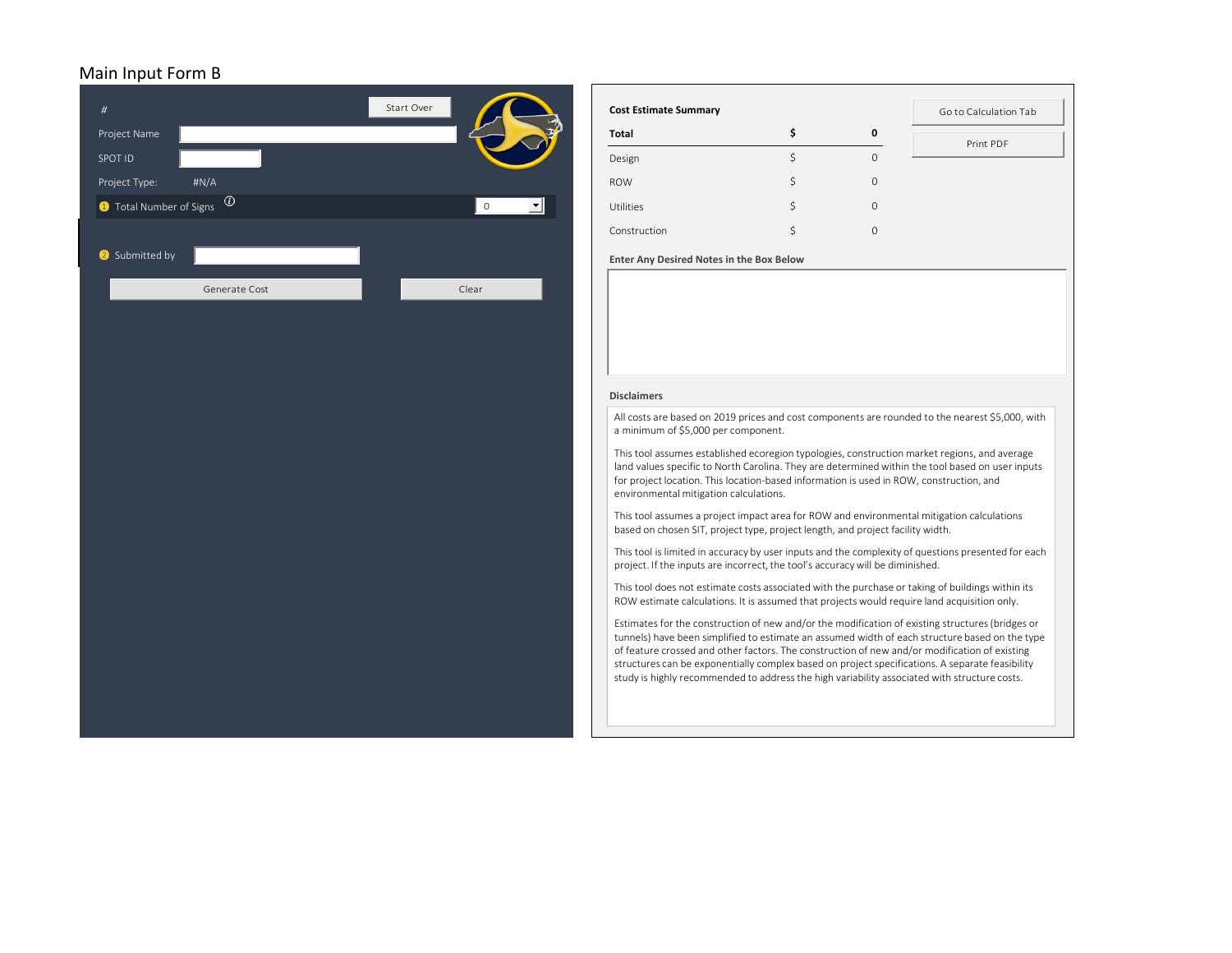# Main Input Form C



| <b>Cost Estimate Summary</b> |                | Go to Calculation Tab |
|------------------------------|----------------|-----------------------|
| Total                        | 0              | Print PDF             |
| Design                       | 0              |                       |
| <b>ROW</b>                   | \$<br>$\Omega$ |                       |
| Utilities                    | \$<br>$\Omega$ |                       |
| Construction                 | 0              |                       |
|                              |                |                       |

**Any Desired Notes in the Box Below**

All costs are based on 2019 prices and cost components are rounded to the nearest \$5,000, with a minimum of \$5,000 per component.

This tool assumes established ecoregion typologies, construction market regions, and average land values specific to North Carolina. They are determined within the tool based on user inputs for project location. This location‐based information is used in ROW, construction, and environmental mitigation calculations.

This tool assumes <sup>a</sup> project impact area for ROW and environmental mitigation calculations based on chosen SIT, project type, project length, and project facility width.

This tool is limited in accuracy by user inputs and the complexity of questions presented for each project. If the inputs are incorrect, the tool's accuracy will be diminished.

This tool does not estimate costs associated with the purchase or taking of buildings within its ROW estimate calculations. It is assumed that projects would require land acquisition only.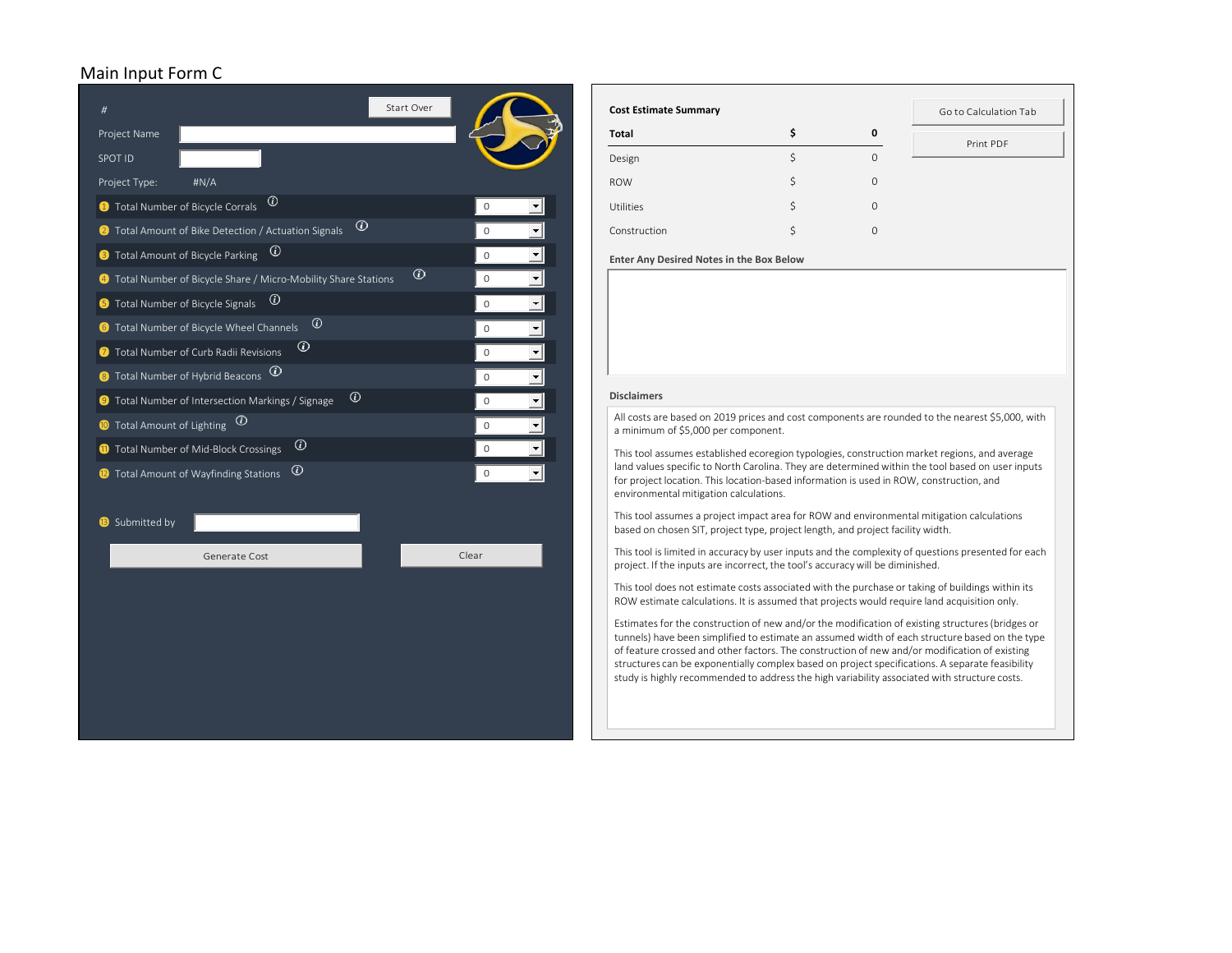### Main Input Form D



| <b>Cost Estimate Summary</b>             |                | Go to Calculation Tab |
|------------------------------------------|----------------|-----------------------|
| Total                                    | 0              | Print PDF             |
| Design                                   | \$<br>$\Omega$ |                       |
| <b>ROW</b>                               | \$<br>$\Omega$ |                       |
| <b>Utilities</b>                         | \$<br>$\Omega$ |                       |
| Construction                             | \$<br>$\Omega$ |                       |
| Enter Any Desired Notes in the Box Below |                |                       |

#### **Disclaimers**

All costs are based on 2019 prices and cost components are rounded to the nearest \$5,000, with a minimum of \$5,000 per component.

This tool assumes established ecoregion typologies, construction market regions, and average land values specific to North Carolina. They are determined within the tool based on user inputs for project location. This location‐based information is used in ROW, construction, and environmental mitigation calculations.

This tool assumes <sup>a</sup> project impact area for ROW and environmental mitigation calculations based on chosen SIT, project type, project length, and project facility width.

This tool is limited in accuracy by user inputs and the complexity of questions presented for each project. If the inputs are incorrect, the tool's accuracy will be diminished.

This tool does not estimate costs associated with the purchase or taking of buildings within its ROW estimate calculations. It is assumed that projects would require land acquisition only.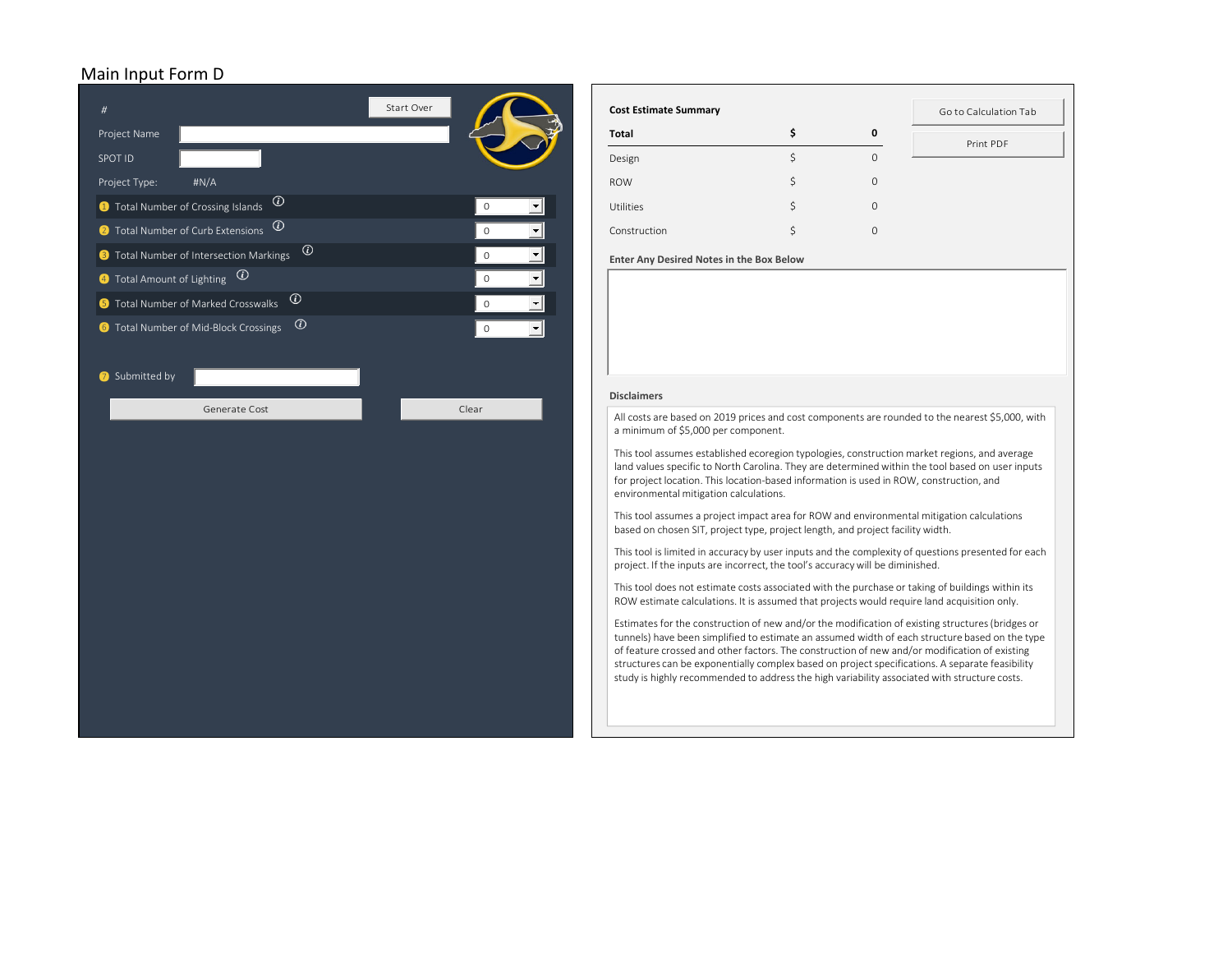### Main Input Form E



| <b>Cost Estimate Summary</b> |                | Go to Calculation Tab |
|------------------------------|----------------|-----------------------|
| Total                        | \$<br>0        | Print PDF             |
| Design                       | $\Omega$       |                       |
| <b>ROW</b>                   | \$<br>$\Omega$ |                       |
| <b>Utilities</b>             | \$<br>$\Omega$ |                       |
| Construction                 | \$<br>$\Omega$ |                       |
|                              |                |                       |

**Any Desired Notes in the Box Below**

All costs are based on 2019 prices and cost components are rounded to the nearest \$5,000, with a minimum of \$5,000 per component.

This tool assumes established ecoregion typologies, construction market regions, and average land values specific to North Carolina. They are determined within the tool based on user inputs for project location. This location‐based information is used in ROW, construction, and environmental mitigation calculations.

This tool assumes <sup>a</sup> project impact area for ROW and environmental mitigation calculations based on chosen SIT, project type, project length, and project facility width.

This tool is limited in accuracy by user inputs and the complexity of questions presented for each project. If the inputs are incorrect, the tool's accuracy will be diminished.

This tool does not estimate costs associated with the purchase or taking of buildings within its ROW estimate calculations. It is assumed that projects would require land acquisition only.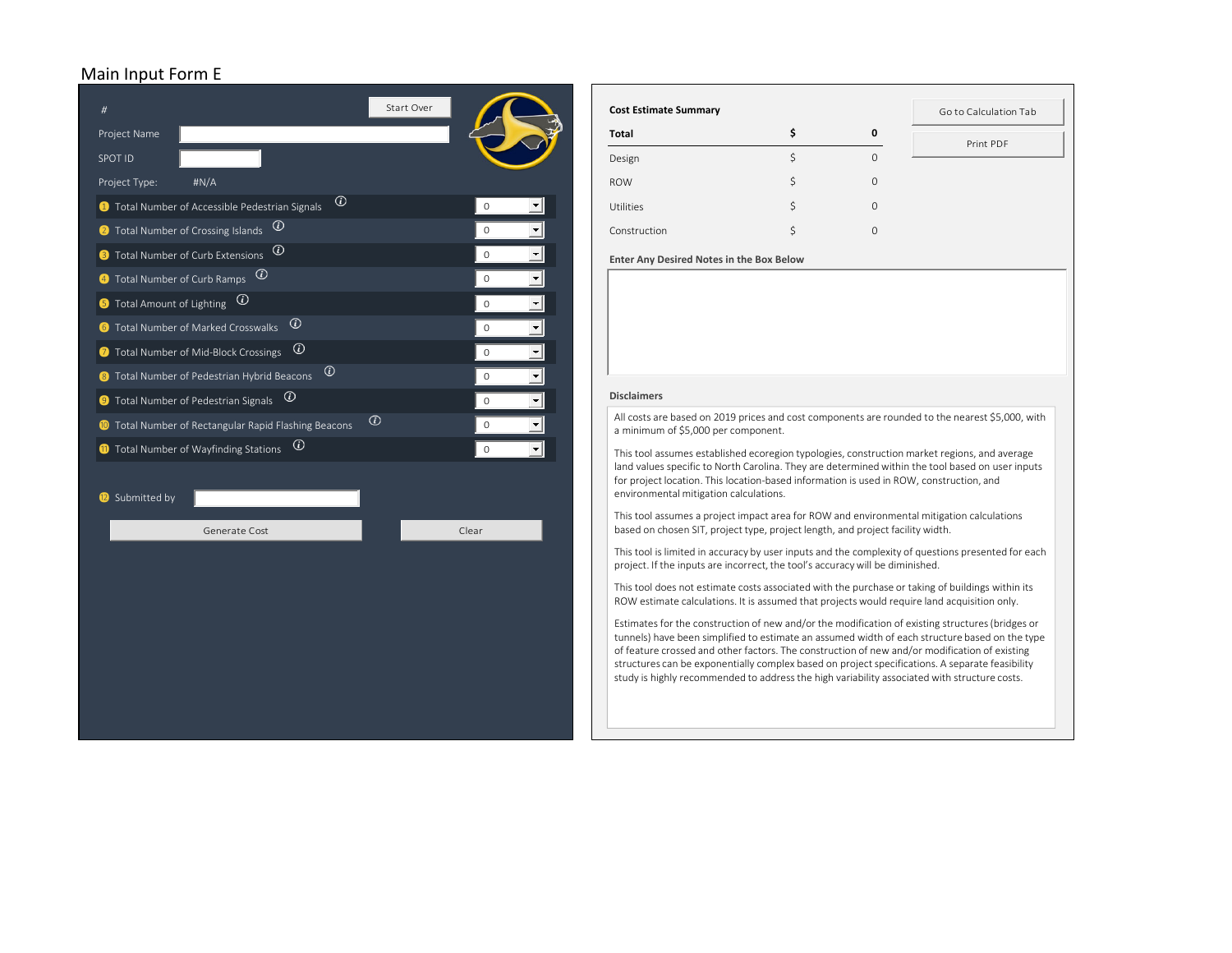# Main Input Form F



| <b>Cost Estimate Summary</b>             |                   | Go to Calculation Tab |
|------------------------------------------|-------------------|-----------------------|
| Total                                    | \$<br>$\mathbf 0$ | Print PDF             |
| Design                                   | \$<br>$\Omega$    |                       |
| <b>ROW</b>                               | \$<br>$\Omega$    |                       |
| <b>Utilities</b>                         | \$<br>0           |                       |
| Construction                             | \$<br>0           |                       |
| Enter Any Desired Notes in the Box Below |                   |                       |

All costs are based on 2019 prices and cost components are rounded to the nearest \$5,000, with a minimum of \$5,000 per component. This tool assumes that 10% of the utilities located within the project area would need to be relocated.

This tool assumes established ecoregion typologies, construction market regions, and average land values specific to North Carolina. They are determined within the tool based on user inputs for project location. This location‐based information is used in ROW, construction, and environmental mitigation calculations.

This tool assumes <sup>a</sup> project impact area for ROW and environmental mitigation calculations based on chosen SIT, project type, project length, and project facility width.

This tool is limited in accuracy by user inputs and the complexity of questions presented for each project. If the inputs are incorrect, the tool's accuracy will be diminished.

This tool does not estimate costs associated with the purchase or taking of buildings within its ROW estimate calculations. It is assumed that projects would require land acquisition only.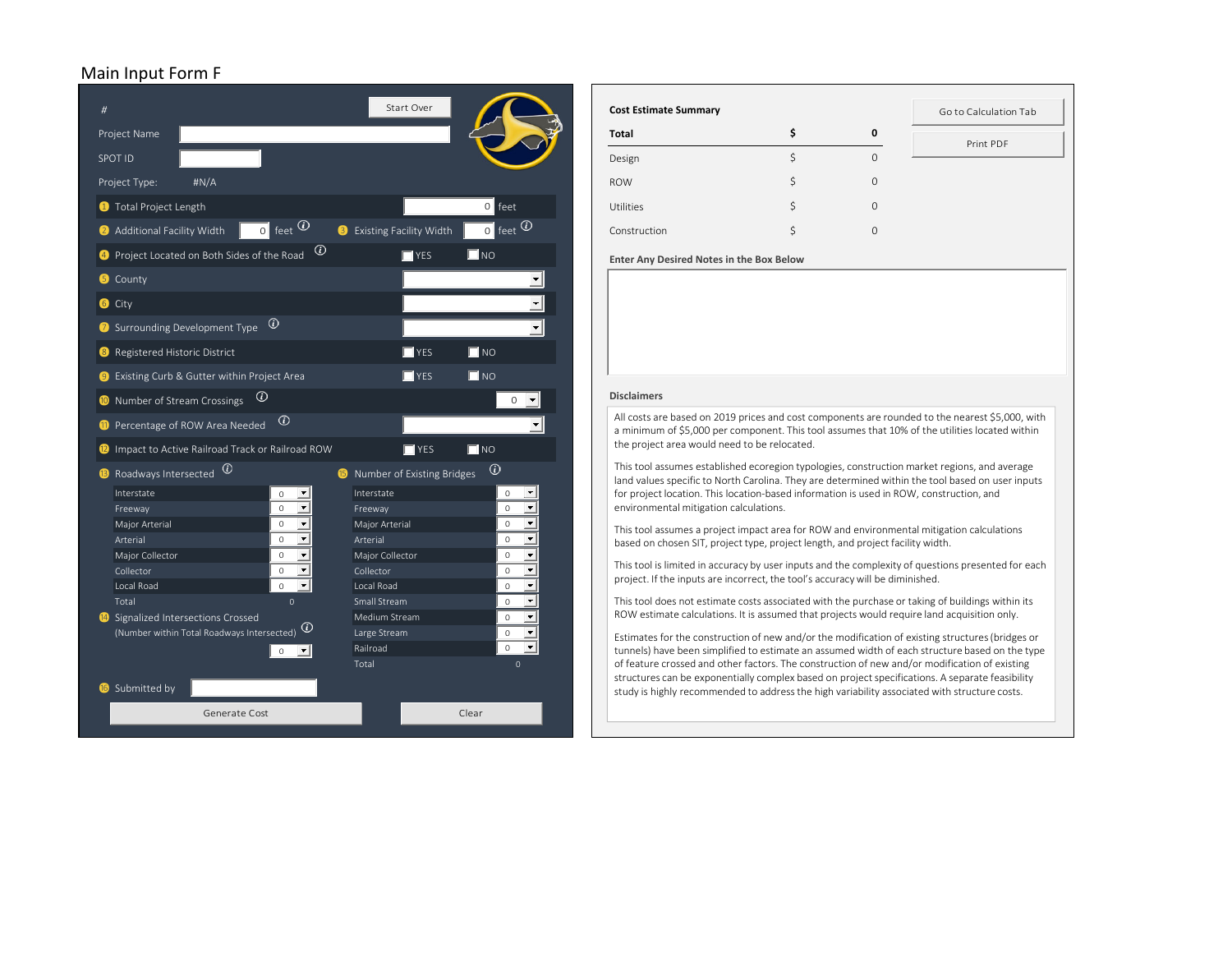# Main Input Form G

| $\#$          |                                                      | Start Over     |          | <b>Cost Estimate</b>                                                                |
|---------------|------------------------------------------------------|----------------|----------|-------------------------------------------------------------------------------------|
| Project Name  |                                                      |                |          | Total                                                                               |
| SPOT ID       |                                                      |                |          | Design                                                                              |
| Project Type: | #N/A                                                 |                |          | <b>ROW</b>                                                                          |
|               | 1 Total Length of Roadway to be Improved by Sharrows | $\circledcirc$ | $0$ feet | Utilities                                                                           |
|               |                                                      |                |          | Construction                                                                        |
| Submitted by  |                                                      |                |          | <b>Enter Any Des</b>                                                                |
|               | Generate Cost                                        |                | Clear    |                                                                                     |
|               |                                                      |                |          |                                                                                     |
|               |                                                      |                |          |                                                                                     |
|               |                                                      |                |          |                                                                                     |
|               |                                                      |                |          | <b>Disclaimers</b>                                                                  |
|               |                                                      |                |          | All costs are I<br>a minimum o                                                      |
|               |                                                      |                |          | This tool assu<br>land values s<br>for project lo<br>environment                    |
|               |                                                      |                |          | This tool assu<br>based on cho                                                      |
|               |                                                      |                |          | This tool is lir<br>project. If the                                                 |
|               |                                                      |                |          | This tool doe<br>ROW estimat                                                        |
|               |                                                      |                |          | Estimates for<br>tunnels) have<br>of feature cro<br>structures ca<br>study is highl |
|               |                                                      |                |          |                                                                                     |

| <b>Cost Estimate Summary</b>             |    |              | Go to Calculation Tab |
|------------------------------------------|----|--------------|-----------------------|
| Total                                    |    | $\mathbf 0$  | Print PDF             |
| Design                                   |    | $\mathbf{0}$ |                       |
| <b>ROW</b>                               | \$ | $\mathbf{0}$ |                       |
| Utilities                                | Ś  | $\mathbf{0}$ |                       |
| Construction                             |    | $\mathbf{0}$ |                       |
| Enter Any Desired Notes in the Box Below |    |              |                       |

 based on 2019 prices and cost components are rounded to the nearest \$5,000, with of \$5,000 per component.

 tool assumes established ecoregion typologies, construction market regions, and average pecific to North Carolina. They are determined within the tool based on user inputs ocation. This location‐based information is used in ROW, construction, and environmental mitigation calculations.

 tool assumes <sup>a</sup> project impact area for ROW and environmental mitigation calculations osen SIT, project type, project length, and project facility width.

 tool is limited in accuracy by user inputs and the complexity of questions presented for each e inputs are incorrect, the tool's accuracy will be diminished.

 tool does not estimate costs associated with the purchase or taking of buildings within its te calculations. It is assumed that projects would require land acquisition only.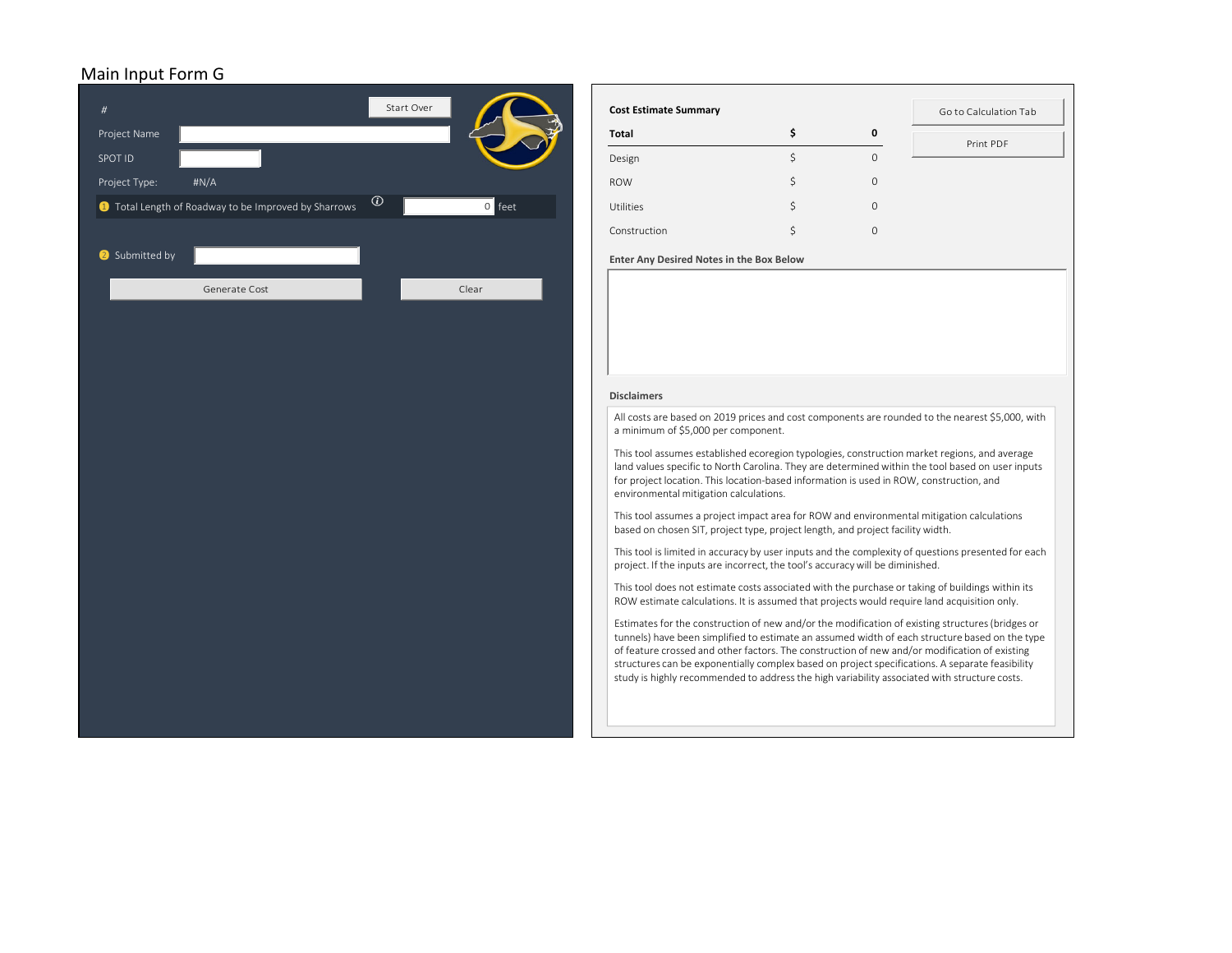# Calculation I

| Design Subtotal<br>(rounded to \$5k -see main input                             |                                  |                                                                                                                                                                                                                                                                                                                                                                                                                                                                                                                                                                                                                                                                                                                                                                                                                                                                                                                                                                                                                                                                                                                  |             |                                                     |   |                                  |    |                                |
|---------------------------------------------------------------------------------|----------------------------------|------------------------------------------------------------------------------------------------------------------------------------------------------------------------------------------------------------------------------------------------------------------------------------------------------------------------------------------------------------------------------------------------------------------------------------------------------------------------------------------------------------------------------------------------------------------------------------------------------------------------------------------------------------------------------------------------------------------------------------------------------------------------------------------------------------------------------------------------------------------------------------------------------------------------------------------------------------------------------------------------------------------------------------------------------------------------------------------------------------------|-------------|-----------------------------------------------------|---|----------------------------------|----|--------------------------------|
| form disclaimer)                                                                | \$0                              | Both Sides? *                                                                                                                                                                                                                                                                                                                                                                                                                                                                                                                                                                                                                                                                                                                                                                                                                                                                                                                                                                                                                                                                                                    | $\mathbf 0$ | *If yes, all cost components are multiplied by two. |   |                                  |    |                                |
|                                                                                 | Design Cost:                     | \$0                                                                                                                                                                                                                                                                                                                                                                                                                                                                                                                                                                                                                                                                                                                                                                                                                                                                                                                                                                                                                                                                                                              |             | Design Contingency (15%):                           |   | \$0                              |    |                                |
|                                                                                 |                                  | Roadway Design, Structures Design & Survey<br>Formula:                                                                                                                                                                                                                                                                                                                                                                                                                                                                                                                                                                                                                                                                                                                                                                                                                                                                                                                                                                                                                                                           |             | <b>Construction Cost</b>                            |   | <b>Project Size</b>              |    | <b>Historic District</b>       |
|                                                                                 |                                  | User Input:                                                                                                                                                                                                                                                                                                                                                                                                                                                                                                                                                                                                                                                                                                                                                                                                                                                                                                                                                                                                                                                                                                      |             |                                                     |   | Small                            |    | $\mathbf 0$                    |
|                                                                                 |                                  | Value/Multiplier:                                                                                                                                                                                                                                                                                                                                                                                                                                                                                                                                                                                                                                                                                                                                                                                                                                                                                                                                                                                                                                                                                                |             | \$0.00                                              | Χ | 0.25                             | X( | #N/A                           |
|                                                                                 |                                  | Environmental (Permitting + Document)                                                                                                                                                                                                                                                                                                                                                                                                                                                                                                                                                                                                                                                                                                                                                                                                                                                                                                                                                                                                                                                                            |             |                                                     |   |                                  |    |                                |
|                                                                                 |                                  | Formula:<br>User Input:                                                                                                                                                                                                                                                                                                                                                                                                                                                                                                                                                                                                                                                                                                                                                                                                                                                                                                                                                                                                                                                                                          |             | Master Project #                                    |   | <b>Environmental Mitigation</b>  |    | Permitting & Document Flat Fee |
|                                                                                 |                                  | Value/Multiplier:                                                                                                                                                                                                                                                                                                                                                                                                                                                                                                                                                                                                                                                                                                                                                                                                                                                                                                                                                                                                                                                                                                |             | 0                                                   |   | #N/A                             |    | #N/A                           |
|                                                                                 |                                  |                                                                                                                                                                                                                                                                                                                                                                                                                                                                                                                                                                                                                                                                                                                                                                                                                                                                                                                                                                                                                                                                                                                  |             |                                                     |   |                                  |    |                                |
|                                                                                 |                                  | Formula:                                                                                                                                                                                                                                                                                                                                                                                                                                                                                                                                                                                                                                                                                                                                                                                                                                                                                                                                                                                                                                                                                                         |             | Master Project #                                    |   | <b>Environmental Mitigation</b>  |    | Mitigation (1 or 0)            |
|                                                                                 |                                  | Value/Multiplier:                                                                                                                                                                                                                                                                                                                                                                                                                                                                                                                                                                                                                                                                                                                                                                                                                                                                                                                                                                                                                                                                                                |             | $\bf{0}$                                            |   | #N/A                             |    | #N/A                           |
|                                                                                 |                                  |                                                                                                                                                                                                                                                                                                                                                                                                                                                                                                                                                                                                                                                                                                                                                                                                                                                                                                                                                                                                                                                                                                                  |             |                                                     |   | $\mathbf{0}$                     |    |                                |
|                                                                                 |                                  | Formula:                                                                                                                                                                                                                                                                                                                                                                                                                                                                                                                                                                                                                                                                                                                                                                                                                                                                                                                                                                                                                                                                                                         |             | Total Project Length (feet)                         |   | # of Plan Sheets (1400lf/Sheet)  |    | Existing C&G /Drainage Ditches |
|                                                                                 |                                  | Value/Multiplier:                                                                                                                                                                                                                                                                                                                                                                                                                                                                                                                                                                                                                                                                                                                                                                                                                                                                                                                                                                                                                                                                                                |             | $\mathbf 0$                                         |   | 0.00                             |    | #N/A                           |
|                                                                                 |                                  | Geotech Design                                                                                                                                                                                                                                                                                                                                                                                                                                                                                                                                                                                                                                                                                                                                                                                                                                                                                                                                                                                                                                                                                                   |             | \$10,000.00                                         |   | $\mathbf 0$                      |    |                                |
|                                                                                 |                                  | Formula:                                                                                                                                                                                                                                                                                                                                                                                                                                                                                                                                                                                                                                                                                                                                                                                                                                                                                                                                                                                                                                                                                                         |             |                                                     |   |                                  |    |                                |
|                                                                                 |                                  | User Input:                                                                                                                                                                                                                                                                                                                                                                                                                                                                                                                                                                                                                                                                                                                                                                                                                                                                                                                                                                                                                                                                                                      |             |                                                     |   |                                  |    |                                |
|                                                                                 |                                  |                                                                                                                                                                                                                                                                                                                                                                                                                                                                                                                                                                                                                                                                                                                                                                                                                                                                                                                                                                                                                                                                                                                  |             |                                                     |   |                                  |    |                                |
| <b>ROW Subtotal</b><br>(rounded to \$5k -see main input<br>form disclaimer)     |                                  |                                                                                                                                                                                                                                                                                                                                                                                                                                                                                                                                                                                                                                                                                                                                                                                                                                                                                                                                                                                                                                                                                                                  |             |                                                     |   |                                  |    |                                |
|                                                                                 |                                  |                                                                                                                                                                                                                                                                                                                                                                                                                                                                                                                                                                                                                                                                                                                                                                                                                                                                                                                                                                                                                                                                                                                  |             |                                                     |   |                                  |    |                                |
|                                                                                 | <b>ROW Cost:</b>                 | \$0                                                                                                                                                                                                                                                                                                                                                                                                                                                                                                                                                                                                                                                                                                                                                                                                                                                                                                                                                                                                                                                                                                              |             |                                                     |   |                                  |    |                                |
|                                                                                 |                                  | <b>ROW</b>                                                                                                                                                                                                                                                                                                                                                                                                                                                                                                                                                                                                                                                                                                                                                                                                                                                                                                                                                                                                                                                                                                       |             |                                                     |   |                                  |    |                                |
|                                                                                 |                                  |                                                                                                                                                                                                                                                                                                                                                                                                                                                                                                                                                                                                                                                                                                                                                                                                                                                                                                                                                                                                                                                                                                                  |             |                                                     |   | 0                                |    |                                |
|                                                                                 |                                  | Value/Multiplier:                                                                                                                                                                                                                                                                                                                                                                                                                                                                                                                                                                                                                                                                                                                                                                                                                                                                                                                                                                                                                                                                                                |             | #N/A                                                | Χ | #N/A                             |    | #N/A<br>Χ                      |
| <b>Utility Subtotal</b><br>(rounded to \$5k -see main input<br>form disclaimer) |                                  | Both Sides? *                                                                                                                                                                                                                                                                                                                                                                                                                                                                                                                                                                                                                                                                                                                                                                                                                                                                                                                                                                                                                                                                                                    | 0           |                                                     |   |                                  |    |                                |
|                                                                                 | <b>Utility Cost:</b>             |                                                                                                                                                                                                                                                                                                                                                                                                                                                                                                                                                                                                                                                                                                                                                                                                                                                                                                                                                                                                                                                                                                                  |             |                                                     |   |                                  |    |                                |
|                                                                                 |                                  | Utilities                                                                                                                                                                                                                                                                                                                                                                                                                                                                                                                                                                                                                                                                                                                                                                                                                                                                                                                                                                                                                                                                                                        |             |                                                     |   |                                  |    |                                |
|                                                                                 |                                  | User Input:                                                                                                                                                                                                                                                                                                                                                                                                                                                                                                                                                                                                                                                                                                                                                                                                                                                                                                                                                                                                                                                                                                      |             |                                                     |   |                                  |    | Total                          |
|                                                                                 |                                  | Value/Multiplier:                                                                                                                                                                                                                                                                                                                                                                                                                                                                                                                                                                                                                                                                                                                                                                                                                                                                                                                                                                                                                                                                                                |             | $\mathbf 0$                                         | Χ | \$15.00                          |    | \$0.00                         |
| Construction Subtotal<br>(rounded to \$5k -see main input<br>form disclaimer)   |                                  | Both Sides? *                                                                                                                                                                                                                                                                                                                                                                                                                                                                                                                                                                                                                                                                                                                                                                                                                                                                                                                                                                                                                                                                                                    |             |                                                     |   |                                  |    |                                |
|                                                                                 | <b>Construction Cost:</b>        | \$0                                                                                                                                                                                                                                                                                                                                                                                                                                                                                                                                                                                                                                                                                                                                                                                                                                                                                                                                                                                                                                                                                                              |             | Construction Contingency (15%):                     |   | \$0                              |    |                                |
|                                                                                 |                                  | Construction                                                                                                                                                                                                                                                                                                                                                                                                                                                                                                                                                                                                                                                                                                                                                                                                                                                                                                                                                                                                                                                                                                     |             |                                                     |   |                                  |    |                                |
|                                                                                 |                                  | Formula:                                                                                                                                                                                                                                                                                                                                                                                                                                                                                                                                                                                                                                                                                                                                                                                                                                                                                                                                                                                                                                                                                                         |             | Facility Area (square yard)                         |   |                                  |    | <b>CMR Factor</b>              |
|                                                                                 |                                  | Value/Multiplier:                                                                                                                                                                                                                                                                                                                                                                                                                                                                                                                                                                                                                                                                                                                                                                                                                                                                                                                                                                                                                                                                                                |             | $\mathbf 0$                                         | Χ | #N/A                             |    | #N/A                           |
|                                                                                 |                                  | Structure:                                                                                                                                                                                                                                                                                                                                                                                                                                                                                                                                                                                                                                                                                                                                                                                                                                                                                                                                                                                                                                                                                                       |             | #N/A                                                |   |                                  |    |                                |
|                                                                                 |                                  |                                                                                                                                                                                                                                                                                                                                                                                                                                                                                                                                                                                                                                                                                                                                                                                                                                                                                                                                                                                                                                                                                                                  |             |                                                     |   |                                  |    | New                            |
|                                                                                 |                                  | Formula:                                                                                                                                                                                                                                                                                                                                                                                                                                                                                                                                                                                                                                                                                                                                                                                                                                                                                                                                                                                                                                                                                                         |             | New Bridge Length (If)                              |   | Unit Cost per If (Bridge)        |    | New Tunnel Length (If)         |
|                                                                                 |                                  | Value/Multiplier:                                                                                                                                                                                                                                                                                                                                                                                                                                                                                                                                                                                                                                                                                                                                                                                                                                                                                                                                                                                                                                                                                                |             | $\mathbf 0$                                         | Χ | \$1,900.00                       |    | $\mathbf 0$<br>Χ               |
|                                                                                 |                                  |                                                                                                                                                                                                                                                                                                                                                                                                                                                                                                                                                                                                                                                                                                                                                                                                                                                                                                                                                                                                                                                                                                                  |             |                                                     |   |                                  |    |                                |
|                                                                                 |                                  | Formula:                                                                                                                                                                                                                                                                                                                                                                                                                                                                                                                                                                                                                                                                                                                                                                                                                                                                                                                                                                                                                                                                                                         |             | City or Unincorporated                              |   | Width of Feature                 |    | Unit Cost per sf               |
|                                                                                 |                                  | Value/Multiplier:                                                                                                                                                                                                                                                                                                                                                                                                                                                                                                                                                                                                                                                                                                                                                                                                                                                                                                                                                                                                                                                                                                |             | #N/A                                                |   | #N/A                             | Χ  | \$200.00<br>Х                  |
|                                                                                 |                                  |                                                                                                                                                                                                                                                                                                                                                                                                                                                                                                                                                                                                                                                                                                                                                                                                                                                                                                                                                                                                                                                                                                                  |             |                                                     |   |                                  |    |                                |
|                                                                                 |                                  | Formula:                                                                                                                                                                                                                                                                                                                                                                                                                                                                                                                                                                                                                                                                                                                                                                                                                                                                                                                                                                                                                                                                                                         |             | City or Unincorporated                              |   | Signalized Intersections Crossed |    |                                |
|                                                                                 |                                  | Environmental (Mitigation)<br>User Input:<br>Hydro Design<br>User Input:<br>$\mathbf 0$<br>Χ<br>SIT 1 or SIT 6<br>Structure Cost<br>Ratio<br>Value/Multiplier:<br>#N/A<br>Χ<br>10.00%<br>#N/A<br>\$0<br>Both Sides? *<br>*If yes, all cost components are multiplied by two.<br>0<br>\$0<br>ROW Contingency (15%)<br>Project Area (acre)<br>Average Land Value per acre (County)<br>High Value County Multiplier<br>Formula:<br>User Input:<br>#N/A<br>Χ<br>\$0<br>*If yes, all cost components are multiplied by two.<br>\$0<br>Utility Contingency (15%):<br>\$0<br>Formula:<br>Total Project Length (If)<br>Unit Cost per If<br>\$0<br>0 * If yes, all cost components are multiplied by two.<br>Unit Cost per SIT (Master Project #)<br>User Input:<br>$\mathbf 0$<br>$\mathbf 0$<br>X(<br>Structure (New Structure)<br>New Bridge<br>User Input:<br>Structure (Widening Bridge)<br>User Input:<br>$\mathbf 0$<br>#N/A<br>Traffic<br>#N/A<br>User Input:<br>Total<br>Value/Multiplier:<br>Χ<br>$\mathbf 0$<br>#N/A<br>#N/A<br>\$<br>*25% of Construction Cost<br>CLICK HERE TO GO BACK TO THE MAIN INPUT TAB |             |                                                     |   |                                  |    |                                |
|                                                                                 |                                  |                                                                                                                                                                                                                                                                                                                                                                                                                                                                                                                                                                                                                                                                                                                                                                                                                                                                                                                                                                                                                                                                                                                  |             |                                                     |   |                                  |    |                                |
|                                                                                 | Miscellaneous +<br>Mobilization: |                                                                                                                                                                                                                                                                                                                                                                                                                                                                                                                                                                                                                                                                                                                                                                                                                                                                                                                                                                                                                                                                                                                  |             |                                                     |   |                                  |    |                                |
|                                                                                 |                                  |                                                                                                                                                                                                                                                                                                                                                                                                                                                                                                                                                                                                                                                                                                                                                                                                                                                                                                                                                                                                                                                                                                                  |             |                                                     |   |                                  |    |                                |
|                                                                                 |                                  |                                                                                                                                                                                                                                                                                                                                                                                                                                                                                                                                                                                                                                                                                                                                                                                                                                                                                                                                                                                                                                                                                                                  |             |                                                     |   |                                  |    |                                |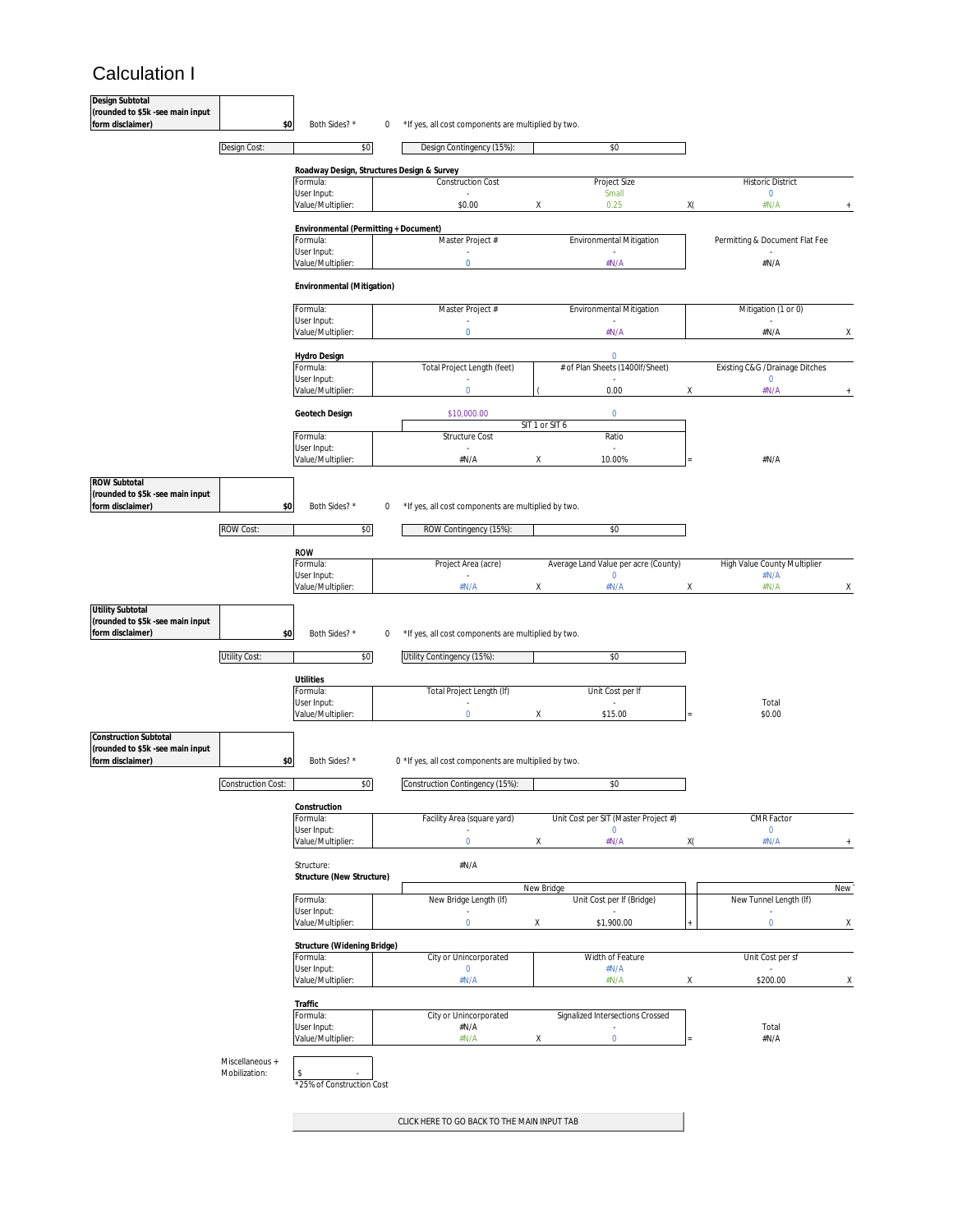| Signalized Intersections Crossed | Railroad Track or Railroad Right-of-Way |      |
|----------------------------------|-----------------------------------------|------|
|                                  |                                         | otal |
|                                  |                                         | #N/A |

|                            | Stream Length                          |   |                     |                                    |                               |  |
|----------------------------|----------------------------------------|---|---------------------|------------------------------------|-------------------------------|--|
| Development Type           | Project Area (acre)                    |   | Regional Factor     | <b>Stream Mitigation Threshold</b> | <b>Stream Mitigation Rate</b> |  |
|                            |                                        |   | #N/A                | 300'                               |                               |  |
| #N/A                       | X<br>#N/A                              | X | #N/A                | #N/A                               | \$1,065.38                    |  |
|                            |                                        |   |                     |                                    |                               |  |
| Number of Stream Crossings | Mandays for Field Work + Design + FEMA |   | Permit Drawing Days | Dollars per Manday                 |                               |  |
|                            |                                        |   |                     |                                    | Total                         |  |
|                            | 30                                     |   | 7.5                 | \$1,000.00                         | #N/A                          |  |
|                            |                                        |   |                     |                                    |                               |  |
|                            | Bike Lane or Paved Shoulder            |   |                     | No Bridge (all other SITs)         |                               |  |
| <b>Construction Cost</b>   | Ratio                                  |   |                     | Flat Fee                           |                               |  |
| . .                        |                                        |   |                     |                                    |                               |  |
| \$0.00                     | 1.50%                                  |   | \$0.00              | \$10,000.00                        |                               |  |
|                            |                                        |   |                     |                                    |                               |  |

| ROW percentage |             |
|----------------|-------------|
|                | Total       |
| #N/A           | #N/A<br>$=$ |

| Distance Factor                     | Development Type  | Type of Road Being Crossed (Largest) |                                   | Barrier Construction (Only for Buff<br>Project Length (If) |  |
|-------------------------------------|-------------------|--------------------------------------|-----------------------------------|------------------------------------------------------------|--|
|                                     |                   |                                      |                                   |                                                            |  |
|                                     |                   |                                      | Total                             |                                                            |  |
| #N/A                                | #N/A              |                                      | #N/A                              |                                                            |  |
| Unit Cost per If (Tunnel)<br>$\sim$ | Total             |                                      |                                   |                                                            |  |
| \$2,000.00                          | \$0.00            |                                      |                                   |                                                            |  |
| Site Factor Combined Multiplier     |                   |                                      |                                   |                                                            |  |
| Development Type Multiplier         | Region Multiplier |                                      | Interstate                        |                                                            |  |
|                                     | #N/A              | Structure Length (If)                | <b>Bridge Geometry Multiplier</b> | Number of Bridges                                          |  |
| #N/A                                | #N/A              | #N/A                                 | #N/A                              |                                                            |  |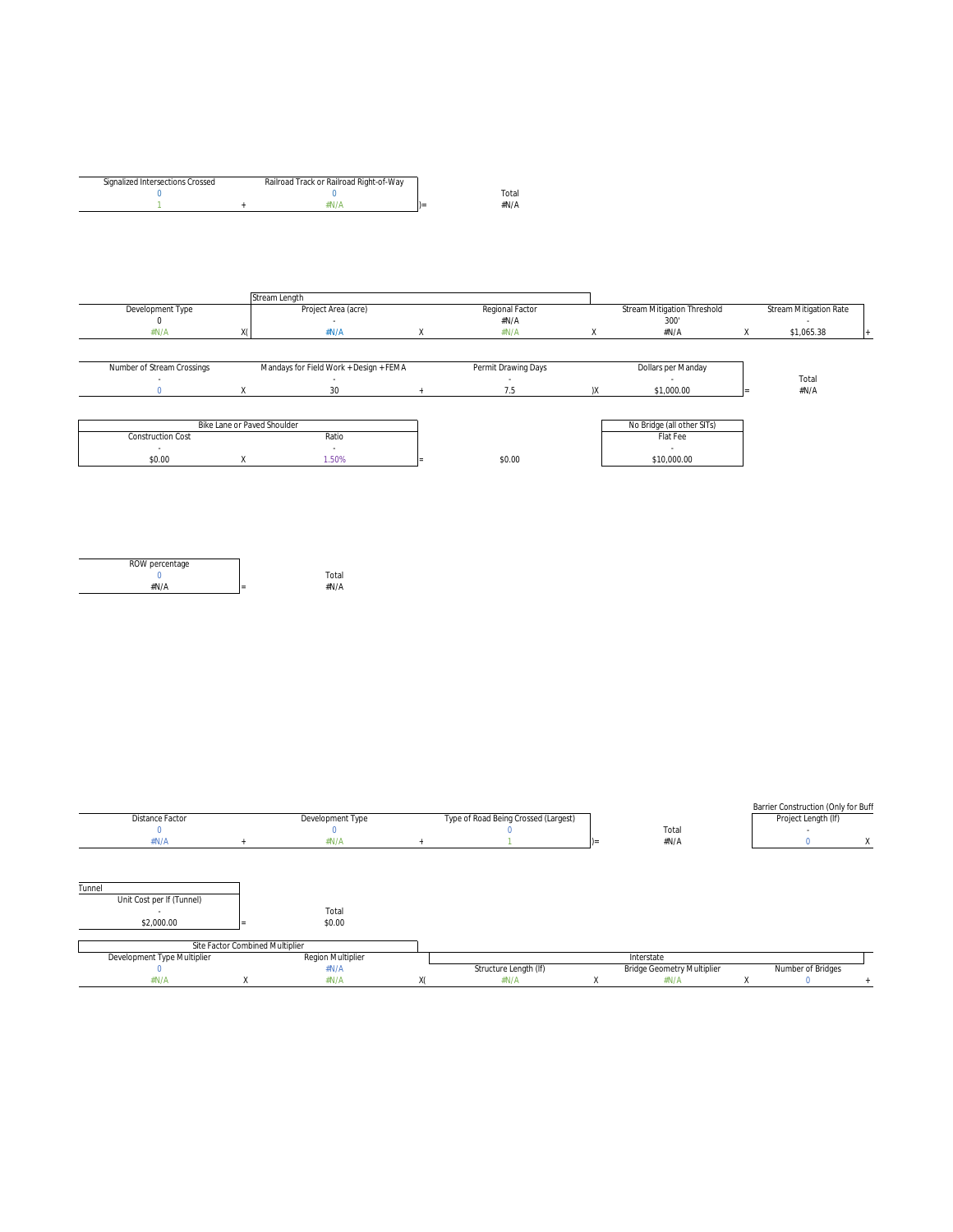| Freshwater Wetland Area |                 |                              |                                    | Coastal Wetland Area |                 |  |
|-------------------------|-----------------|------------------------------|------------------------------------|----------------------|-----------------|--|
| Project Area (acre)     | Regional Factor | Freshwater Wetland Threshold | Freshwater Wetland Mitigation Rate | Project Area (acre)  | Regional Factor |  |
|                         | #N/A            | 0.1 acre                     |                                    |                      | #N/A            |  |
| #N/A                    | ¥N/A            | #N/A                         | \$126.393.64                       | #N/A                 | #N/A            |  |

| fered Bike Land; Master Project #5) |   |
|-------------------------------------|---|
| Barrier Unit Cost per If            |   |
| $\,$                                |   |
| \$300.00                            | Ξ |

 $$0.00$ 

|                       | Freeway                    |                   |                       | Maior Arterial                    |                   |  |
|-----------------------|----------------------------|-------------------|-----------------------|-----------------------------------|-------------------|--|
| Structure Length (If) | Bridge Geometry Multiplier | Number of Bridges | Structure Length (If) | <b>Bridge Geometry Multiplier</b> | Number of Bridges |  |
|                       | <b>¥N/A</b>                |                   | FN/A                  |                                   |                   |  |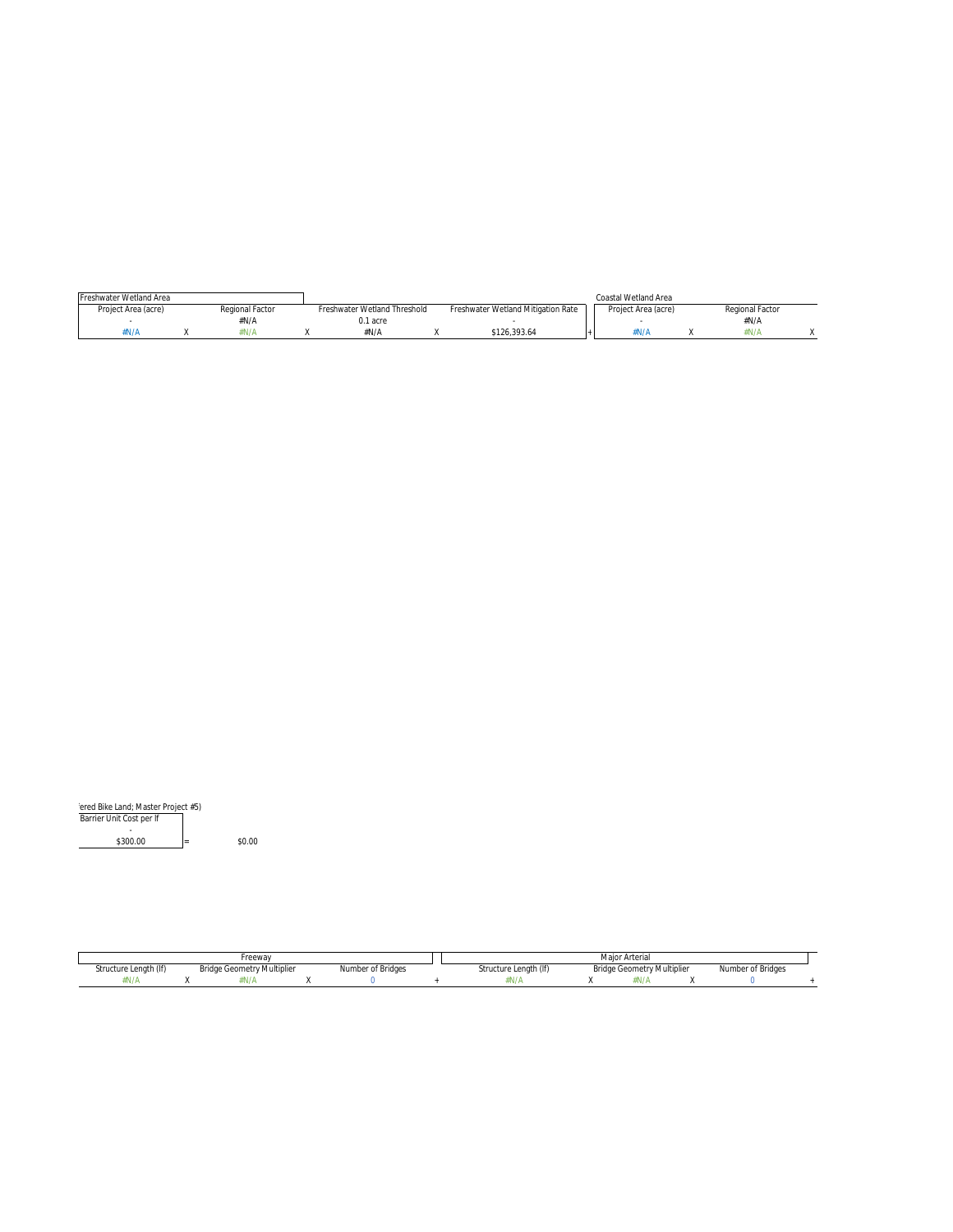| Coastal Wetland Threshold | Coastal Wetland |       |
|---------------------------|-----------------|-------|
| $0.1$ acre                |                 | Total |
| #N/A                      | \$1,176,000.00  | #N/A  |

|                       | Arterial                          |                   |                            | Maior (<br>r Collector            |                  |                       |
|-----------------------|-----------------------------------|-------------------|----------------------------|-----------------------------------|------------------|-----------------------|
| Structure Length (If) | <b>Bridge Geometry Multiplier</b> | Number of Bridges | Structure Lenath (If)<br>. | <b>Bridge Geometry Multiplier</b> | Number of Bridge | Structure Length (If) |
| <b>N/A</b>            | IVI                               |                   |                            | FN7)                              |                  | ' I V / /             |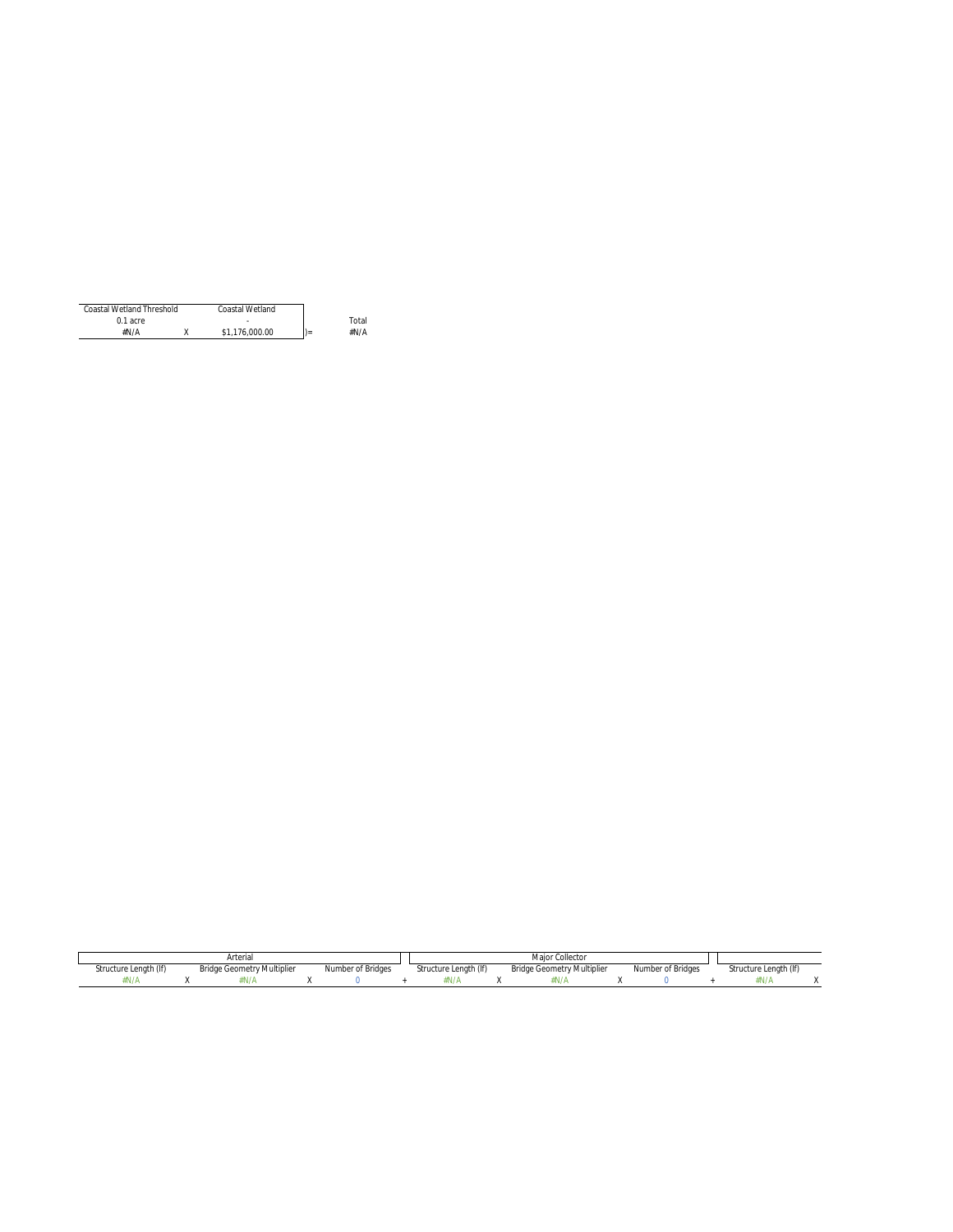| ollectorٽ                         |                   |                       | Local Roac                        |                   | re: Small Stream (widtl<br>Water<br><sup>-</sup> Feature. |  |                                   |  |
|-----------------------------------|-------------------|-----------------------|-----------------------------------|-------------------|-----------------------------------------------------------|--|-----------------------------------|--|
| <b>Bridge Geometry Multiplier</b> | Number of Bridges | Structure Length (If) | <b>Bridge Geometry Multiplier</b> | Number of Bridges | Structure Lenath (If)                                     |  | <b>Bridge Geometry Multiplier</b> |  |
|                                   |                   | fN/)                  | 1877                              |                   | .                                                         |  |                                   |  |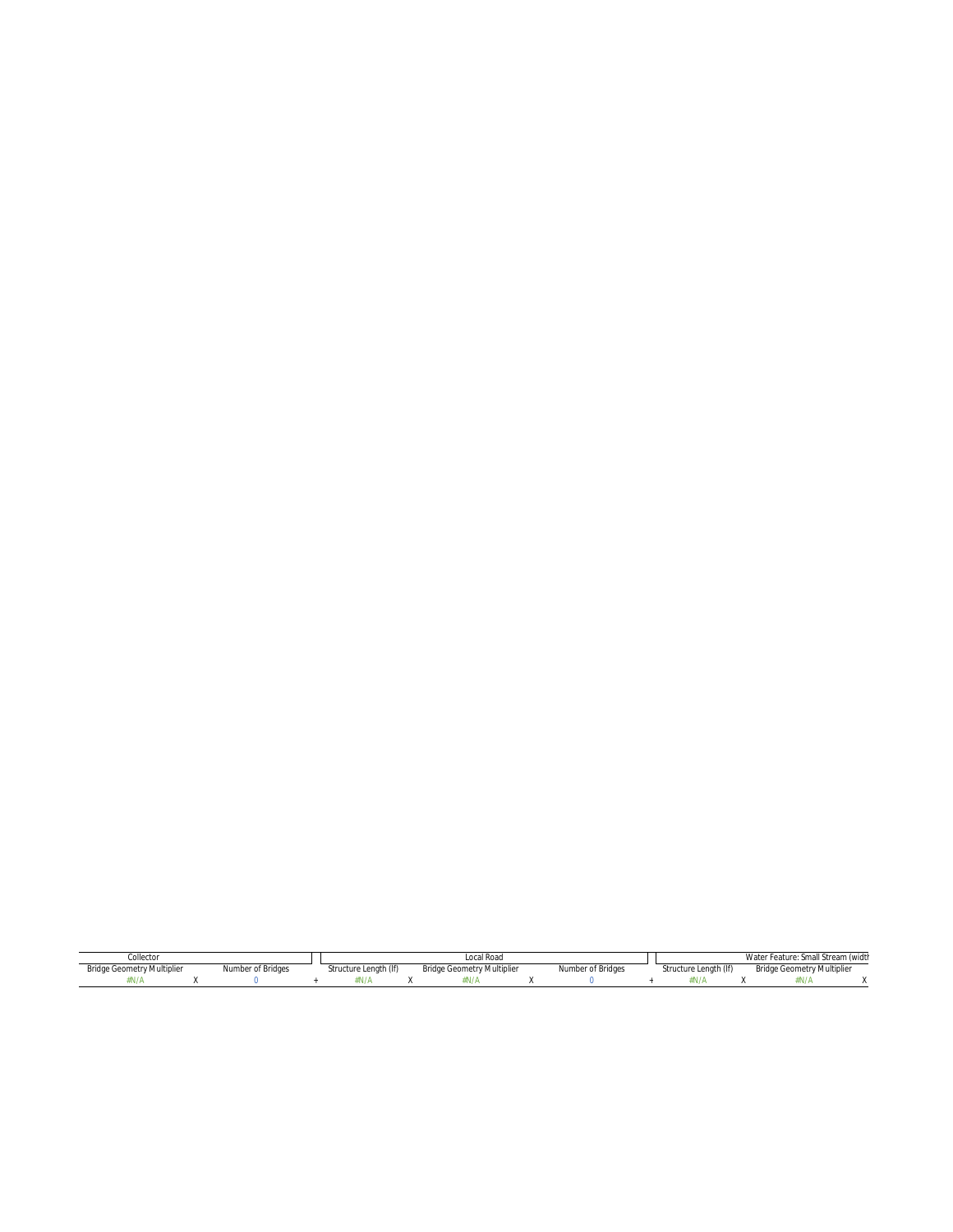| .                 |                       |                            | Water Feature: Medium Stream (15'< width < 75') |                   |  |                       | Water Feature: Large Stream/River (width > 75' |                                   |  |                   |  |
|-------------------|-----------------------|----------------------------|-------------------------------------------------|-------------------|--|-----------------------|------------------------------------------------|-----------------------------------|--|-------------------|--|
| Number of Bridges | Structure Length (If) | Bridge Geometry Multiplier |                                                 | Number of Bridges |  | Structure Lenath (If) |                                                | <b>Bridge Geometry Multiplier</b> |  | Number of Bridges |  |
|                   |                       |                            |                                                 |                   |  | ٠N/                   |                                                |                                   |  |                   |  |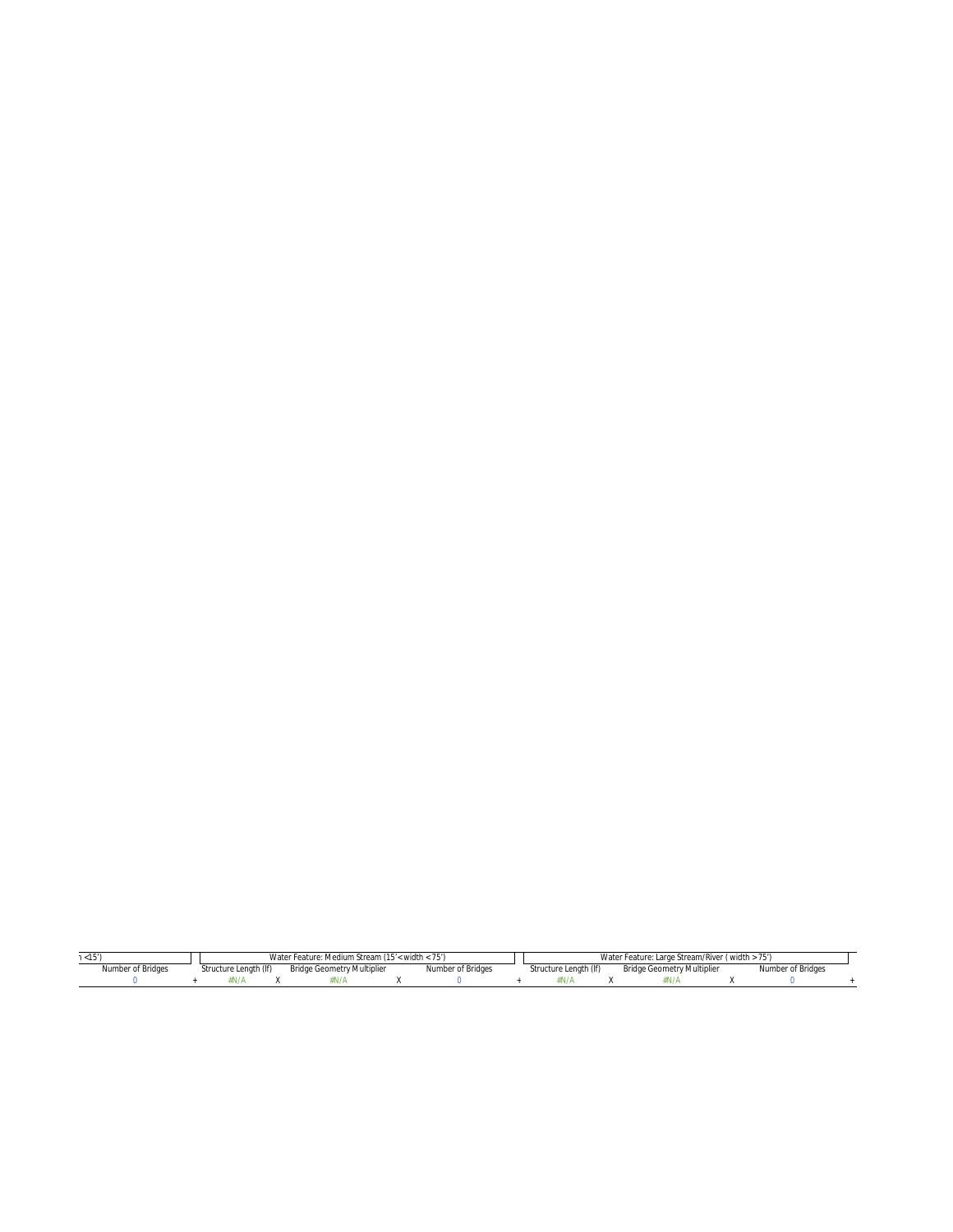|                       | Railroad                   |                   |              |
|-----------------------|----------------------------|-------------------|--------------|
| Structure Length (If) | Bridge Geometry Multiplier | Number of Bridges | <b>Total</b> |
| *N/A                  |                            |                   | #N/A         |

Total<br>#N/A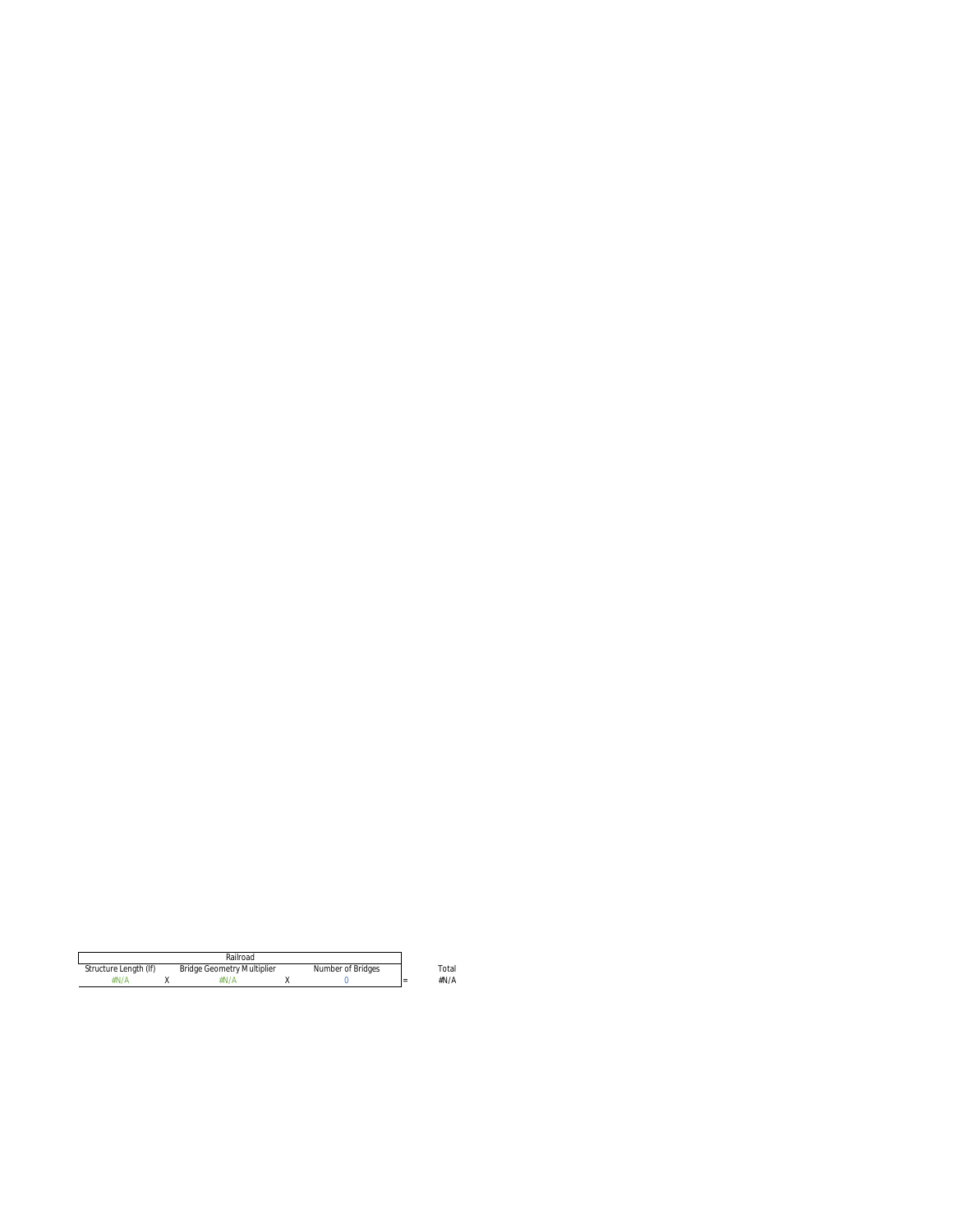# Calculation II

 $\mathbf l$ 

| Design Subtotal                  |                    |                                            |                                 |   |                    |
|----------------------------------|--------------------|--------------------------------------------|---------------------------------|---|--------------------|
| (rounded to \$5k -see main input |                    |                                            |                                 |   |                    |
| form disclaimer)                 | \$0                |                                            |                                 |   |                    |
|                                  |                    |                                            |                                 |   |                    |
|                                  |                    | Roadway Design, Structures Design & Survey |                                 |   |                    |
|                                  |                    | Formula:                                   | <b>Construction Cost</b>        |   | Project Size       |
|                                  |                    |                                            |                                 |   |                    |
|                                  |                    | User Input:                                |                                 |   | Small              |
|                                  |                    | Value/Multiplier:                          | \$0                             | χ | 0.25               |
|                                  |                    |                                            |                                 |   |                    |
| <b>ROW Subtotal</b>              |                    |                                            |                                 |   |                    |
| (rounded to \$5k -see main input |                    |                                            |                                 |   |                    |
| form disclaimer)                 | \$0                |                                            |                                 |   |                    |
|                                  |                    |                                            |                                 |   |                    |
|                                  |                    | <b>ROW</b>                                 |                                 |   |                    |
|                                  |                    | Formula:                                   | <b>Construction Cost</b>        |   | <b>ROW Ratio</b>   |
|                                  |                    | User Input:                                | ×.                              |   |                    |
|                                  |                    |                                            | $$0$$                           |   |                    |
|                                  |                    | Value/Multiplier:                          |                                 | χ | 5.00%              |
|                                  |                    |                                            |                                 |   |                    |
| <b>Utility Subtotal</b>          |                    |                                            |                                 |   |                    |
| (rounded to \$5k -see main input |                    |                                            |                                 |   |                    |
| form disclaimer)                 | \$0                |                                            |                                 |   |                    |
|                                  |                    |                                            |                                 |   |                    |
| <b>Construction Subtotal</b>     |                    |                                            |                                 |   |                    |
| (rounded to \$5k -see main input |                    |                                            |                                 |   |                    |
| form disclaimer)                 | \$0                |                                            |                                 |   |                    |
|                                  |                    |                                            |                                 |   |                    |
|                                  | Construction Cost: | \$0                                        | Construction Contingency (15%): |   | \$0                |
|                                  |                    |                                            |                                 |   |                    |
|                                  |                    |                                            |                                 |   |                    |
|                                  |                    | SIT 4 - Sharrow                            |                                 |   |                    |
|                                  |                    | Facilities                                 | Project Length (If)             |   | Unit Cost (per If) |
|                                  |                    | Sharrow                                    | $\bf{0}$                        | χ | \$0.15             |
|                                  |                    |                                            |                                 |   |                    |
|                                  |                    | SIT 4 - Signage                            |                                 |   |                    |
|                                  |                    | Facilities                                 | Number                          |   | Unit Cost          |
|                                  |                    | Signage                                    | $\mathbf 0$                     | χ | 400                |
|                                  |                    |                                            |                                 |   |                    |
|                                  |                    | SIT <sub>5</sub>                           |                                 |   |                    |
|                                  |                    | Facilities                                 |                                 |   | Unit Cost          |
|                                  |                    |                                            | Number                          |   |                    |
|                                  |                    | <b>Bicycle Corral</b>                      | $\mathbf 0$                     | Χ | \$3,000            |
|                                  |                    | <b>Bike Detection/Actuation</b>            | $\mathbf 0$                     | Χ | \$10,000           |
|                                  |                    | <b>Bicycle Parking</b>                     | $\mathbf 0$                     | Χ | \$3,000            |
|                                  |                    | Bicycle Share / Micro-Mobility Share       | $\mathbf{0}$                    | χ | \$30,000           |
|                                  |                    | <b>Bicycle Signal</b>                      | $\mathbf 0$                     | χ | \$15,000           |
|                                  |                    | Bicycle Wheel Channel                      | $\mathbf{0}$                    | χ | \$300              |
|                                  |                    | Curb Raddi Revisions                       | $\mathbf{0}$                    | χ | \$5,000            |
|                                  |                    | Hybrid Beacon                              | $\mathbf{0}$                    | χ | \$60,000           |
|                                  |                    | Intersection Markings / Signage            | $\mathbf{0}$                    | Χ | \$10,000           |
|                                  |                    |                                            | $\mathbf 0$                     | Χ | \$2,500            |
|                                  |                    | Lighting                                   |                                 |   |                    |
|                                  |                    | Mid-Block Crossing                         | $\mathbf 0$                     | Χ | \$5,500            |
|                                  |                    | Wayfinding                                 | $\mathbf 0$                     | Χ | \$3,000            |
|                                  |                    |                                            |                                 |   |                    |
|                                  |                    | SIT <sub>8</sub>                           |                                 |   |                    |
|                                  |                    | Facilities                                 | Number                          |   | Unit Cost          |
|                                  |                    | Accessible Pedestrian Signals              | $\pmb{0}$                       | Χ | \$10,000           |
|                                  |                    | Crossing Island                            | $\mathbf{0}$                    | X | \$10,000           |
|                                  |                    | Curb Extensions                            | $\pmb{0}$                       | Χ | \$25,000           |
|                                  |                    | Curb Ramp                                  | $\pmb{0}$                       | Χ | \$2,500            |
|                                  |                    |                                            |                                 |   |                    |
|                                  |                    | Lighting                                   | $\pmb{0}$                       | Χ | \$2,500            |
|                                  |                    | Marked Crosswalk                           | $\bf{0}$                        | Χ | \$200              |
|                                  |                    | Mid-Block Crossing                         | $\pmb{0}$                       | Χ | \$5,500            |
|                                  |                    | Pedestrian Hybrid Beacon                   | $\pmb{0}$                       | Χ | \$60,000           |
|                                  |                    | Pedestrian Signal                          | $\pmb{0}$                       | Χ | \$60,000           |
|                                  |                    | Rectangular Rapid Flashing Beacon          | $\pmb{0}$                       | Χ | \$15,000           |
|                                  |                    | Wayfinding                                 | $\mathbf 0$                     | Χ | \$3,000            |
|                                  |                    |                                            |                                 |   |                    |
|                                  |                    | SIT <sub>9</sub>                           |                                 |   |                    |
|                                  |                    |                                            |                                 |   |                    |
|                                  |                    | Facilities                                 | Number                          |   | Unit Cost          |
|                                  |                    | Crossing Island                            | $\pmb{0}$                       | Χ | \$10,000           |
|                                  |                    | <b>Curb Extensions</b>                     | $\pmb{0}$                       | Χ | \$25,000           |
|                                  |                    | <b>Intersection Markings</b>               | $\pmb{0}$                       | χ | \$10,000           |
|                                  |                    | Lighting                                   | $\pmb{0}$                       | Χ | \$2,500            |
|                                  |                    | Marked Crosswalk                           | $\pmb{0}$                       | Χ | \$200              |
|                                  |                    |                                            | $\mathbf 0$                     | Χ |                    |
|                                  |                    | Mid-Block Crossing                         |                                 |   | \$5,500            |
|                                  |                    |                                            |                                 |   |                    |
|                                  | Miscellaneous +    |                                            |                                 |   |                    |
|                                  | Mobilization:      | \$                                         |                                 |   |                    |
|                                  |                    | *25% of Construction Cost                  |                                 |   |                    |
|                                  |                    |                                            |                                 |   |                    |

CLICK HERE TO GO BACK TO THE MAIN INPUT TAB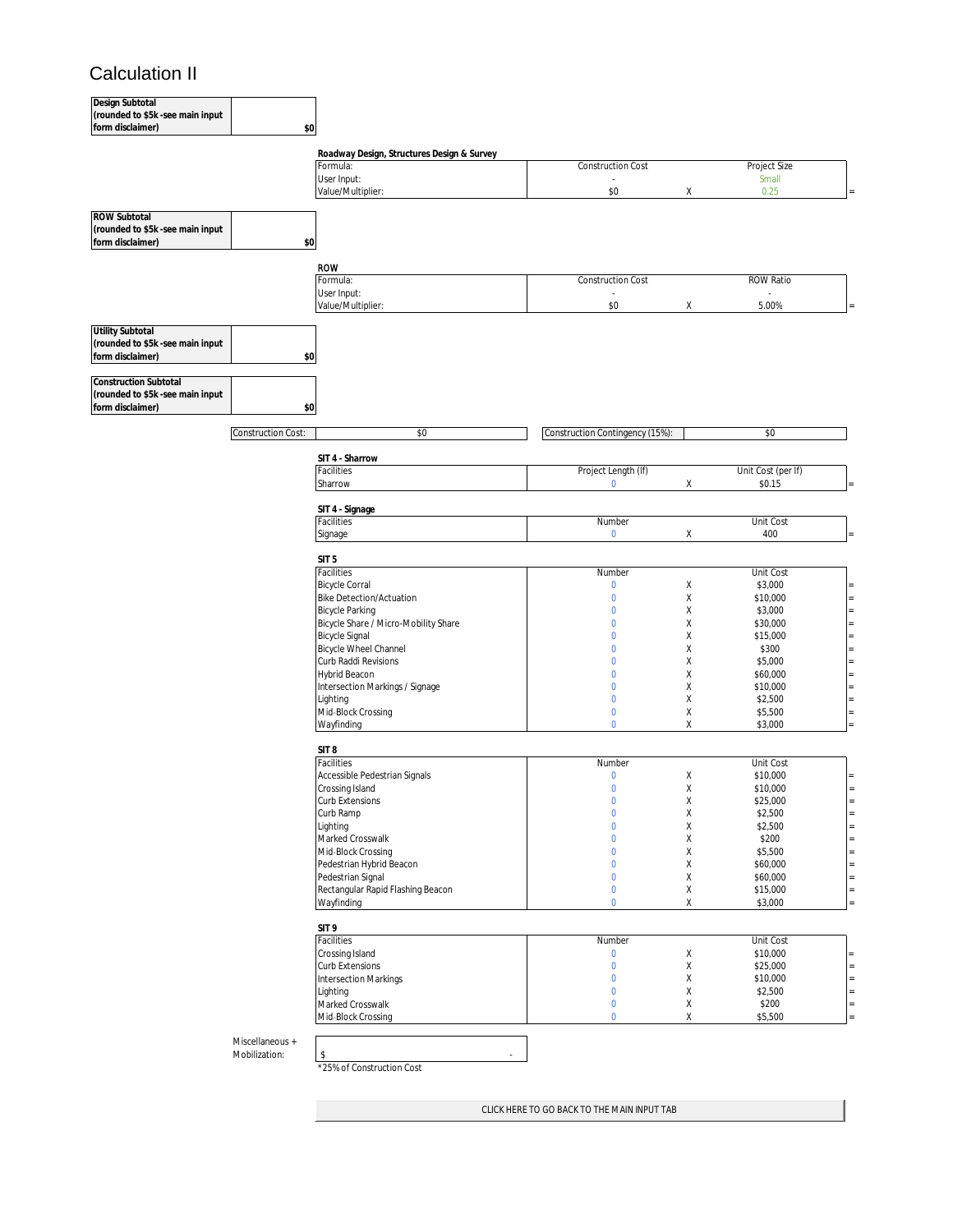| \$0        |          |              |
|------------|----------|--------------|
|            |          |              |
|            |          |              |
| \$0        |          |              |
|            |          |              |
|            |          |              |
| \$0        |          |              |
| \$0<br>\$0 |          |              |
| \$0        |          |              |
| \$0        |          |              |
| \$0<br>\$0 |          |              |
| \$0        |          |              |
| \$0        |          |              |
| \$0<br>\$0 |          | Total        |
| \$0        | $\equiv$ | \$0          |
|            |          |              |
|            |          |              |
| \$0        |          |              |
| \$0<br>\$0 |          |              |
| \$0        |          |              |
| \$0        |          |              |
| \$0<br>\$0 |          |              |
| \$0        |          |              |
| \$0        |          |              |
| \$0<br>\$0 |          | Total<br>\$0 |
|            | $\equiv$ |              |
|            |          |              |
| \$0        |          |              |
| \$0        |          |              |
| \$0        |          |              |
| \$0<br>\$0 |          | Total        |
| \$0        | $=$      | \$0          |

 $=$  \$0 Total<br>\$0

\$0

\$0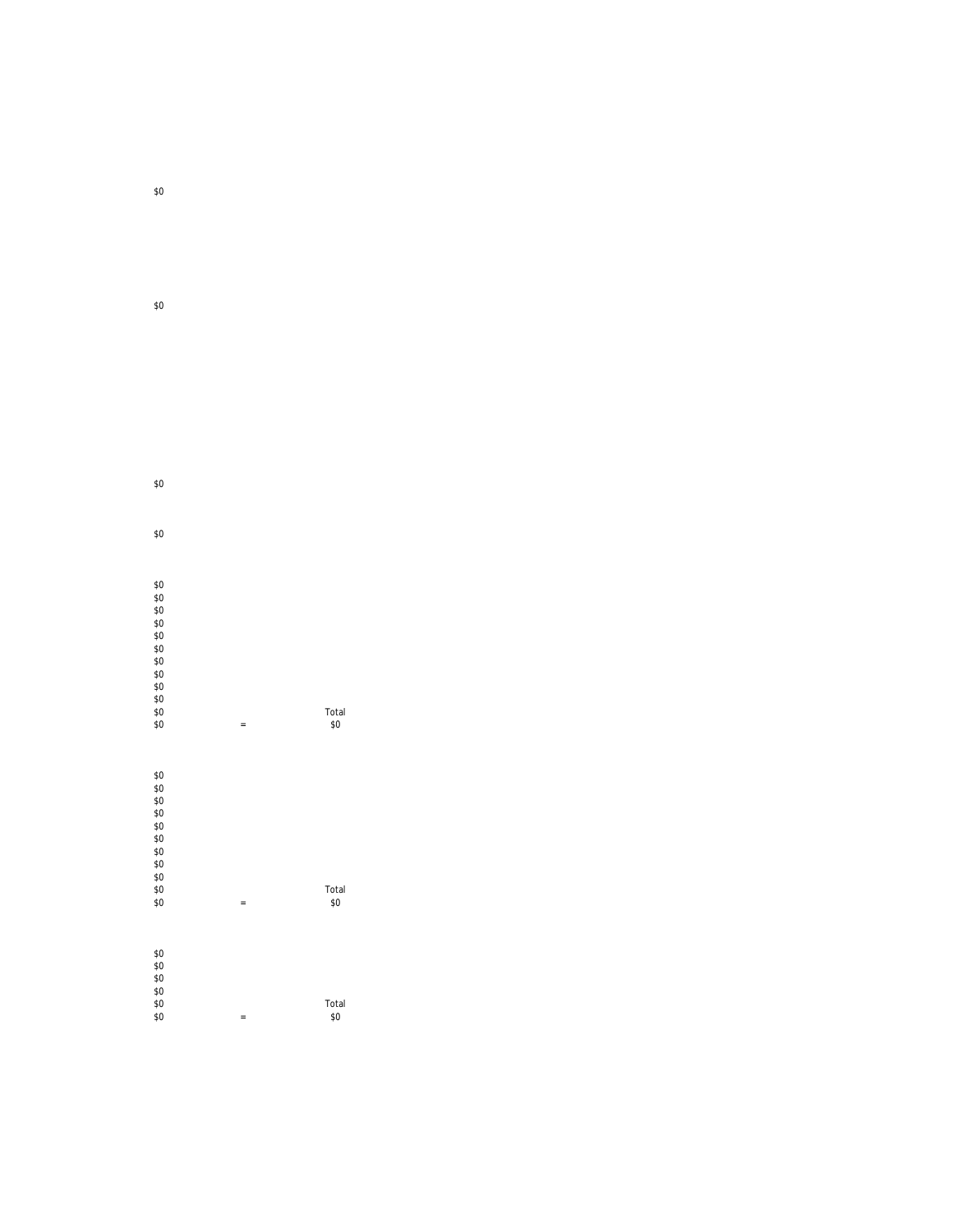# Validation Tab

| COUNTY             | Development Type | Percentage of ROW Area Needed | Number                               |                       | Restricting City to County                                                                                         | Input Errors on Main Input Forms |                     |
|--------------------|------------------|-------------------------------|--------------------------------------|-----------------------|--------------------------------------------------------------------------------------------------------------------|----------------------------------|---------------------|
| Alamance           | Forested         | None (0-15%)                  | $\circ$<br>City                      | County                | STEP 1: Find Cities in Selected County (Dynamic) STEP2: Consolidate for dropdown list Step 3: Create a named range |                                  | $\mathbf 0$         |
| Alexander          | Rural            | Minimal (15%-25%)             | 1 Aberdeen                           | Moore                 | Unincorporated<br>Unincorporated                                                                                   | TextBox1                         | $\circ$             |
| Alleghany          | Industrial       | Large (25%-60%)               | 2 Ahoskie                            | Hertford              |                                                                                                                    | TextBox2                         | $\mathbb O$         |
| Anson              | Commercial       | Significant (60%-80%)         | 3 Alamance                           | Alamance              |                                                                                                                    | TextBox3                         | $\mathbb O$         |
| Ashe               | Urban            | Total (80-100%)               | 4 Albemarle                          | Stanly                |                                                                                                                    | TextBox4                         | $\circ$             |
| Avery              | Downtown         |                               | 5 Alliance                           | Pamlico               |                                                                                                                    | TextBox5                         | $\circ$             |
| Beaufort           | Suburban         |                               | 6 Andrews                            | Cherokee              |                                                                                                                    | TextBox6                         | $\circ$<br>$\circ$  |
| Bertie<br>Bladen   |                  |                               | 7 Angier<br>8 Angier                 | Wake<br>Harnett       |                                                                                                                    | TextBox7<br>TextBox8             | $\circ$             |
| Brunswick          |                  |                               | 9 Ansonville                         | Anson                 |                                                                                                                    | TextBox9                         | $\circ$             |
| Buncombe           |                  |                               | 10 Apex                              | Wake                  |                                                                                                                    | TextBox10                        | $\circ$             |
| Burke              |                  |                               | 11 Arapahoe                          | Pamlico               |                                                                                                                    | ComboBox1                        | $\circ$             |
| Cabarrus           |                  |                               | 12 Archdale                          | Randolph              |                                                                                                                    | ComboBox2                        | $\circ$             |
| Caldwell           |                  |                               | 13 Archdale                          | Guilford              |                                                                                                                    | ComboBox3                        | $\circ$             |
| Camden             |                  |                               | 14 Archer Lodge                      | Johnston              |                                                                                                                    | ComboBox4                        | $\circ$             |
| Carteret           |                  |                               | 15 Asheboro                          | Randolph              |                                                                                                                    | ComboBox5                        | $\circ$             |
| Caswell            |                  |                               | 16 Asheville                         | Henderson             |                                                                                                                    | ComboBox6                        | $\circ$             |
| Catawba            |                  |                               | 17 Asheville                         | Buncombe              |                                                                                                                    | ComboBox7                        | $\circ$             |
| Chatham            |                  |                               | 18 Askewville                        | Bertie                |                                                                                                                    | ComboBox8                        | $\circ$             |
| Cherokee<br>Chowan |                  |                               | 19 Atkinson<br>20 Atlantic Beach     | Pender<br>Carteret    |                                                                                                                    | ComboBox9<br>ComboBox10          | $\circ$<br>$\circ$  |
| Clay               |                  |                               | 21 Aulander                          | Bertie                |                                                                                                                    | ComboBox11                       | $\circ$             |
| Cleveland          |                  |                               | 22 Aurora                            | Beaufort              |                                                                                                                    | ComboBox12                       | $\circ$             |
| Columbus           |                  |                               | 23 Autryville                        | Sampson               |                                                                                                                    | ComboBox13                       | $\circ$             |
| Craven             |                  |                               | 24 Ayden                             | Pitt                  |                                                                                                                    | ComboBox14                       | $\circ$             |
| Cumberland         |                  |                               | 25 Badin                             | Stanly                |                                                                                                                    | ComboBox15                       | $\circ$             |
| Currituck          |                  |                               | 26 Bailey                            | Nash                  |                                                                                                                    | ComboBox16                       | $\circ$             |
| Dare               |                  |                               | 27 Bakersville                       | Mitchell              |                                                                                                                    | ComboBox17                       | $\circ$             |
| Davidson           |                  |                               | 28 Bald Head Island                  | <b>Brunswick</b>      |                                                                                                                    | ComboBox18                       | $\circ$             |
| Davie              |                  |                               | 29 Banner Elk                        | Avery                 |                                                                                                                    | ComboBox19                       | $\circ$             |
| Duplin             |                  |                               | 30 Bath                              | Beaufort              |                                                                                                                    | ComboBox20                       | $\circ$             |
| Durham             |                  |                               | Bayboro                              | Pamlico               |                                                                                                                    | ComboBox21                       | $\circ$             |
| Edgecombe          |                  |                               | Bear Grass                           | Martin                |                                                                                                                    | ComboBox22                       | $\mathbb O$         |
| Forsyth            |                  |                               | Beaufort                             | Carteret              |                                                                                                                    | ComboBox23                       | $\circ$<br>$\Omega$ |
| Franklin<br>Gaston |                  |                               | Beech Mountain<br>Beech Mountain     | Avery<br>Watauga      |                                                                                                                    | ComboBox24<br>ComboBox25         | $\mathbb O$         |
| Gates              |                  |                               | Belhaven                             | Beaufort              |                                                                                                                    | ComboBox26                       | $\mathbb O$         |
| Graham             |                  |                               | Belmont                              | Gaston                |                                                                                                                    | ComboBox27                       | $\circ$             |
| Granville          |                  |                               | Belville                             | Brunswick             |                                                                                                                    | ComboBox28                       | $\,0\,$             |
| Greene             |                  |                               | Belwood                              | Cleveland             |                                                                                                                    | ComboBox29                       | $\,0\,$             |
| Guilford           |                  |                               | Benson                               | Harnett               |                                                                                                                    | ComboBox30                       | $\Omega$            |
| Halifax            |                  |                               | Benson                               | Johnston              |                                                                                                                    |                                  |                     |
| Harnett            |                  |                               | Bermuda Run                          | Davie                 |                                                                                                                    |                                  |                     |
| Haywood            |                  |                               | <b>Bessemer City</b>                 | Gaston                |                                                                                                                    |                                  |                     |
| Henderson          |                  |                               | Bethania                             | Forsyth               |                                                                                                                    |                                  |                     |
| Hertford           |                  |                               | Bethel                               | Pitt                  |                                                                                                                    |                                  |                     |
| Hoke               |                  |                               | Beulaville                           | Duplin                |                                                                                                                    |                                  |                     |
| Hyde               |                  |                               | <b>Biltmore Forest</b>               | Buncombe              |                                                                                                                    |                                  |                     |
| Iredell            |                  |                               | Biscoe                               | Montgomery            |                                                                                                                    |                                  |                     |
| Jackson            |                  |                               | <b>Black Creek</b>                   | Wilson                |                                                                                                                    |                                  |                     |
| Johnston           |                  |                               | <b>Black Mountain</b>                | Buncombe              |                                                                                                                    |                                  |                     |
| Jones              |                  |                               | Bladenboro                           | Bladen                |                                                                                                                    |                                  |                     |
| Lee                |                  |                               | <b>Blowing Rock</b>                  | Caldwell              |                                                                                                                    |                                  |                     |
| Lenoir             |                  |                               | <b>Blowing Rock</b>                  | Watauga               |                                                                                                                    |                                  |                     |
| Lincoln            |                  |                               | Boardman                             | Columbus              |                                                                                                                    |                                  |                     |
| Macon<br>Madison   |                  |                               | Bogue<br><b>Boiling Spring Lakes</b> | Carteret<br>Brunswick |                                                                                                                    |                                  |                     |
| Martin             |                  |                               | <b>Boiling Springs</b>               | Cleveland             |                                                                                                                    |                                  |                     |
| McDowell           |                  |                               | Bolivia                              | Brunswick             |                                                                                                                    |                                  |                     |
| Mecklenburg        |                  |                               | Bolton                               | Columbus              |                                                                                                                    |                                  |                     |
| Mitchell           |                  |                               | Boone                                | Watauga               |                                                                                                                    |                                  |                     |
| Montgomery         |                  |                               | Boonville                            | Yadkin                |                                                                                                                    |                                  |                     |
| Moore              |                  |                               | Bostic                               | Rutherford            |                                                                                                                    |                                  |                     |
| Nash               |                  |                               | Brevard                              | Transylvania          |                                                                                                                    |                                  |                     |
| New Hanover        |                  |                               | Bridgeton                            | Craven                |                                                                                                                    |                                  |                     |
| Northampton        |                  |                               | Broadway                             | Harnett               |                                                                                                                    |                                  |                     |
| Onslow             |                  |                               | Broadway                             | Lee                   |                                                                                                                    |                                  |                     |
| Orange             |                  |                               | Brookford                            | Catawba               |                                                                                                                    |                                  |                     |
| Pamlico            |                  |                               | Brunswick                            | Columbus              |                                                                                                                    |                                  |                     |
| Pasquotank         |                  |                               | <b>Bryson City</b>                   | Swain                 |                                                                                                                    |                                  |                     |
| Pender             |                  |                               | Bunn                                 | Franklin              |                                                                                                                    |                                  |                     |
| Perquimans         |                  |                               | Burgaw                               | Pender                |                                                                                                                    |                                  |                     |
| Person             |                  |                               | Burlington                           | Alamance              |                                                                                                                    |                                  |                     |
| Pitt               |                  |                               | Burlington                           | Guilford              |                                                                                                                    |                                  |                     |
| Polk               |                  |                               | Burnsville                           | Yancey                |                                                                                                                    |                                  |                     |
| Randolph           |                  |                               | Butner                               | Granville             |                                                                                                                    |                                  |                     |
| Richmond           |                  |                               | Cajah's Mountain                     | Caldwell              |                                                                                                                    |                                  |                     |
| Robeson            |                  |                               | Calabash                             | Brunswick             |                                                                                                                    |                                  |                     |
|                    |                  |                               |                                      |                       |                                                                                                                    |                                  |                     |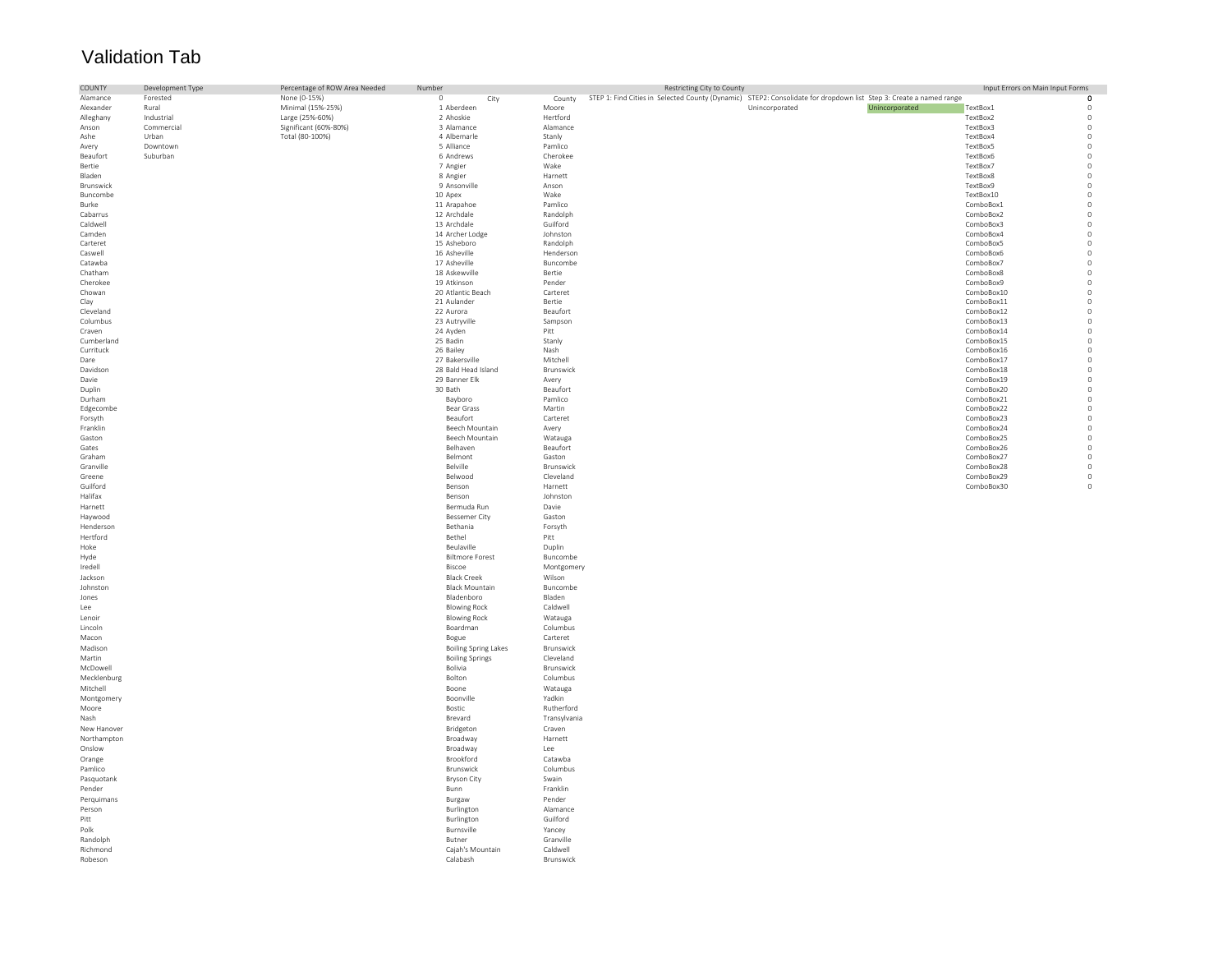| Rockingham   | Calypso             | Duplin            |
|--------------|---------------------|-------------------|
| Rowan        | Cameron             | Moore             |
| Rutherford   | Candor              | Moore             |
| Sampson      | Candor              | Montgomery        |
| Scotland     | Canton              | Haywood           |
| Stanly       | Cape Carteret       | Carteret          |
|              |                     |                   |
| Stokes       | Carolina Beach      | New Hanover       |
| Surry        | Carolina Shores     | Brunswick         |
| Swain        | Carrboro            | Orange            |
| Transylvania | Carthage            | Moore             |
| Tyrrell      | Cary                | Wake              |
| Union        | Cary                | Chatham           |
| Vance        | Casar               | Cleveland         |
| Wake         | Castalia            | Nash              |
| Warren       | Caswell Beach       | Brunswick         |
| Washington   | Catawba             | Catawba           |
| Watauga      | Cedar Point         | Carteret          |
| Wayne        | Cedar Rock          | Caldwell          |
| Wilkes       | Cerro Gordo         | Columbus          |
| Wilson       | Chadbourn           | Columbus          |
| Yadkin       | Chapel Hill         | Durham            |
| Yancey       | Chapel Hill         | Orange            |
|              |                     |                   |
|              | Charlotte           | Mecklenburg       |
|              | Cherryville         | Gaston            |
|              | Chimney Rock        | Rutherford        |
|              | China Grove         | Rowan             |
|              | Chocowinity         | Beaufort          |
|              | Claremont           | Catawba           |
|              | Clarkton            | Bladen            |
|              | Clayton             | Wake              |
|              | Clayton             | Johnston          |
|              | Clemmons            | Forsyth           |
|              | Cleveland           | Rowan             |
|              | Clinton             | Sampson           |
|              | Clyde               | Haywood           |
|              | Coats               | Harnett           |
|              | Cofield             | Hertford          |
|              |                     |                   |
|              | Colerain            | Bertie            |
|              | Columbia            | Tyrrell           |
|              | Columbus            | Polk              |
|              | Como                | Hertford          |
|              | Concord             | Cabarrus          |
|              | Conetoe             | Edgecombe         |
|              | Connelly Springs    | Burke             |
|              | Conover             | Catawba           |
|              | Conway              | Northampton       |
|              | Cooleemee           | Davie             |
|              | Cornelius           | Mecklenburg       |
|              | Cove City           | Craven            |
|              | Cramerton           | Gaston            |
|              | Creedmoor           | Granville         |
|              | Creswell            | Washington        |
|              | Crossnore           | Avery             |
|              |                     |                   |
|              | Dallas              | Gaston            |
|              | Danbury<br>Davidson | Stokes<br>Iredell |
|              |                     |                   |
|              | Davidson            | Mecklenburg       |
|              |                     | Gaston            |
|              | Dellview            |                   |
|              | Denton              | Davidson          |
|              | Dillsboro           | Jackson           |
|              | Dobbins Heights     | Richmond          |
|              | Dobson              | Surry             |
|              | Dortches            | Nash              |
|              | Dover               | Craven            |
|              | Drexel              | Burke             |
|              |                     |                   |
|              | Dublin              | Bladen            |
|              | Duck                | Dare              |
|              | Dunn                | Harnett           |
|              | Durham              | Wake              |
|              | Durham              | Durham            |
|              | Earl                | Cleveland         |
|              | East Arcadia        | Bladen            |
|              | East Bend           | Yadkin            |
|              | East Laurinburg     | Scotland          |
|              | East Spencer        | Rowan             |
|              | Eastover            | Cumberland        |
|              | Eden                | Rockingham        |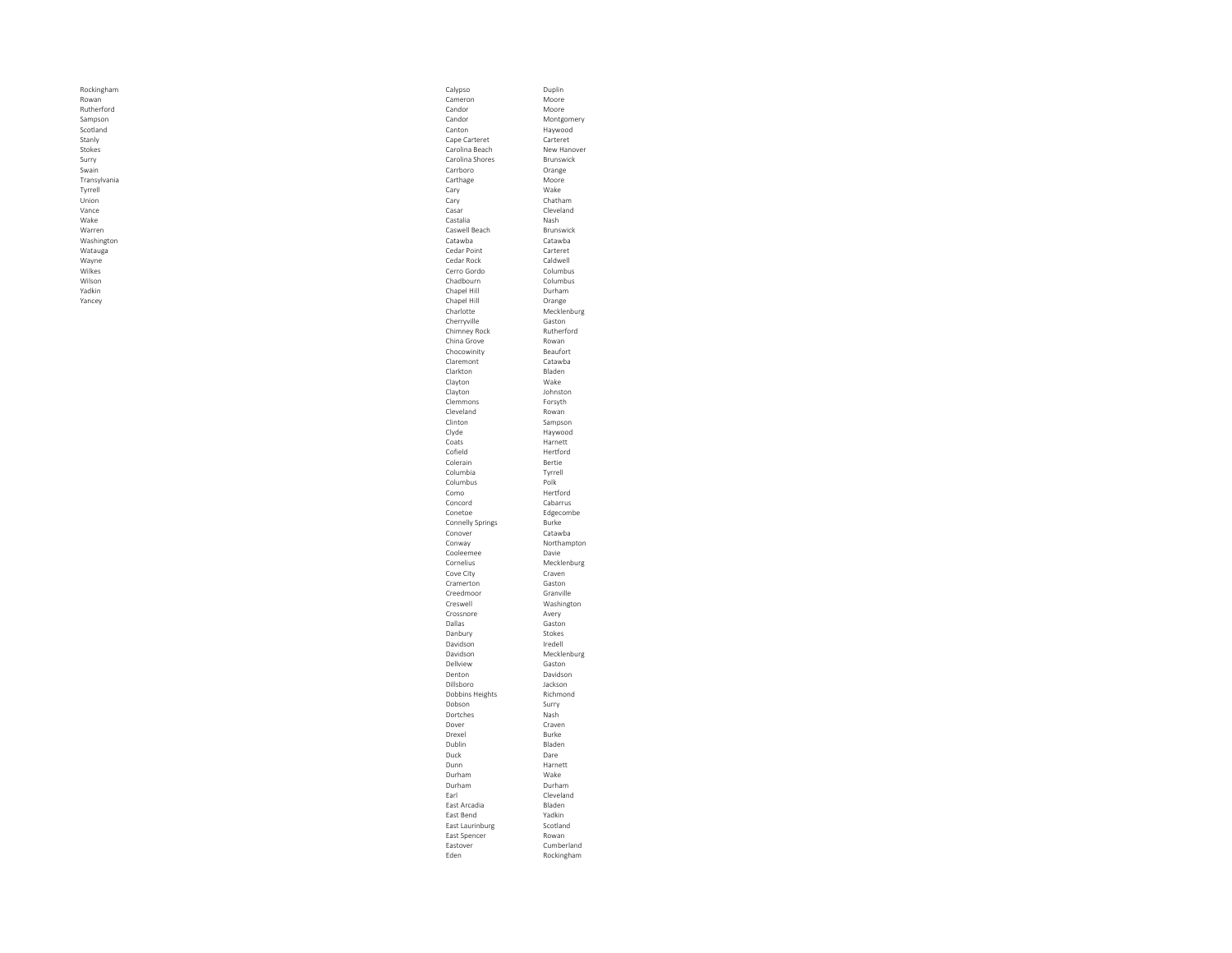| Edenton              | Chowan        |
|----------------------|---------------|
| Elizabeth City       | Camden        |
| Elizabeth City       | Pasquotank    |
| Elizabethtown        | Bladen        |
| Elk Park             | Avery         |
| Elkin                | Wilkes        |
| Elkin                |               |
|                      | Surry         |
| Ellenboro            | Rutherford    |
| Ellerhe              | Richmond      |
| Elm City             | Wilson        |
| Flon                 | Alamance      |
| Emerald Isle         | Carteret      |
|                      |               |
| Enfield              | Halifax       |
| Erwin                | Harnett       |
| Eureka               | Wayne         |
| Everetts             | Martin        |
| Fair Bluff           | Columbus      |
| Fairmont             | Robeson       |
| Fairview             | Union         |
|                      |               |
| Faison               | Sampson       |
| Faison               | Duplin        |
| Faith                | Rowan         |
| Falcon               | Sampson       |
| Falcon               | Cumberland    |
| Falkland             | Pitt          |
|                      |               |
| Fallston             | Cleveland     |
| Farmville            | Pitt          |
| Fayetteville         | Cumberland    |
| Flat Rock            | Henderson     |
| Fletcher             | Henderson     |
|                      |               |
| Fontana Dam          | Graham        |
| Forest City          | Rutherford    |
| <b>Forest Hills</b>  | Jackson       |
| Fountain             | Pitt          |
| Four Oaks            | Johnston      |
| Foxfire              | Moore         |
| Franklin             | Macon         |
|                      |               |
| Franklinton          | Franklin      |
| Franklinville        | Randolph      |
| Fremont              | Wayne         |
| Fuquay-Varina        | Wake          |
| Gamewell             | Caldwell      |
|                      |               |
| Garland              | Sampson       |
| Garner               | Wake          |
| Garysburg            | Northamptor   |
| Gaston               | Northampton   |
| Gastonia             | Gaston        |
| Gatesville           | Gates         |
|                      |               |
| Gibson               | Scotland      |
| Gibsonville          | Alamance      |
| Gibsonville          | Guilford      |
| Glen Alpine          | Burke         |
| Godwin               | Cumberland    |
| Goldsboro            |               |
|                      | Wayne         |
| Goldston             | Chatham       |
| Graham               | Alamance      |
| Grandfather          | Avery         |
| <b>Granite Falls</b> | Caldwell      |
| Granite Quarry       | Rowan         |
|                      |               |
| Grantsboro           | Pamlico       |
| Green Level          | Alamance      |
| Greenevers           | Duplin        |
| Greensboro           | Guilford      |
| Greenville           | Pitt          |
| Grifton              | Pitt          |
| Grifton              | Lenoir        |
|                      |               |
| Grimesland           | Pitt          |
| Grover               | leveland<br>Ć |
| Halifax              | Halifax       |
| Hamilton             | Martin        |
| Hamlet               | Richmond      |
|                      |               |
| Harmony              | Iredell       |
| Harrells             | Sampson       |
| Harrells             | Duplin        |
| Harrellsville        | Hertford      |
| Harrisburg           | Cabarrus      |
|                      |               |
| Hassell              | Martin        |
|                      |               |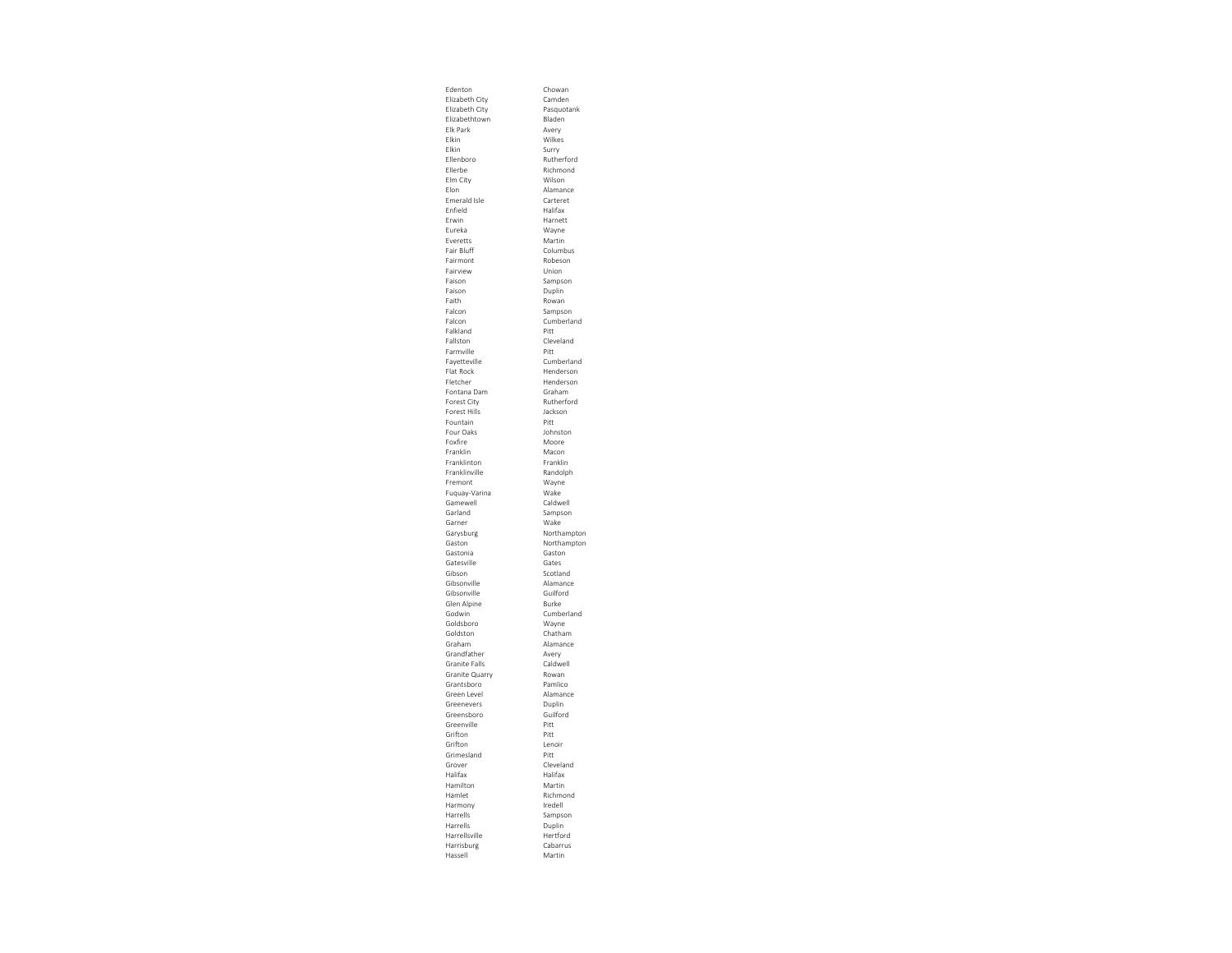| Havelock                         | Craven              |
|----------------------------------|---------------------|
| Haw River                        | Alamance            |
| Hayesville                       | Clay                |
| <b>Hemby Bridge</b>              | Union               |
| Henderson                        | Vance               |
| Hendersonville                   | Henderson           |
| Hertford                         | Perquimans          |
| Hickory                          | Catawba             |
| Hickory                          | Burke               |
| Hickory                          | Caldwell            |
| <b>High Point</b>                | Davidson            |
| <b>High Point</b>                | Randolph            |
| <b>High Point</b>                | Guilford            |
| <b>High Point</b>                | Forsyth             |
| <b>High Shoals</b><br>Highlands  | Gaston<br>Jackson   |
| Highlands                        | Macon               |
| Hildebran                        | Burke               |
| Hillsborough                     | Orange              |
| Hobgood                          | Halifax             |
| Hoffman                          | Richmond            |
| Holden Beach                     | Brunswick           |
| Holly Ridge                      | Onslow              |
| <b>Holly Springs</b>             | Wake                |
| Hookerton                        | Greene              |
| <b>Hope Mills</b>                | Cumberland          |
| <b>Hot Springs</b>               | Madison             |
| Hudson                           | Caldwell            |
| Huntersville                     | Mecklenburg         |
| Indian Beach                     | Carteret            |
| Indian Trail                     | Union               |
| Jackson                          | Northampton         |
| Jacksonville                     | Onslow              |
| Jamestown                        | Guilford            |
| Jamesville                       | Martin              |
| Jefferson                        | Ashe                |
| Jonesville                       | Yadkin              |
| Kannapolis                       | Cabarrus            |
| Kannapolis                       | Rowan               |
| Kelford                          | Rertie              |
| Kenansville                      | Duplin              |
| Kenly                            | Wilson              |
| Kenly                            | Johnston            |
| Kernersville                     | Guilford            |
| Kernersville                     | Forsyth             |
| Kill Devil Hills                 | Dare                |
| King<br>King                     | Forsyth<br>Stokes   |
| Kings Mountain                   | Gaston              |
| Kings Mountain                   | Cleveland           |
| Kingstown                        | Cleveland           |
| Kinston                          | Lenoir              |
| Kittrell                         | Vance               |
| Kitty Hawk                       | Dare                |
| Knightdale                       | Wake                |
| Kure Beach                       | New Hanover         |
| La Grange                        | I enoir             |
| Lake Lure                        | Rutherford          |
| Lake Park                        | Union               |
| Lake Santeetlah                  | Graham              |
| Lake Waccamaw                    | Columbus            |
| Landis                           | Rowan               |
| Lansing                          | Ashe                |
| Lasker                           | Northampton         |
| Lattimore                        | Cleveland           |
| Laurel Park                      | Henderson           |
| Laurinburg                       | Scotland            |
| Lawndale                         | Cleveland           |
| Leggett                          | Edgecombe           |
| Leland                           | Brunswick           |
| Lenoir                           | Caldwell<br>Rertie  |
| Lewiston Woodville<br>Lewisville |                     |
| Lexington                        | Forsyth<br>Davidson |
| Liberty                          | Randolph            |
| Lilesville                       | Anson               |
| Lillington                       | Harnett             |
|                                  |                     |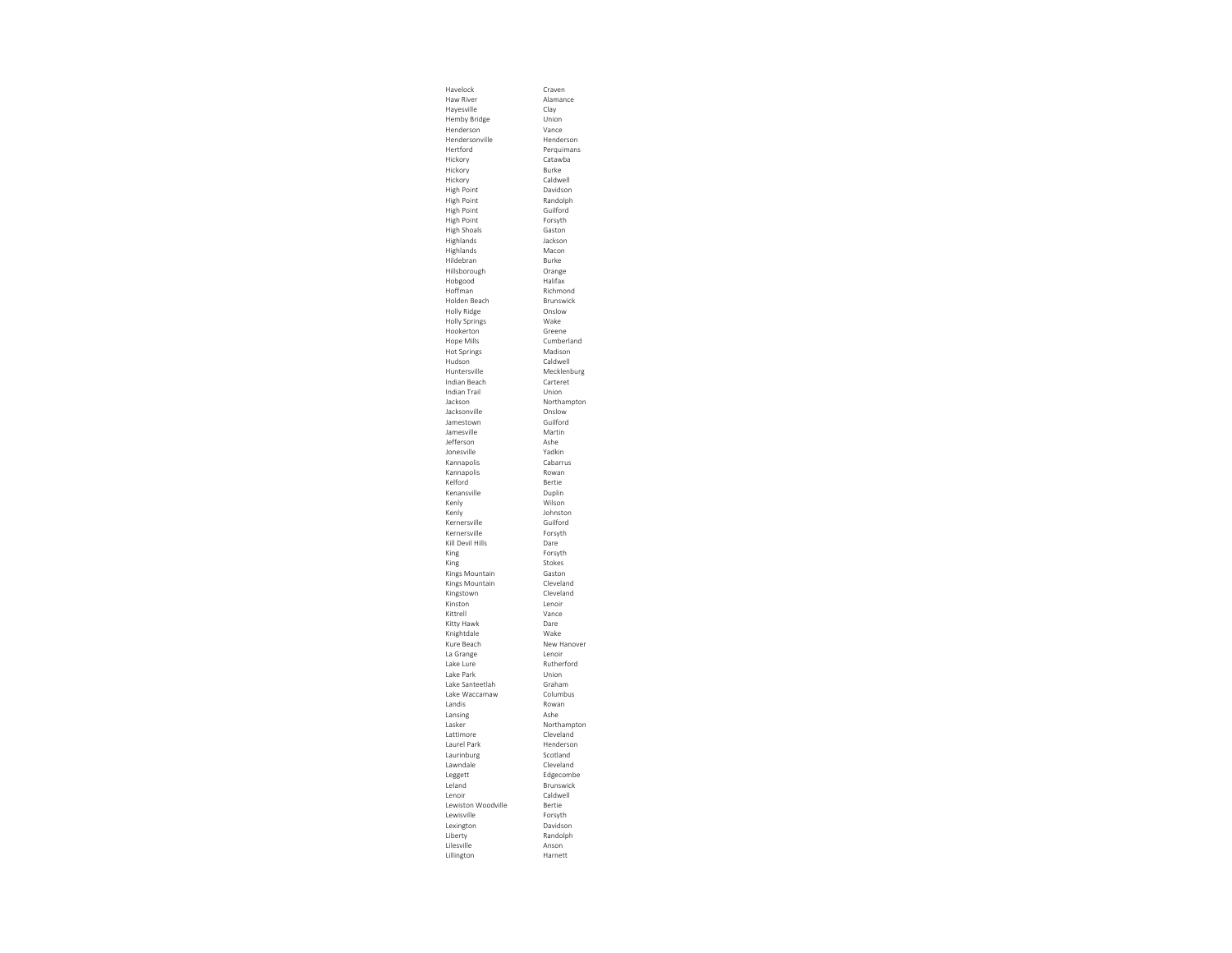| Lincolnton                 | Lincoln               |
|----------------------------|-----------------------|
| Linden                     | Cumberland            |
| Littleton                  | Halifax               |
| Littleton<br>Locust        | Warren<br>Cabarrus    |
| Locust                     | Stanly                |
| Long View                  | Catawba               |
| Long View                  | Burke                 |
| Louisburg                  | Franklin              |
| Love Valley                | Iredell               |
| <b>Lowell</b><br>Lucama    | Gaston<br>Wilson      |
| Lumber Bridge              | Robeson               |
| Lumberton                  | Robeson               |
| Macclesfield               | Edgecombe             |
| Macon                      | Warren                |
| Madison                    | Rockingham            |
| Maggie Valley<br>Magnolia  | Haywood<br>Duplin     |
| Maiden                     | Lincoln               |
| Maiden                     | Catawba               |
| Manteo                     | Dare                  |
| Marietta                   | Robeson               |
| Marion                     | McDowell              |
| Mars Hill<br>Marshall      | Madison               |
| Marshville                 | Madison<br>Union      |
| Marvin                     | Union                 |
| Matthews                   | Mecklenburg           |
| Maxton                     | Robeson               |
| Maxton                     | Scotland              |
| Mayodan                    | Rockingham            |
| Maysville                  | Jones                 |
| McAdenville<br>McDonald    | Gaston<br>Robeson     |
| McFarlan                   | Anson                 |
| Mebane                     | Orange                |
| Mebane                     | Alamance              |
| Mesic                      | Pamlico               |
|                            |                       |
| Micro                      | Johnston              |
| Middleburg                 | Vance                 |
| Middlesex                  | Nash                  |
| Midland<br>Midway          | Cabarrus<br>Davidson  |
| Mills River                | Henderson             |
| Milton                     | Caswell               |
| Mineral Springs            | Union                 |
| Minnesott Beach            | Pamlico               |
| Mint Hill                  | Union                 |
| Mint Hill                  | Mecklenburg<br>Stanly |
| Misenheimer<br>Mocksville  | Davie                 |
| Momeyer                    | Nash                  |
| Monroe                     | Union                 |
| Montreat                   | Buncombe              |
| Mooresboro                 | Cleveland             |
| Mooresville                | Iredell<br>Carteret   |
| Morehead City<br>Morganton | Burke                 |
| Morrisville                | Wake                  |
| Morrisville                | Durham                |
| Morven                     | Anson                 |
| Mount Airy                 | Surry                 |
| Mount Gilead               | Montgomery            |
| Mount Holly                | Gaston                |
| Mount Olive<br>Mount Olive | Wayne<br>Duplin       |
| Mount Pleasant             | Cabarrus              |
| Murfreesboro               | Hertford              |
| Murphy                     | Cherokee              |
| Nags Head                  | Dare                  |
| Nashville<br>Navassa       | Nash                  |
| New Bern                   | Brunswick<br>Craven   |
| New London                 | Stanly                |
| Newland<br>Newport         | Avery<br>Carteret     |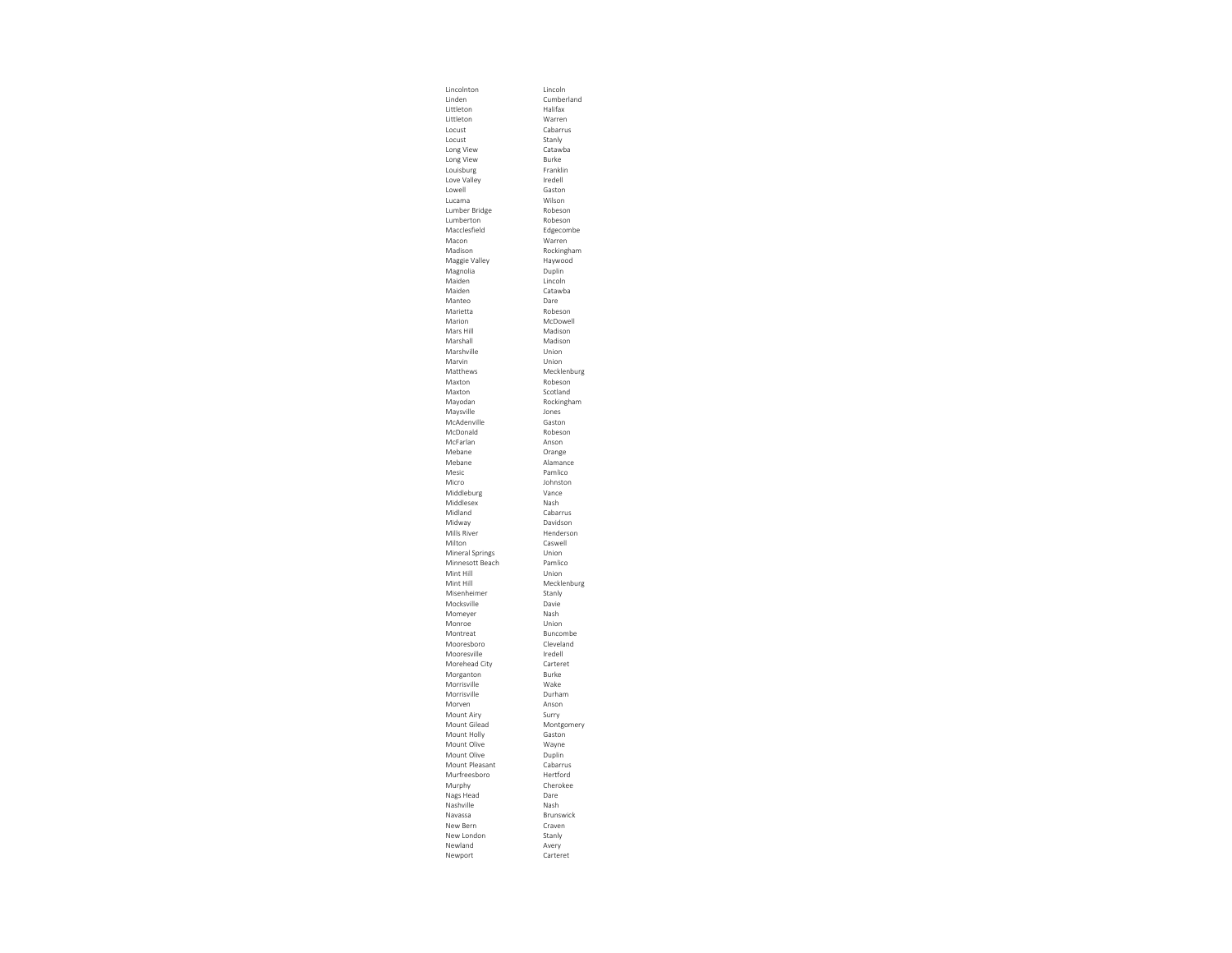| Newton                                  | Catawba                 |
|-----------------------------------------|-------------------------|
| Newton Grove                            | Sampson                 |
| Norlina                                 | Warren                  |
| Norman                                  | Richmond<br>Onslow      |
| North Topsail Beach<br>North Wilkesboro | Wilkes                  |
| Northwest                               | Brunswick               |
| Norwood                                 | Stanly                  |
| Oak City                                | Martin                  |
| Oak Island                              | Brunswick               |
| Oak Ridge                               | Guilford                |
| Oakboro                                 | Stanly                  |
| Ocean Isle Beach                        | Brunswick               |
| Old Fort<br>Oriental                    | McDowell                |
| Orrum                                   | Pamlico<br>Robeson      |
| Ossipee                                 | Alamance                |
| Oxford                                  | Granville               |
| Pantego                                 | Beaufort                |
| Parkton                                 | Robeson                 |
| Parmele                                 | Martin                  |
| Patterson Springs                       | Cleveland               |
| Peachland                               | Anson                   |
| Peletier<br>Pembroke                    | Carteret<br>Robeson     |
| Pikeville                               | Wayne                   |
| Pilot Mountain                          | Surry                   |
| Pine Knoll Shores                       | Carteret                |
| Pine Level                              | Johnston                |
| Pinebluff                               | Moore                   |
| Pinehurst                               | Moore                   |
| Pinetops                                | Edgecombe               |
| Pineville                               | Mecklenburg             |
| Pink Hill<br>Pittsboro                  | Lenoir<br>Chatham       |
| Pleasant Garden                         | Guilford                |
| Plymouth                                | Washington              |
| Polkton                                 | Anson                   |
| Polkville                               | Cleveland               |
| Pollocksville                           | lones                   |
| Powellsville                            | Bertie                  |
| Princeton                               | Johnston                |
| Princeville<br>Proctorville             | Edgecombe<br>Robeson    |
| Raeford                                 | Hoke                    |
| Raleigh                                 | Wake                    |
| Raleigh                                 | Durham                  |
| Ramseur                                 | Randolph                |
| Randleman                               | Randolph                |
| Ranlo                                   | Gaston                  |
| Raynham                                 | Robeson                 |
| Red Cross<br>Red Oak                    | Stanly<br>Nash          |
| <b>Red Springs</b>                      | Robeson                 |
| <b>Red Springs</b>                      | Hoke                    |
| Reidsville                              | Rockingham              |
| Rennert                                 |                         |
|                                         | Robeson                 |
| Rhodhiss                                | <b>Burke</b>            |
| Rhodhiss                                | Caldwell                |
| Rich Square                             | Northampton             |
| Richfield                               | Stanly                  |
| Richlands                               | Onslow                  |
| River Bend<br>Roanoke Rapids            | Craven<br>Halifax       |
| Robbins                                 | Moore                   |
| Robbinsville                            | Graham                  |
| Robersonville                           | Martin                  |
| Rockingham                              | Richmond                |
| Rockwell                                | Rowan                   |
| Rocky Mount                             | Edgecombe               |
| Rocky Mount                             | Nash<br>Wake            |
| Rolesville<br>Ronda                     |                         |
| Roper                                   | Wilkes<br>Washington    |
| Rose Hill                               | Duplin                  |
| Roseboro<br>Rosman                      | Sampson<br>Transylvania |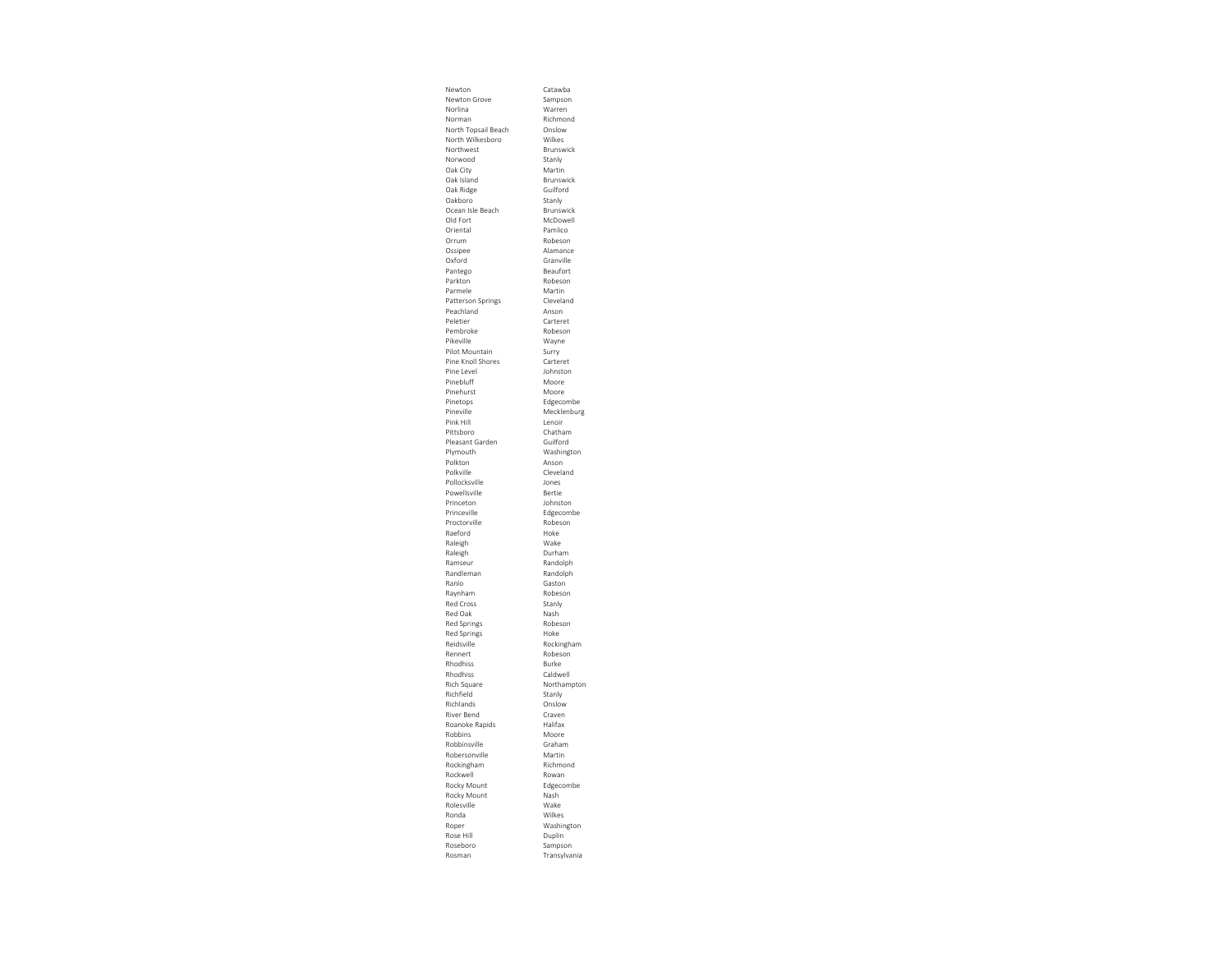| Rowland              | Robeson     |
|----------------------|-------------|
| Roxboro              | Person      |
| Roxobel              | Bertie      |
| Rural Hall           | Forsyth     |
| Ruth                 | Rutherford  |
| Rutherford College   | Burke       |
| Rutherfordton        | Rutherford  |
| Salemburg            | Sampson     |
| Salisbury            | Rowan       |
| Saluda               | Henderson   |
| Saluda               | Polk        |
| Sandy Creek          | Brunswick   |
| Sandyfield           | Columbus    |
| Sanford              | Lee         |
| Saratoga             | Wilson      |
| Sawmills             | Caldwell    |
| <b>Scotland Neck</b> | Halifax     |
| Seaboard             | Northampton |
| Seagrove             | Randolph    |
| Sedalia              | Guilford    |
| Selma                | Johnston    |
| Seven Devils         | Avery       |
| Seven Devils         | Watauga     |
| Seven Springs        | Wayne       |
| Severn               | Northampton |
| Shallotte            | Brunswick   |
| Sharpsburg           | Wilson      |
| Sharpsburg           | Edgecombe   |
| Sharpsburg           | Nash        |
| Shelby               | Cleveland   |
| Siler City           | Chatham     |
| Simpson              | Pitt        |
| Sims                 | Wilson      |
| Smithfield           | Johnston    |
| Snow Hill            | Greene      |
| Southern Pines       | Moore       |
| Southern Shores      | Dare        |
| Southport            | Brunswick   |
| Sparta               | Alleghany   |
| Speed                | Edgecombe   |
| Spencer Mountain     | Gaston      |
| Spencer              | Rowan       |
| Spindale             | Rutherford  |
| Spring Hope          | Nash        |
| Spring Lake          | Cumberland  |
| Spruce Pine          | Mitchell    |
| St. Helena           | Pender      |
| St. James            | Brunswick   |
| St. Pauls            | Robeson     |
| Staley               | Randolph    |
| <b>Stallings</b>     | Union       |
| <b>Stallings</b>     | Mecklenburg |
| Stanfield            | Stanly      |
| Stanley              | Gaston      |
| Stantonsburg         | Wilson      |
| Star                 | Montgomery  |
| Statesville          | Iredell     |
| Stedman              | Cumberland  |
| Stem                 | Granville   |
| Stokesdale           | Guilford    |
| Stoneville           | Rockingham  |
| Stonewall            | Pamlico     |
| Stovall              | Granville   |
| Sugar Mountain       | Avery       |
| Summerfield          | Guilford    |
| Sunset Beach         | Brunswick   |
| Surf City            | Pender      |
| Surf City            | Onslow      |
| Swansboro            | Onslow      |
| Swepsonville         | Alamance    |
| Sylva                | Jackson     |
| Tabor City           | Columbus    |
| Tar Heel             | Bladen      |
| Tarboro              | Edgecombe   |
| Taylorsville         | Alexander   |
| Taylortown           | Moore       |
| Teachey              | Duplin      |
|                      |             |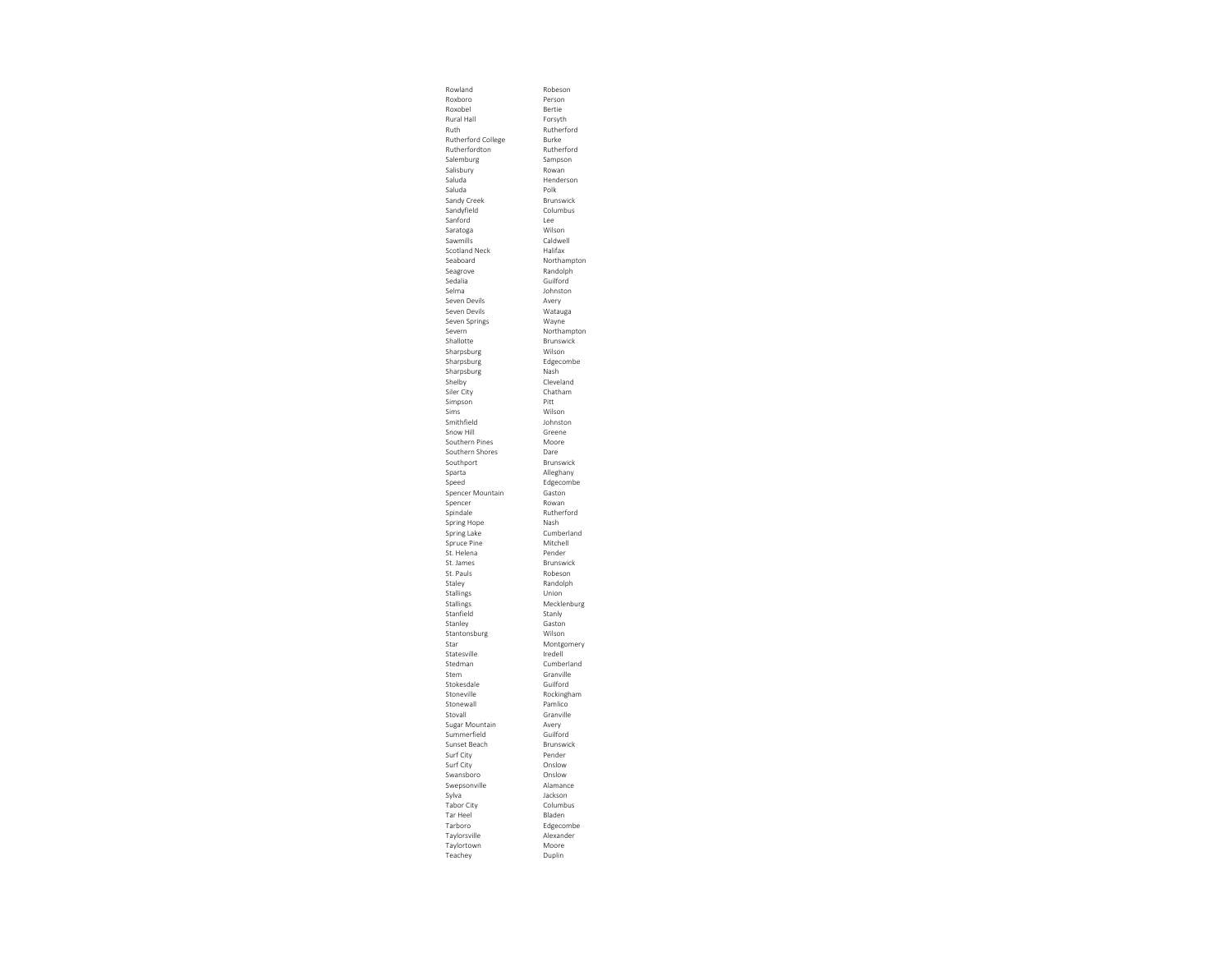| Thomasville                          | Davidson              |
|--------------------------------------|-----------------------|
| Thomasville                          | Randolph              |
| Tobaccoville                         | Forsyth               |
| Tobaccoville                         | Stokes                |
| <b>Topsail Beach</b>                 | Pender                |
| <b>Trent Woods</b>                   | Craven                |
| Trenton                              | Jones                 |
| Trinity                              | Randolph              |
| Troutman<br>Troy                     | Iredell<br>Montgomery |
| Tryon                                | Polk                  |
| Turkey                               | Sampson               |
| Unionville                           | Union                 |
| Valdese                              | <b>Burke</b>          |
| Vanceboro                            | Craven                |
| Vandemere                            | Pamlico               |
| Varnamtown                           | Brunswick             |
| Vass                                 | Moore                 |
| Waco                                 | Cleveland             |
| Wade                                 | Cumberland            |
| Wadesboro                            | Anson                 |
| Wagram                               | Scotland              |
| Wake Forest                          | Wake                  |
| Wake Forest                          | Franklin              |
| Walkertown                           | Forsyth               |
| Wallace                              | Pender                |
| Wallace                              | Duplin                |
| Wallburg                             | Davidson              |
| Walnut Cove<br>Walnut Creek          | Stokes                |
| Walstonburg                          | Wayne<br>Greene       |
| Warrenton                            | Warren                |
| Warsaw                               | Duplin                |
| Washington                           | Beaufort              |
| Washington Park                      | Beaufort              |
| Watha                                | Pender                |
| Waxhaw                               | Union                 |
| Waynesville                          | Haywood               |
| Weaverville                          | Buncombe              |
| Webster                              | Jackson               |
| Weddington                           | Union                 |
| Weldon                               | Halifax               |
| Wendell                              | Wake                  |
| Wentworth                            | Rockingham            |
| Wesley Chapel                        | Union                 |
| West Jefferson                       | Ashe                  |
| <b>Whispering Pines</b><br>Whitakers | Moore                 |
|                                      | Edgecombe<br>Nash     |
| Whitakers<br>White Lake              | Bladen                |
| Whiteville                           | Columbus              |
| Whitsett                             | Guilford              |
| Wilkesboro                           | Wilkes                |
| Williamston                          | Martin                |
| Wilmington                           | New Hanover           |
| Wilson                               | Wilson                |
| Wilson's Mills                       | Johnston              |
| Windsor                              | Bertie                |
| Winfall                              | Perquimans            |
| Wingate                              | Union                 |
| Winston-Salem                        | Forsyth               |
| Winterville                          | Pitt                  |
| Winton                               | Hertford              |
| Woodfin                              | Buncombe              |
| Woodland                             | Northampton           |
| Wrightsville Beach                   | New Hanover           |
| Yadkinville                          | Yadkin                |
| Yanceyville                          | Caswell               |
| Youngsville<br>Zebulon               | Franklin              |
|                                      |                       |
| Zebulon                              | Wake<br>Johnston      |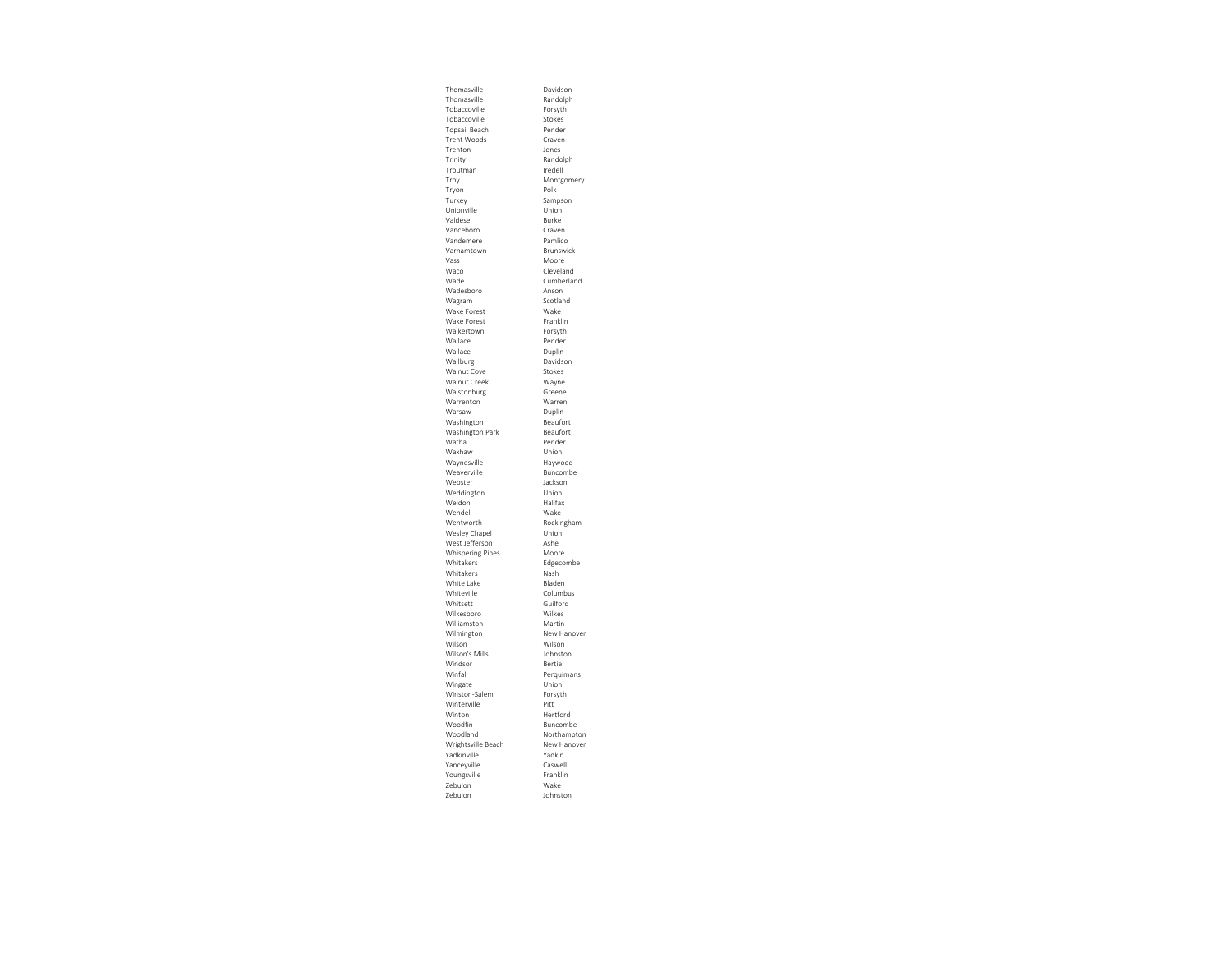# Data

| Master Project #                                | SIT                    | H N/A     | Short SIT               | #N/A Project Type      | #N/A                                 |                      |         |
|-------------------------------------------------|------------------------|-----------|-------------------------|------------------------|--------------------------------------|----------------------|---------|
| Project Name:                                   |                        |           |                         |                        |                                      |                      |         |
| SPOT ID:                                        |                        |           |                         |                        |                                      |                      |         |
| Submitted by                                    | Date                   | 6/12/2019 |                         |                        |                                      |                      |         |
| Total Project Length (feet)                     | Project Area(sf)       |           | #N/A Project Area(acre) | #N/A Project Area (sy) | #N/A Facility Area (sf)              | O Facility Area (sy) | $\circ$ |
| New Facility Width (If)                         | Default Width          |           | #N/A Incremental Width  | #N/A Project Width     | #N/A Existing Facility Width (SIT 9) | $\circ$              |         |
| Both Sides of the Road?                         |                        |           |                         |                        |                                      |                      |         |
| County                                          | Region                 |           | #N/A Average Land value | #N/A High Value Count  | $\#N/A$                              |                      |         |
| City                                            | City or Unincorporated |           | #N/A CRM factor         | #N/A Distance Factor   | $\#N/A$                              |                      |         |
| Surrounding Development Type                    |                        |           |                         |                        |                                      |                      |         |
| Registered Historic District                    |                        |           |                         |                        |                                      |                      |         |
| Existing Curb & Gutter within Project Area      |                        |           |                         |                        |                                      |                      |         |
| Number of Stream Crossings                      |                        |           |                         |                        |                                      |                      |         |
| Percentage of ROW Area Needed                   |                        |           |                         |                        |                                      |                      |         |
| Impact to Active Railroad Track or Railroad ROW |                        |           |                         |                        |                                      |                      |         |
|                                                 |                        |           |                         |                        |                                      |                      |         |
| Roadways Intersected                            | Largest Road           |           | $\circ$                 |                        |                                      |                      |         |
| Interstate                                      |                        |           |                         |                        |                                      |                      |         |
| Freeway                                         |                        |           |                         |                        |                                      |                      |         |
| Major Arterial                                  |                        |           |                         |                        |                                      |                      |         |
| Arterial                                        |                        |           |                         |                        |                                      |                      |         |
| Major Collector                                 |                        |           |                         |                        |                                      |                      |         |
| Collector                                       |                        |           |                         |                        |                                      |                      |         |
| Local Road                                      | Total:                 |           | $\circ$                 |                        |                                      |                      |         |
| Signalized Intersections Crossed                |                        |           |                         |                        |                                      |                      |         |
|                                                 |                        |           |                         |                        |                                      |                      |         |
| Length of New Bridge                            |                        |           |                         |                        |                                      |                      |         |
| Length of New Tunnel                            |                        |           |                         |                        |                                      |                      |         |
|                                                 |                        |           |                         |                        |                                      |                      |         |
| <b>Number of Existing Bridges</b>               |                        |           |                         |                        |                                      |                      |         |
| Road: Interstate                                |                        |           |                         |                        |                                      |                      |         |
| Road: Freeway                                   |                        |           |                         |                        |                                      |                      |         |
| Road: Major Arterial                            |                        |           |                         |                        |                                      |                      |         |
| Road: Arterial                                  |                        |           |                         |                        |                                      |                      |         |
| Road: Major Collector                           |                        |           |                         |                        |                                      |                      |         |
| Road: Collector                                 |                        |           |                         |                        |                                      |                      |         |
| Road: Local Road                                |                        |           |                         |                        |                                      |                      |         |
|                                                 |                        |           |                         |                        |                                      |                      |         |
| Water Feature: Small Stream (width <15'),       |                        |           |                         |                        |                                      |                      |         |

Total 0

#### RailroadSIT 4

 Sharrow Length (LF) SIT4 Signage

#### SIT 5

 Total Number of Bicycle Corrals Total Amount of Bike Detection / Actuation Signals Total Amount of Bicycle Parking Total Number of Bicycle Share / Micro‐Mobility Share Stations Total Number of Bicycle Signals Total Number of Bicycle Wheel Channels Total Number of Curb Radii Revisions Total Number of Hybrid Beacons Total Number of Intersection Markings / Signage Total Amount of Lighting Total Number of Mid‐Block Crossings Total Amount of Wayfinding Stations

Water Feature: Medium Stream (15'< width <sup>&</sup>lt; 75') Water Feature: Large Stream/River ( width <sup>&</sup>gt; 75')

#### SIT 8

 Total Number of Accessible Pedestrian Signals Total Number of Crossing Islands Total Number of Curb Extensions Total Number of Curb Ramps Total Amount of Lighting Total Number of Marked Crosswalks Total Number of Mid‐Block Crossings Total Number of Pedestrian Hybrid Beacons Total Number of Pedestrian Signals Total Number of Rectangular Rapid Flashing Beacons Total Number of Wayfinding Stations

#### SIT 9

 Total Number of Crossing Islands Total Number of Curb Extensions Total Number of Intersection Markings Total Amount of Lighting Total Number of Marked Crosswalks Total Number of Mid‐Block Crossings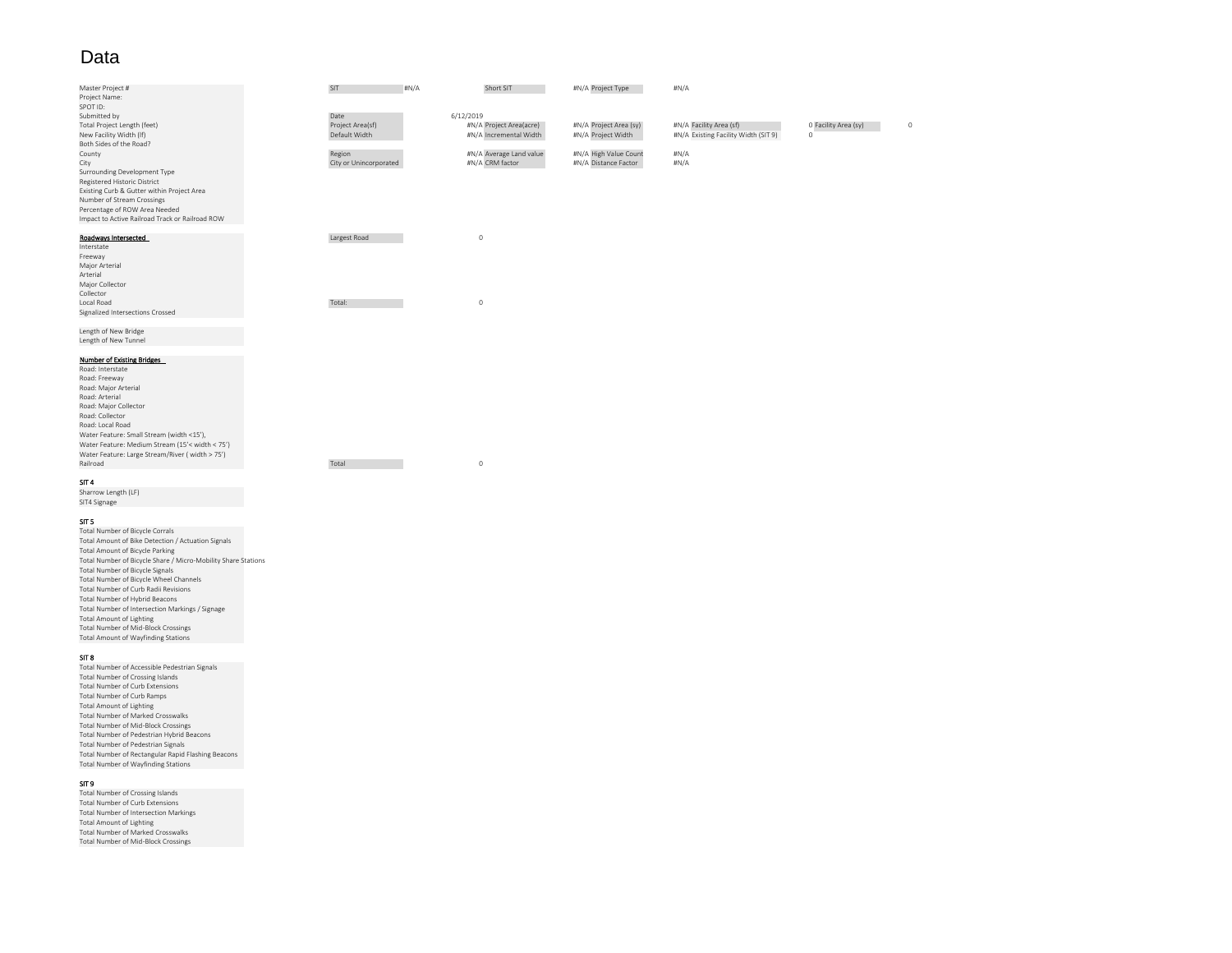| <b>COUNTY</b>     | <b>REGION</b> | <b>LAND VALUE</b>       | <b>HIGH VALUE</b> |
|-------------------|---------------|-------------------------|-------------------|
| Alamance          | Piedmont      | $\overline{$}12,710.47$ | <b>No</b>         |
| Alexander         | Piedmont      | \$6,131.33              | No                |
| Alleghany         | Trout         | \$7,648.41              | <b>No</b>         |
| Anson             | Piedmont      | \$3,338.57              | No                |
| Ashe              | Trout         | $\overline{57,122.72}$  | <b>No</b>         |
| Avery             | Trout         | 59,346.62               | No                |
| Beaufort          | CAMA          | $\overline{54,129.75}$  | No                |
| <b>Bertie</b>     | CAMA          | $\overline{$1,396.97}$  | No                |
| Bladen            | Coastal Plain | \$1,659.48              | No                |
| <b>Brunswick</b>  | CAMA          | \$17,180.66             | Yes               |
| Buncombe          | Trout         | $\overline{517,185.14}$ | Yes               |
| <b>Burke</b>      | Trout         | \$12,943.71             | <b>No</b>         |
| Cabarrus          | Piedmont      | \$29,750.00             | <b>No</b>         |
| Caldwell          | Trout         | \$6,965.91              | No                |
| Camden            | CAMA          | \$4,418.12              | No                |
| Carteret          | CAMA          | \$26,349.15             | Yes               |
| Caswell           | Piedmont      | $\overline{53,299.12}$  | No                |
| Catawba           | Piedmont      | \$14,996.84             | No                |
| Chatham           | Piedmont      | \$50,308.98             | No                |
| Cherokee          | Trout         | \$67,819.92             | No                |
| Chowan            | CAMA          | \$5,251.08              | No                |
| $\overline{Clay}$ | Trout         | \$11,143.82             | No                |
| Cleveland         | Piedmont      | \$7,012.12              | No                |
| Columbus          | Coastal Plain | \$1,860.51              | No                |
| Craven            | <b>CAMA</b>   | \$6,234.99              | No                |
| Cumberland        | Coastal Plain | \$13,665.12             | No                |
| Currituck         | CAMA          | \$22,772.77             | No                |
| Dare              | CAMA          | \$31,507.63             | Yes               |
| Davidson          | Piedmont      | \$12,740.35             | No                |
| Davie             | Piedmont      | 59,619.57               | <b>No</b>         |
| Duplin            | Coastal Plain | \$3,180.20              | No                |
| Durham            | Piedmont      | \$36,210.47             | Yes               |
| Edgecombe         | Coastal Plain | \$3,262.08              | No                |
| Forsyth           | Piedmont      | \$37,676.79             | Yes               |
| Franklin          | Piedmont      | \$6,770.03              | No                |
| Gaston            | Piedmont      | \$15,299.37             | No                |
| Gates             | CAMA          | \$1,561.96              | No                |
| Graham            | Trout         | 53,725.02               | No                |
| Granville         | Piedmont      | \$4,886.32              | No                |
| Greene            | Coastal Plain | \$2,977.24              | No                |
| Guilford          | Piedmont      | \$32,373.40             | Yes               |
| Halifax           | Coastal Plain | \$4,455.31              | No                |
| Harnett           | Coastal Plain | \$7,600.88              | No                |
| Haywood           | Trout         | \$8,120.06              | No                |
| Henderson         | Trout         | \$16,079.04             | No                |
| Hertford          | CAMA          | \$2,466.12              | No                |
| Hoke              | Coastal Plain | $\overline{57,}188.03$  | No                |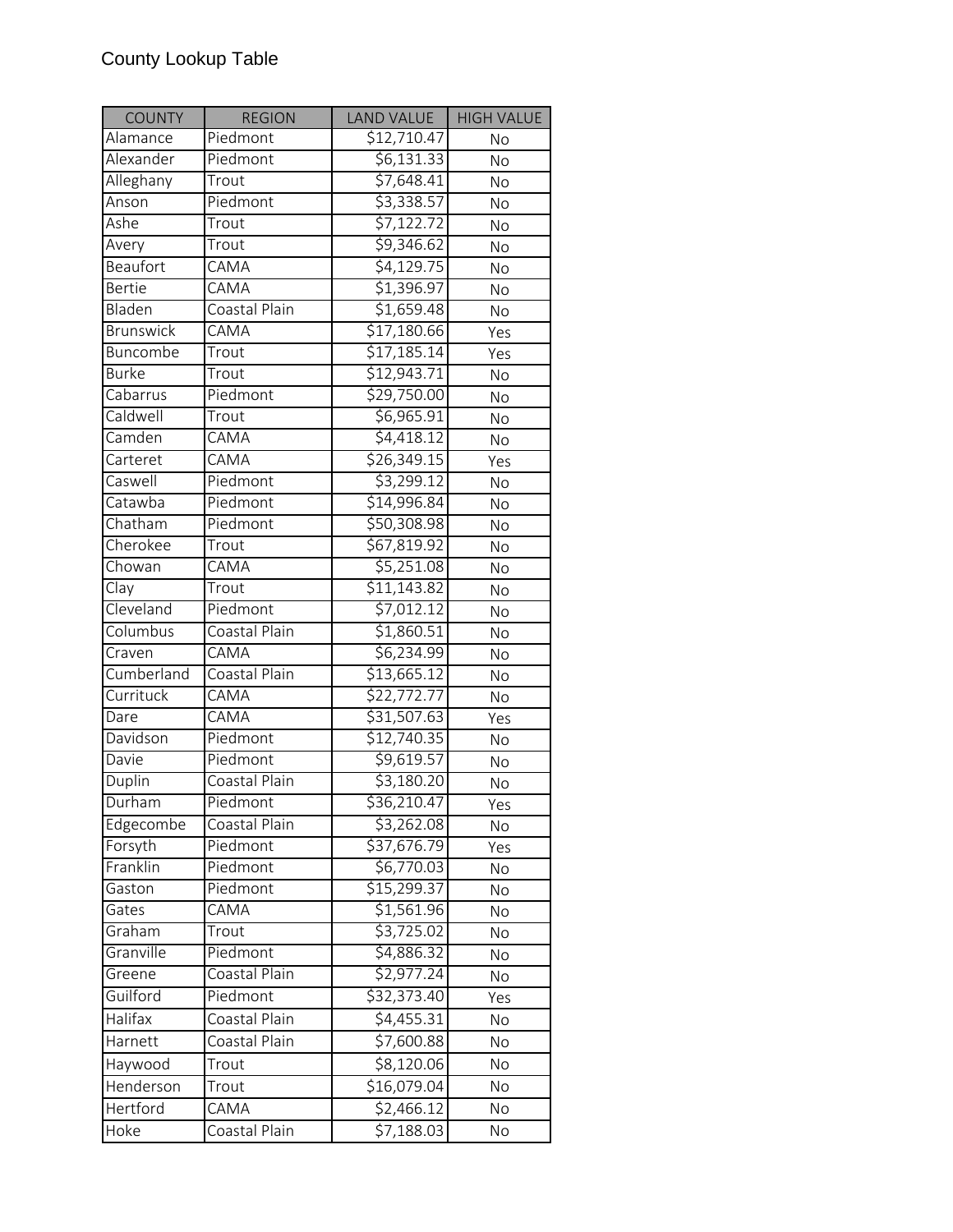| Hyde         | CAMA          | \$4,299.70               | No        |
|--------------|---------------|--------------------------|-----------|
| Iredell      | Piedmont      | \$20,648.18              | No        |
| Jackson      | Trout         | \$28,753.70              | No        |
| Johnston     | Piedmont      | \$9,492.93               | Yes       |
| Jones        | Coastal Plain | \$2,034.35               | No        |
| Lee          | Piedmont      | \$8,346.84               | No        |
| Lenoir       | Piedmont      | \$4,753.64               | No        |
| Lincoln      | Piedmont      | \$13,077.26              | No        |
| Macon        | Trout         | \$11,520.49              | No        |
| Madison      | Trout         | \$5,169.57               | No        |
| Martin       | Coastal Plain | \$2,696.73               | No        |
| McDowell     | Trout         | \$5,485.74               | No        |
| Mecklenburg  | Piedmont      | $\overline{$}136,426.97$ | Yes       |
| Mitchell     | Trout         | \$6,343.97               | No        |
| Montgomery   | Piedmont      | \$2,921.86               | No        |
| Moore        | Piedmont      | \$9,918.09               | No        |
| Nash         | Piedmont      | \$6,236.21               | No        |
| New Hanover  | CAMA          | \$96,892.45              | Yes       |
| Northampton  | Coastal Plain | \$3,596.36               | No        |
| Onslow       | CAMA          | \$11,356.35              | No        |
| Orange       | Piedmont      | \$27,456.10              | Yes       |
| Pamlico      | CAMA          | \$3,518.80               | No        |
| Pasquotank   | CAMA          | \$10,194.24              | No        |
| Pender       | CAMA          | \$6,709.20               | Yes       |
| Perquimans   | CAMA          | \$5,669.09               | No        |
| Person       | Piedmont      | \$5,386.72               | No        |
| Pitt         | Coastal Plain | \$8,075.35               | Yes       |
| Polk         | Trout         | \$11,174.48              | No        |
| Randolph     | Piedmont      | \$6,671.01               | No        |
| Richmond     | Piedmont      | \$2,564.93               | <b>No</b> |
| Robeson      | Coastal Plain | $\overline{$}2,697.55$   | No        |
| Rockingham   | Piedmont      | \$5,921.70               | No        |
| Rowan        | Piedmont      | \$13,384.45              | No        |
| Rutherford   | Trout         | \$5,225.68               | No        |
| Sampson      | Coastal Plain | \$2,587.24               | No        |
| Scotland     | Coastal Plain | \$2,471.34               | No        |
| Stanly       | Piedmont      | \$8,636.96               | No        |
| Stokes       | Trout         | \$4,741.74               | No        |
| Surry        | Trout         | \$5,322.62               | No        |
| Swain        | Trout         | \$3,652.17               | No        |
| Transylvania | Trout         | \$22,299.77              | No        |
| Tyrrell      | CAMA          | \$1,322.64               | No        |
| Union        | Piedmont      | \$17,108.47              | Yes       |
| Vance        | Piedmont      | \$6,194.11               | No        |
| Wake         | Piedmont      | \$95,622.90              | Yes       |
| Warren       | Piedmont      | \$6,925.99               | No        |
| Washington   | CAMA          | \$1,998.11               | No        |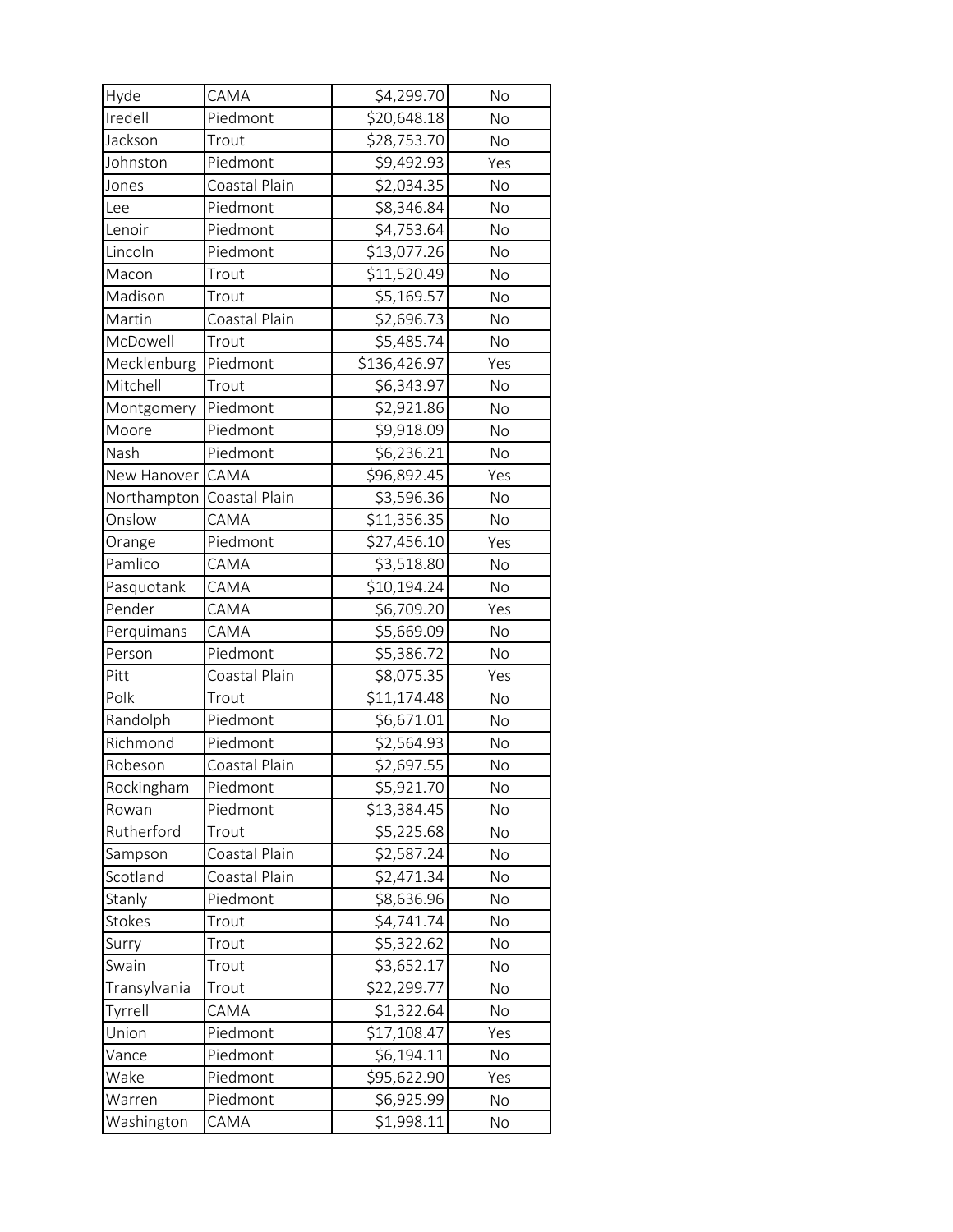| Watauga                | Trout         | \$15,325.67 | No |
|------------------------|---------------|-------------|----|
| Coastal Plain<br>Wayne |               | \$6,344.45  | No |
| Wilkes                 | Trout         | \$4,886.04  | No |
| Wilson                 | Coastal Plain | \$5,987.10  | No |
| Yadkin                 | Piedmont      | \$4,019.89  | No |
| Yancey                 | Trout         | \$6,148.90  | Νo |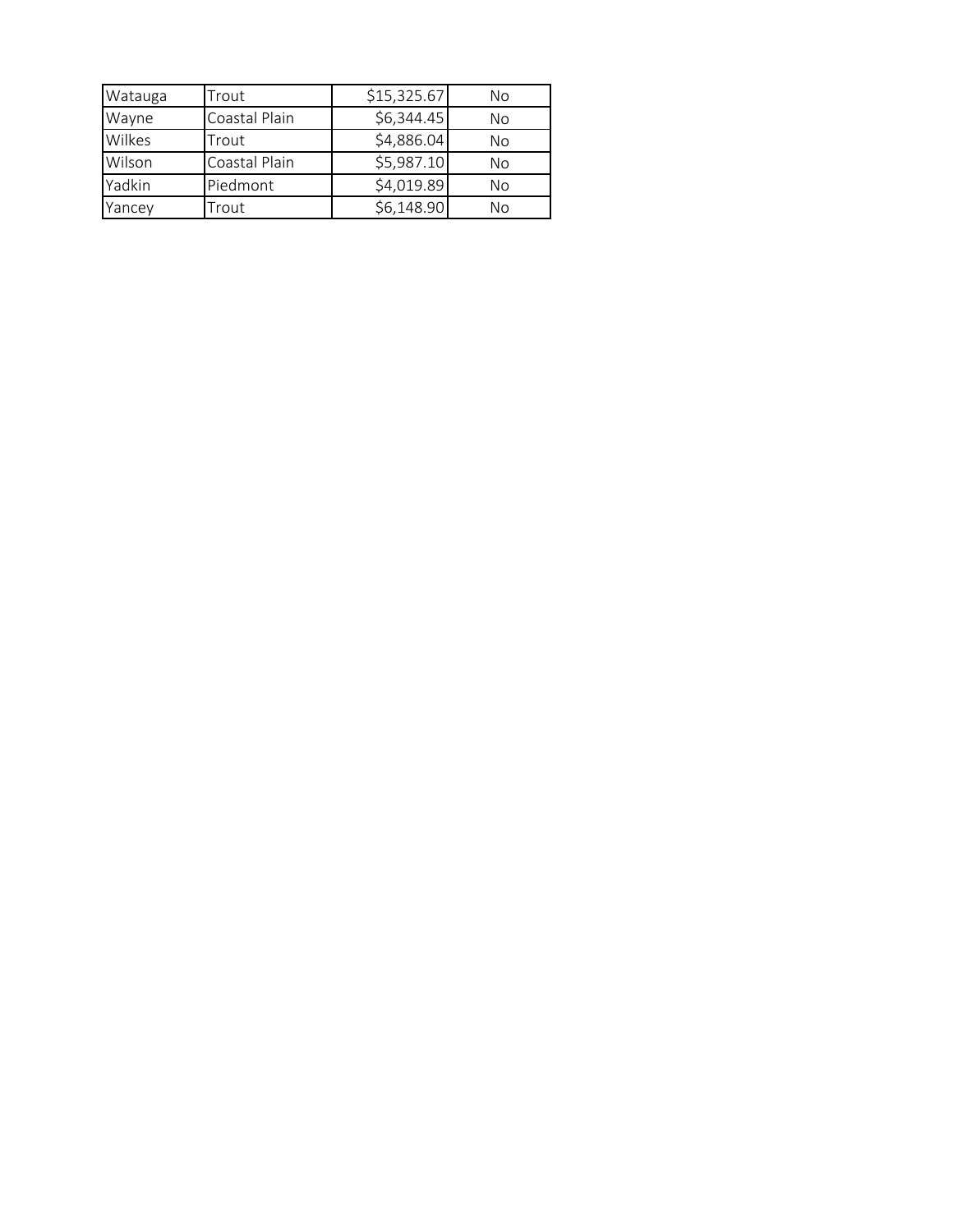# City Lookup Table

| <b>CITY</b>                 | Construction Market Region   Distance to CMR Center   CMR Factor   Distance Factor |       |                |              |
|-----------------------------|------------------------------------------------------------------------------------|-------|----------------|--------------|
| Unincorporated              |                                                                                    | 8.06  | -1             | 1            |
| Aberdeen                    |                                                                                    | 0.00  | $\mathbf{1}$   | 1            |
| Ahoskie                     |                                                                                    | 0.00  | $\mathbf{1}$   | 1            |
| Alamance                    |                                                                                    | 5.97  | 1              | 1            |
| Albemarle                   | А                                                                                  | 8.33  | 1.05           | 1            |
| Alliance                    |                                                                                    | 0.00  | -1             |              |
| Andrews                     | D                                                                                  | 0.00  | $\overline{1}$ | 1            |
| Angier                      |                                                                                    | 11.35 | -1             | 1            |
| Ansonville                  | D                                                                                  | 0.00  | $\mathbf{1}$   | 1            |
| Apex                        |                                                                                    | 8.55  | $\mathbf{1}$   | $\mathbf{1}$ |
| Arapahoe                    |                                                                                    | 0.00  | $\mathbf{1}$   | 1            |
| Archdale                    | D                                                                                  | 0.00  | $\mathbf{1}$   | 1            |
| Archer Lodge                |                                                                                    | 3.55  | $\mathbf{1}$   | 1            |
| Asheboro                    | G                                                                                  | 0.00  | 1.1            | $\mathbf{1}$ |
| Asheville                   | r                                                                                  | 5.97  | $\mathbf{1}$   | $\mathbf{1}$ |
| Askewville                  | Β                                                                                  | 7.72  | -1             | 1            |
| Atkinson                    | Α                                                                                  | 32.05 | 1.05           | 1.05         |
| Atlantic Beach              | Α                                                                                  | 32.82 | 1.05           | 1.05         |
| Aulander                    | Α                                                                                  | 14.37 | 1.05           | 1            |
| Aurora                      | Ċ                                                                                  | 5.03  | $\mathbf{1}$   | $\mathbf{1}$ |
| Autryville                  | G                                                                                  | 0.00  | 1.1            | $\mathbf{1}$ |
| Ayden                       |                                                                                    | 5.54  | $\mathbf{1}$   | 1            |
| Badin                       | D                                                                                  | 4.67  | $\mathbf{1}$   | 1            |
| Bailey                      | G                                                                                  | 11.90 | 1.1            | 1            |
| Bakersville                 | B                                                                                  | 3.99  | $\mathbf{1}$   | 1            |
| Bald Head Island            | G                                                                                  | 0.00  | 1.1            | 1            |
| Banner Elk                  | G                                                                                  | 0.00  | 1.1            | 1            |
| Bath                        | Α                                                                                  | 11.03 | 1.05           | 1            |
| Bayboro                     | В                                                                                  | 0.00  | $\mathbf{1}$   | 1            |
| <b>Bear Grass</b>           | Α                                                                                  | 19.62 | 1.05           | $\mathbf{1}$ |
| Beaufort                    | G                                                                                  | 5.86  | 1.1            | $\mathbf{1}$ |
| Beech Mountain              | Α                                                                                  | 32.58 | 1.05           | 1.05         |
| Belhaven                    | Α                                                                                  | 0.00  | 1.05           | 1            |
| Belmont                     | Β                                                                                  | 0.00  | $\mathbf{1}$   | 1            |
| <b>Belville</b>             | Д                                                                                  | 1.53  | 1.05           | 1            |
| Belwood                     |                                                                                    | 17.70 | -1             | 1            |
| Benson                      | G                                                                                  | 0.00  | 1.1            | 1            |
| Bermuda Run                 |                                                                                    | 0.00  | $\mathbf{1}$   | $\mathbf{1}$ |
| <b>Bessemer City</b>        |                                                                                    | 0.00  | -1             | 1            |
| Bethania                    | Α                                                                                  | 6.17  | 1.05           | 1            |
| Bethel                      |                                                                                    | 0.00  | $\mathbf{1}$   | $\mathbf{1}$ |
| Beulaville                  | G                                                                                  | 0.00  | 1.1            | 1            |
| <b>Biltmore Forest</b>      | Ė                                                                                  | 17.15 | -1             | 1            |
|                             |                                                                                    |       |                |              |
| Biscoe                      | D                                                                                  | 8.10  | $\mathbf{1}$   | 1            |
| <b>Black Creek</b>          | G                                                                                  | 0.00  | 1.1            | 1            |
| <b>Black Mountain</b>       |                                                                                    | 19.98 | $\mathbf{1}$   |              |
| Bladenboro                  | G                                                                                  | 0.00  | 1.1            | $\mathbf{1}$ |
| <b>Blowing Rock</b>         | B                                                                                  | 0.00  | $\mathbf{1}$   | $\mathbf{1}$ |
| Boardman                    | Α                                                                                  | 8.51  | 1.05           | $\mathbf{1}$ |
| Bogue                       | B                                                                                  | 2.56  | $\mathbf{1}$   | 1            |
| <b>Boiling Spring Lakes</b> |                                                                                    | 0.00  | $\mathbf{1}$   | 1            |
| <b>Boiling Springs</b>      | B                                                                                  | 6.21  | $\mathbf{1}$   | $\mathbf{1}$ |
| Bolivia                     | Β                                                                                  | 11.32 | $\mathbf{1}$   | $\mathbf{1}$ |
| Bolton                      |                                                                                    | 16.56 | $\mathbf{1}$   | 1            |
|                             |                                                                                    |       |                |              |
| Boone                       |                                                                                    | 11.84 | $\mathbf{1}$   | $\mathbf{1}$ |
| Boonville                   | G                                                                                  | 6.60  | 1.1            | $\,1\,$      |
| Bostic                      | Ċ                                                                                  | 2.41  | $\overline{1}$ | $\mathbf{1}$ |
| Brevard                     | Α                                                                                  | 0.00  | 1.05           | $\mathbf{1}$ |
| Bridgeton                   | Α                                                                                  | 12.54 | 1.05           | $\mathbf{1}$ |
| Broadway                    | D                                                                                  | 0.00  | $\mathbf{1}$   | $\mathbf{1}$ |
| Brookford                   | B                                                                                  | 28.28 | $\mathbf{1}$   | 1.05         |
| Brunswick                   | G                                                                                  | 14.40 | 1.1            | $\mathbf{1}$ |
| <b>Bryson City</b>          | Ċ                                                                                  | 1.59  | $\mathbf{1}$   | $\mathbf 1$  |
| Bunn                        | Ċ                                                                                  | 3.34  | $\mathbf{1}$   | $\mathbf{1}$ |
|                             | F                                                                                  | 0.00  | $\mathbf{1}$   | $\mathbf{1}$ |
| Burgaw                      |                                                                                    |       |                |              |
| Burlington                  | G                                                                                  | 6.95  | 1.1            | $\mathbf{1}$ |
| Burnsville                  | D                                                                                  | 0.00  | $\mathbf{1}$   | 1            |
| Butner                      | Ċ                                                                                  | 18.21 | $\mathbf{1}$   | $\mathbf{1}$ |
| Cajah's Mountain            | B                                                                                  | 28.70 | $\mathbf{1}$   | 1.05         |
| Calabash                    | B                                                                                  | 6.03  | $\mathbf{1}$   | $\mathbf{1}$ |
| Calypso                     | Α                                                                                  | 1.23  | 1.05           | $\mathbf{1}$ |
| Cameron                     | E                                                                                  | 22.81 | $\mathbf{1}$   | 1.05         |
| Candor                      | G                                                                                  | 0.00  | 1.1            | $\mathbf{1}$ |
| Canton                      | Α                                                                                  | 7.26  | 1.05           | $1\,$        |
| Cape Carteret               | G                                                                                  | 2.53  | 1.1            | $1\,$        |
| Carolina Beach              | B                                                                                  | 29.16 | $\mathbf{1}$   | 1.05         |
|                             | F                                                                                  | 0.00  | $\mathbf{1}$   | $\mathbf{1}$ |
| Carolina Shores             |                                                                                    |       |                |              |
| Carrboro                    |                                                                                    | 12.64 | $\mathbf{1}$   | $\mathbf{1}$ |
| Carthage                    | D                                                                                  | 0.00  | $\mathbf{1}$   | $1\,$        |
| Cary                        | F                                                                                  | 0.00  | $\,1\,$        | $\,1\,$      |

| Construction Market Region | <b>CMR Factor</b> |               |
|----------------------------|-------------------|---------------|
|                            | 1.05              |               |
|                            |                   |               |
|                            |                   |               |
| A B C D E F G              |                   |               |
|                            |                   |               |
|                            |                   |               |
|                            | $\mathbf{1}$      |               |
|                            |                   |               |
| Distance to CMR Center     | Threshold         | <b>Distan</b> |

| Distance to CMR Center                       |    | Threshold Distance Factor |
|----------------------------------------------|----|---------------------------|
| Center Area (<20mi)                          |    |                           |
| > 20mi ; < 50mi<br>> 50mi ; < 70mi<br>> 70mi | 20 | 1.05                      |
|                                              | 50 | 1.1                       |
|                                              | 70 | 1 1 5                     |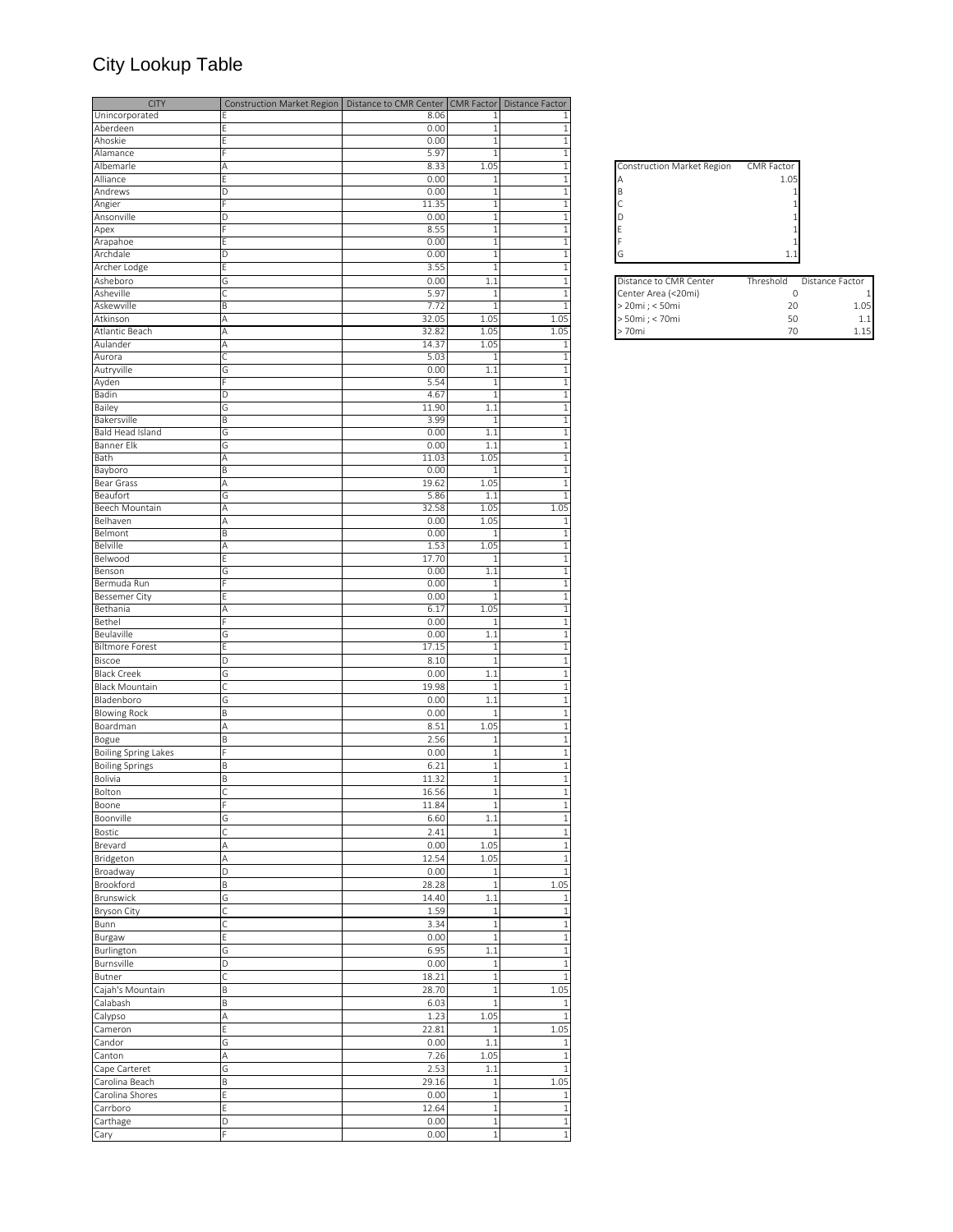| Casar                | G      | 19.86        | 1.1                | $\mathbf 1$                           |
|----------------------|--------|--------------|--------------------|---------------------------------------|
| Castalia             | B      | 0.00         | $\mathbf{1}$       | $\mathbf{1}$                          |
| Caswell Beach        |        | 0.00         | $\mathbf{1}$       | $\mathbf{1}$                          |
|                      |        |              |                    |                                       |
| Catawba              | A      | 5.37         | 1.05               | $1\,$                                 |
| Cedar Point          | G      | 0.00         | 1.1                | $\mathbf{1}$                          |
| Cedar Rock           | D      | 12.04        | $\mathbf 1$        | $\mathbf{1}$                          |
|                      |        |              |                    |                                       |
| Centerville          | B      | 34.88        | $\mathbf 1$        | 1.05                                  |
| Cerro Gordo          | B      | 34.00        | $\mathbf{1}$       | 1.05                                  |
|                      |        |              |                    |                                       |
| Chadbourn            | D      | 0.00         | 1                  | 1                                     |
| Chapel Hill          | F      | 0.00         | $\mathbf 1$        | $\,1\,$                               |
|                      |        |              |                    |                                       |
| Charlotte            | G      | 4.43         | 1.1                | $\mathbf{1}$                          |
| Cherryville          | Ġ      | 0.00         | 1.1                | $\mathbf{1}$                          |
| Chimney Rock Village | Ė      | 0.00         | $\mathbf{1}$       | $\mathbf{1}$                          |
|                      |        |              |                    |                                       |
| China Grove          | А      | 6.61         | 1.05               | $\mathbf{1}$                          |
| Chocowinity          | E      | 0.00         | $\mathbf{1}$       | $\mathbf{1}$                          |
|                      |        |              |                    |                                       |
| Claremont            | Ċ      | 25.79        | $\,1$              | 1.05                                  |
| Clarkton             | D      | 0.00         | $1\,$              | $1\,$                                 |
|                      | E      | 0.00         | $\mathbf{1}$       | $\mathbf{1}$                          |
| Clayton              |        |              |                    |                                       |
| Clemmons             |        | 0.00         | $\mathbf{1}$       | $\mathbf{1}$                          |
| Cleveland            |        | 0.00         | $\mathbf{1}$       | $\mathbf{1}$                          |
|                      |        |              |                    |                                       |
| Clinton              | G      | 0.00         | 1.1                | $1\,$                                 |
| Clyde                | Ċ      | 2.06         | $\mathbf{1}$       | $\mathbf{1}$                          |
|                      |        |              |                    |                                       |
| Coats                | A      | 33.04        | 1.05               | 1.05                                  |
| Cofield              | A      | 13.31        | 1.05               | 1                                     |
| Colerain             | A      | 22.79        | 1.05               | 1.05                                  |
|                      |        |              |                    |                                       |
| Columbia             | Ġ      | 6.12         | 1.1                |                                       |
| Columbus             | A      | 40.50        | 1.05               | 1.05                                  |
|                      |        |              |                    |                                       |
| Como                 |        | 0.00         | $\mathbf 1$        | 1                                     |
| Concord              | D      | 8.40         | $\overline{1}$     | 1                                     |
|                      |        |              |                    |                                       |
| Conetoe              | G      | 0.00         | 1.1                | $\mathbf{1}$                          |
| Connelly Springs     |        | 0.00         | $\mathbf 1$        | $\mathbf{1}$                          |
| Conover              | D      | 35.44        | $\mathbf 1$        | 1.05                                  |
|                      |        |              |                    |                                       |
| Conway               |        | 0.00         | $\mathbf 1$        | 1                                     |
| Cooleemee            | Ċ      | 27.01        | $\overline{1}$     | 1.05                                  |
|                      |        |              |                    |                                       |
| Cornelius            | A      | 7.39         | 1.05               | 1                                     |
| Cove City            | G      | 9.55         | 1.1                | $\mathbf{1}$                          |
| Cramerton            | D      | 0.00         | $\mathbf{1}$       | 1                                     |
|                      |        |              |                    |                                       |
| Creedmoor            | A      | 28.07        | 1.05               | 1.05                                  |
| Creswell             |        | 7.84         | $\mathbf{1}$       | $\mathbf{1}$                          |
|                      |        |              |                    |                                       |
| Crossnore            | G      | 8.80         | 1.1                | 1                                     |
|                      |        |              |                    |                                       |
|                      |        |              |                    |                                       |
| Dallas               | G      | 0.00         | 1.1                | 1                                     |
| Danbury              |        | 0.00         | $\mathbf 1$        | 1                                     |
| Davidson             | А      | 26.87        | 1.05               | 1.05                                  |
|                      |        |              |                    |                                       |
| Dellview             | Ċ      | 24.22        | $\mathbf 1$        | 1.05                                  |
| Denton               |        | 0.00         | $\mathbf{1}$       |                                       |
|                      |        |              |                    |                                       |
| Dillsboro            |        | 22.34        | $\mathbf{1}$       | 1.05                                  |
| Dobbins Heights      | p      | 14.09        | $\mathbf{1}$       | $\mathbf{1}$                          |
|                      | D      |              | $\mathbf{1}$       | 1                                     |
| Dobson               |        | 0.00         |                    |                                       |
| Dortches             | A      | 13.74        | 1.05               | $\mathbf{1}$                          |
| Dover                | G      | 0.00         | 1.1                | $\mathbf{1}$                          |
|                      |        |              |                    |                                       |
| Drexel               | Ċ      | 13.93        | $\overline{1}$     | 1                                     |
| Dublin               | A      | 22.74        | 1.05               | 1.05                                  |
|                      |        |              | $1\,$              | $\mathbf{1}$                          |
| Duck                 |        | 0.00         |                    |                                       |
| Dunn                 | D      | 0.00         | $\mathbf 1$        | $\,1\,$                               |
| Durham               | F      | 0.00         | $\,1$              | $\,1\,$                               |
|                      |        |              |                    |                                       |
| Earl                 | B      | 10.89        | $1\,$              | $\,1\,$                               |
| East Arcadia         | F      | 2.62         | $\,1\,$            | $\,1$                                 |
| East Bend            | G      | 0.00         | 1.1                | $\,1\,$                               |
|                      |        |              |                    |                                       |
| East Laurinburg      | Ċ      | 25.46        | $\,1$              | 1.05                                  |
| Eastover             | F      | 0.00         | $1\,$              | $1\,$                                 |
|                      | E      |              | $\mathbf{1}$       |                                       |
| East Spencer         |        | 15.23        |                    | $\,1\,$                               |
| Eden                 | A      | 21.11        | 1.05               | 1.05                                  |
| Edenton              | Ġ      | 0.00         | $1.1\,$            | $\,1\,$                               |
|                      |        |              |                    |                                       |
| Elizabeth City       | Ċ      | 17.09        | $\,1\,$            | $\mathbf 1$                           |
| Elizabethtown        | G      | 9.58         | 1.1                | $\,1\,$                               |
|                      | F      |              | $1\,$              |                                       |
| Elkin                |        | 12.46        |                    | $\,1\,$                               |
| Elk Park             | G      | 1.86         | $1.1\,$            | $\,1\,$                               |
| Ellenboro            | Ċ      | 24.84        | $\mathbf 1$        | 1.05                                  |
|                      |        |              |                    |                                       |
| Ellerbe              | D      | 0.98         | $\,1\,$            | $\mathbf{1}$                          |
| Elm City             | Ē      | 0.00         | $\,1\,$            | $\mathbf{1}$                          |
|                      |        |              |                    |                                       |
| Elon                 | Ċ      | 20.53        | $1\,$              | 1.05                                  |
| Emerald Isle         | D      | 6.77         | $1\,$              | 1                                     |
| Enfield              | A      | 51.74        | 1.05               | $1.1\,$                               |
|                      |        |              |                    |                                       |
| Erwin                | G      | 0.00         | 1.1                | $1\,$                                 |
| Eureka               | A      | 13.29        | 1.05               | $\mathbf{1}$                          |
|                      |        |              |                    |                                       |
| Everetts             | B      | 27.86        | $\mathbf{1}$       | 1.05                                  |
| Fair Bluff           | A      | 47.44        | 1.05               | 1.05                                  |
| Fairmont             | F      | 9.27         | $1\,$              |                                       |
|                      |        |              |                    |                                       |
| Fairview<br>Faison   | Ċ<br>F | 9.24<br>0.00 | $\,1\,$<br>$\,1\,$ | $\mathbf 1$<br>$\mathbf 1$<br>$\,1\,$ |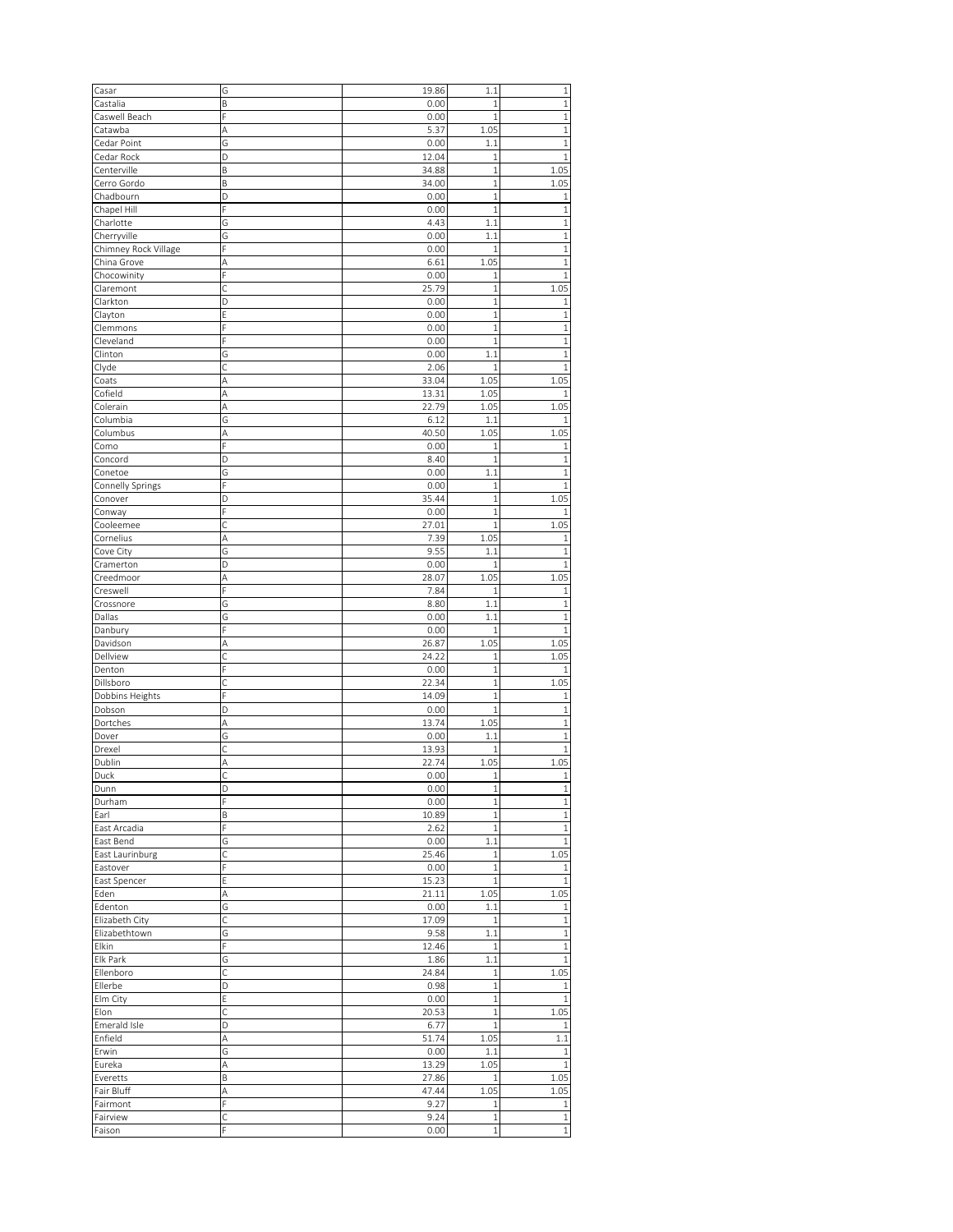| Faith                                                                                                                                                                                                                                                                                                                                   |        | 5.08          | $\mathbf 1$  | 1                                                                                                                                                                         |
|-----------------------------------------------------------------------------------------------------------------------------------------------------------------------------------------------------------------------------------------------------------------------------------------------------------------------------------------|--------|---------------|--------------|---------------------------------------------------------------------------------------------------------------------------------------------------------------------------|
| Falcon                                                                                                                                                                                                                                                                                                                                  | A      | 2.88          | 1.05         | $\mathbf{1}$                                                                                                                                                              |
| Falkland                                                                                                                                                                                                                                                                                                                                |        | 0.00          | 1            | 1                                                                                                                                                                         |
|                                                                                                                                                                                                                                                                                                                                         |        |               |              |                                                                                                                                                                           |
| Fallston                                                                                                                                                                                                                                                                                                                                | A      | 1.45          | 1.05         | $\mathbf{1}$                                                                                                                                                              |
| Farmville                                                                                                                                                                                                                                                                                                                               | Ć      | 0.00          | $\mathbf{1}$ | $\mathbf{1}$                                                                                                                                                              |
| Fayetteville                                                                                                                                                                                                                                                                                                                            | E      | 0.00          | $\mathbf{1}$ | $\mathbf{1}$                                                                                                                                                              |
| Flat Rock                                                                                                                                                                                                                                                                                                                               | F      | 12.06         | $\mathbf{1}$ | $\mathbf{1}$                                                                                                                                                              |
| Fletcher                                                                                                                                                                                                                                                                                                                                | G      | 35.78         | 1.1          | 1.05                                                                                                                                                                      |
| Fontana Dam                                                                                                                                                                                                                                                                                                                             | G      | 5.11          | 1.1          | 1                                                                                                                                                                         |
|                                                                                                                                                                                                                                                                                                                                         |        |               |              |                                                                                                                                                                           |
| Forest City                                                                                                                                                                                                                                                                                                                             | G      | 10.79         | 1.1          | $\mathbf{1}$                                                                                                                                                              |
| Forest Hills                                                                                                                                                                                                                                                                                                                            | E      | 0.00          | $\mathbf{1}$ | 1                                                                                                                                                                         |
| Fountain                                                                                                                                                                                                                                                                                                                                | D      | 0.00          | $\mathbf 1$  | $\mathbf{1}$                                                                                                                                                              |
| Four Oaks                                                                                                                                                                                                                                                                                                                               | E      | 16.57         | $\mathbf{1}$ | $\mathbf{1}$                                                                                                                                                              |
| Foxfire                                                                                                                                                                                                                                                                                                                                 | G      | 21.33         | 1.1          | 1.05                                                                                                                                                                      |
| Franklin                                                                                                                                                                                                                                                                                                                                | D      | 0.00          | $\mathbf{1}$ | $\mathbf{1}$                                                                                                                                                              |
| Franklinton                                                                                                                                                                                                                                                                                                                             | Ε      | 9.12          | $\mathbf{1}$ | $\mathbf{1}$                                                                                                                                                              |
|                                                                                                                                                                                                                                                                                                                                         |        |               | $\mathbf{1}$ |                                                                                                                                                                           |
| Franklinville                                                                                                                                                                                                                                                                                                                           | D      | 1.12          |              | $\mathbf{1}$                                                                                                                                                              |
| Fremont                                                                                                                                                                                                                                                                                                                                 | Α      | 74.22         | 1.05         | 1.15                                                                                                                                                                      |
| Fuquay-Varina                                                                                                                                                                                                                                                                                                                           | G      | 0.00          | 1.1          | 1                                                                                                                                                                         |
| Gamewell                                                                                                                                                                                                                                                                                                                                | C      | 22.44         | $\mathbf{1}$ | 1.05                                                                                                                                                                      |
| Garland                                                                                                                                                                                                                                                                                                                                 | D      | 0.00          | $\mathbf{1}$ | 1                                                                                                                                                                         |
| Garner                                                                                                                                                                                                                                                                                                                                  | D      | 26.32         | $\mathbf{1}$ | 1.05                                                                                                                                                                      |
|                                                                                                                                                                                                                                                                                                                                         | D      | 28.00         | $\mathbf{1}$ | 1.05                                                                                                                                                                      |
| Garysburg                                                                                                                                                                                                                                                                                                                               |        |               |              |                                                                                                                                                                           |
| Gaston                                                                                                                                                                                                                                                                                                                                  | F      | 0.00          | $\mathbf{1}$ |                                                                                                                                                                           |
| Gastonia                                                                                                                                                                                                                                                                                                                                | A      | 25.74         | 1.05         | 1.05                                                                                                                                                                      |
| Gatesville                                                                                                                                                                                                                                                                                                                              | E      | 0.00          | 1            | $\mathbf{1}$                                                                                                                                                              |
| Gibson                                                                                                                                                                                                                                                                                                                                  | E      | 0.00          | $\mathbf{1}$ | $\mathbf{1}$                                                                                                                                                              |
| Gibsonville                                                                                                                                                                                                                                                                                                                             | G      | 0.00          | 1.1          | 1                                                                                                                                                                         |
|                                                                                                                                                                                                                                                                                                                                         | Ē      |               | $\mathbf{1}$ | $\mathbf{1}$                                                                                                                                                              |
| Glen Alpine                                                                                                                                                                                                                                                                                                                             |        | 0.00          |              |                                                                                                                                                                           |
| Godwin                                                                                                                                                                                                                                                                                                                                  | D      | 0.00          | $\mathbf{1}$ | $\,1\,$                                                                                                                                                                   |
| Goldsboro                                                                                                                                                                                                                                                                                                                               | E      | 16.80         | $\mathbf{1}$ | $\mathbf{1}$                                                                                                                                                              |
| Goldston                                                                                                                                                                                                                                                                                                                                | D      | 0.00          | $\mathbf{1}$ | $\mathbf{1}$                                                                                                                                                              |
| Graham                                                                                                                                                                                                                                                                                                                                  | G      | 1.32          | 1.1          | $\mathbf{1}$                                                                                                                                                              |
| Grandfather                                                                                                                                                                                                                                                                                                                             | G      | 0.00          | 1.1          | $\mathbf 1$                                                                                                                                                               |
| Granite Falls                                                                                                                                                                                                                                                                                                                           | F      | 0.00          | $\mathbf{1}$ | $\mathbf{1}$                                                                                                                                                              |
|                                                                                                                                                                                                                                                                                                                                         |        |               |              |                                                                                                                                                                           |
| Granite Quarry                                                                                                                                                                                                                                                                                                                          | A      | 6.48          | 1.05         | $\mathbf{1}$                                                                                                                                                              |
| Grantsboro                                                                                                                                                                                                                                                                                                                              | E      | 0.00          | 1            | $\,1$                                                                                                                                                                     |
| Greenevers                                                                                                                                                                                                                                                                                                                              | B      | 12.10         | $\mathbf{1}$ | $\overline{1}$                                                                                                                                                            |
| Green Level                                                                                                                                                                                                                                                                                                                             | Ē      | 0.00          | $\mathbf{1}$ | $\mathbf{1}$                                                                                                                                                              |
| Greensboro                                                                                                                                                                                                                                                                                                                              | А      | 0.00          | 1.05         | $\mathbf{1}$                                                                                                                                                              |
| Greenville                                                                                                                                                                                                                                                                                                                              | A      | 0.00          | 1.05         | $\,1$                                                                                                                                                                     |
| Grifton                                                                                                                                                                                                                                                                                                                                 | A      | 0.00          | 1.05         | 1                                                                                                                                                                         |
|                                                                                                                                                                                                                                                                                                                                         |        |               |              |                                                                                                                                                                           |
| Grimesland                                                                                                                                                                                                                                                                                                                              | F      | 0.00          | 1            | $\mathbf{1}$                                                                                                                                                              |
| Grover                                                                                                                                                                                                                                                                                                                                  | E      |               |              |                                                                                                                                                                           |
|                                                                                                                                                                                                                                                                                                                                         |        | 15.45         | $\mathbf{1}$ | $1\,$                                                                                                                                                                     |
| Halifax                                                                                                                                                                                                                                                                                                                                 | B      | 22.54         | $\mathbf{1}$ | 1.05                                                                                                                                                                      |
|                                                                                                                                                                                                                                                                                                                                         | Ċ      | 22.24         | $\mathbf{1}$ |                                                                                                                                                                           |
|                                                                                                                                                                                                                                                                                                                                         |        |               |              | 1                                                                                                                                                                         |
|                                                                                                                                                                                                                                                                                                                                         | B      | 0.00          | $\mathbf{1}$ |                                                                                                                                                                           |
|                                                                                                                                                                                                                                                                                                                                         | Ċ      | 20.39         | 1            |                                                                                                                                                                           |
|                                                                                                                                                                                                                                                                                                                                         | A      | 26.89         | 1.05         | 1.05                                                                                                                                                                      |
| Harrellsville                                                                                                                                                                                                                                                                                                                           |        | 0.00          | 1            | 1                                                                                                                                                                         |
| Harrisburg                                                                                                                                                                                                                                                                                                                              | А      | 14.69         | 1.05         | 1                                                                                                                                                                         |
|                                                                                                                                                                                                                                                                                                                                         | А      | 70.42         | 1.05         | 1.15                                                                                                                                                                      |
|                                                                                                                                                                                                                                                                                                                                         |        | 0.00          | $\mathbf{1}$ | $\mathbf{1}$                                                                                                                                                              |
|                                                                                                                                                                                                                                                                                                                                         |        |               |              |                                                                                                                                                                           |
|                                                                                                                                                                                                                                                                                                                                         | G      | 47.46         | 1.1          |                                                                                                                                                                           |
|                                                                                                                                                                                                                                                                                                                                         | F      | 11.90         | $\,1\,$      |                                                                                                                                                                           |
| Hayesville<br>Hemby Bridge                                                                                                                                                                                                                                                                                                              | D      | 8.64          | $\,1\,$      |                                                                                                                                                                           |
|                                                                                                                                                                                                                                                                                                                                         | G      | 0.00          | $1.1\,$      | $\,1\,$                                                                                                                                                                   |
|                                                                                                                                                                                                                                                                                                                                         | G      | 2.43          | $1.1\,$      |                                                                                                                                                                           |
|                                                                                                                                                                                                                                                                                                                                         | F      | 0.00          | $\,1\,$      |                                                                                                                                                                           |
|                                                                                                                                                                                                                                                                                                                                         | F      |               | $\,1\,$      |                                                                                                                                                                           |
|                                                                                                                                                                                                                                                                                                                                         |        | 0.00          |              | $\mathbf 1$                                                                                                                                                               |
|                                                                                                                                                                                                                                                                                                                                         | F      | 0.00          | $\,1\,$      | $\mathbf{1}$                                                                                                                                                              |
| High Point                                                                                                                                                                                                                                                                                                                              | G      | 24.46         | 1.1          | 1.05                                                                                                                                                                      |
|                                                                                                                                                                                                                                                                                                                                         | B      | 0.00          | $\,1\,$      |                                                                                                                                                                           |
|                                                                                                                                                                                                                                                                                                                                         | E      | 0.00          | $\mathbf{1}$ | $\,1\,$                                                                                                                                                                   |
|                                                                                                                                                                                                                                                                                                                                         | Α      | 14.52         | 1.05         |                                                                                                                                                                           |
|                                                                                                                                                                                                                                                                                                                                         | A      |               |              |                                                                                                                                                                           |
|                                                                                                                                                                                                                                                                                                                                         |        | 23.13         | 1.05         |                                                                                                                                                                           |
| Hoffman                                                                                                                                                                                                                                                                                                                                 | B      | 17.00         | $\,1\,$      | 1                                                                                                                                                                         |
|                                                                                                                                                                                                                                                                                                                                         | D      | 13.56         | $\,1\,$      |                                                                                                                                                                           |
| Holly Ridge                                                                                                                                                                                                                                                                                                                             | D      | 0.00          | $\,1\,$      |                                                                                                                                                                           |
|                                                                                                                                                                                                                                                                                                                                         | Α      | 5.87          | 1.05         |                                                                                                                                                                           |
|                                                                                                                                                                                                                                                                                                                                         | Ġ      | 0.00          | $1.1\,$      | $\mathbf 1$                                                                                                                                                               |
|                                                                                                                                                                                                                                                                                                                                         | G      | 0.00          | $1.1\,$      |                                                                                                                                                                           |
|                                                                                                                                                                                                                                                                                                                                         |        |               |              |                                                                                                                                                                           |
|                                                                                                                                                                                                                                                                                                                                         | Ġ      | 0.00          | $1.1\,$      |                                                                                                                                                                           |
|                                                                                                                                                                                                                                                                                                                                         | F      | 0.00          | $\,1\,$      | $\mathbf{1}$                                                                                                                                                              |
|                                                                                                                                                                                                                                                                                                                                         | G      | 0.00          | 1.1          | $\mathbf{1}$                                                                                                                                                              |
| Indian Beach                                                                                                                                                                                                                                                                                                                            | F      | 0.00          | $\mathbf{1}$ |                                                                                                                                                                           |
|                                                                                                                                                                                                                                                                                                                                         | Ċ      | 22.97         | $\mathbf{1}$ |                                                                                                                                                                           |
|                                                                                                                                                                                                                                                                                                                                         | A      |               | 1.05         | $\mathbf{1}$                                                                                                                                                              |
| Hamilton<br>Hamlet<br>Harmony<br>Harrells<br>Hassell<br>Havelock<br>Haw River<br>Henderson<br>Hendersonville<br>Hertford<br>Hickory<br>Highlands<br>High Shoals<br>Hildebran<br>Hillsborough<br>Hobgood<br>Holden Beach<br>Holly Springs<br>Hookerton<br>Hope Mills<br>Hot Springs<br>Hudson<br>Huntersville<br>Indian Trail<br>Jackson |        | 10.38         |              | 1.05<br>1.05<br>1.05<br>$\mathbf{1}$<br>$\,1$<br>$\,1$<br>$\,1\,$<br>$\,1\,$<br>$\,1\,$<br>1.05<br>$\,1$<br>$\,1\,$<br>$\,1\,$<br>$\,1$<br>$\mathbf 1$<br>$\,1\,$<br>1.05 |
| Jacksonville<br>Jamestown                                                                                                                                                                                                                                                                                                               | Α<br>A | 0.00<br>23.19 | 1.05<br>1.05 | $\mathbf{1}$<br>1.05                                                                                                                                                      |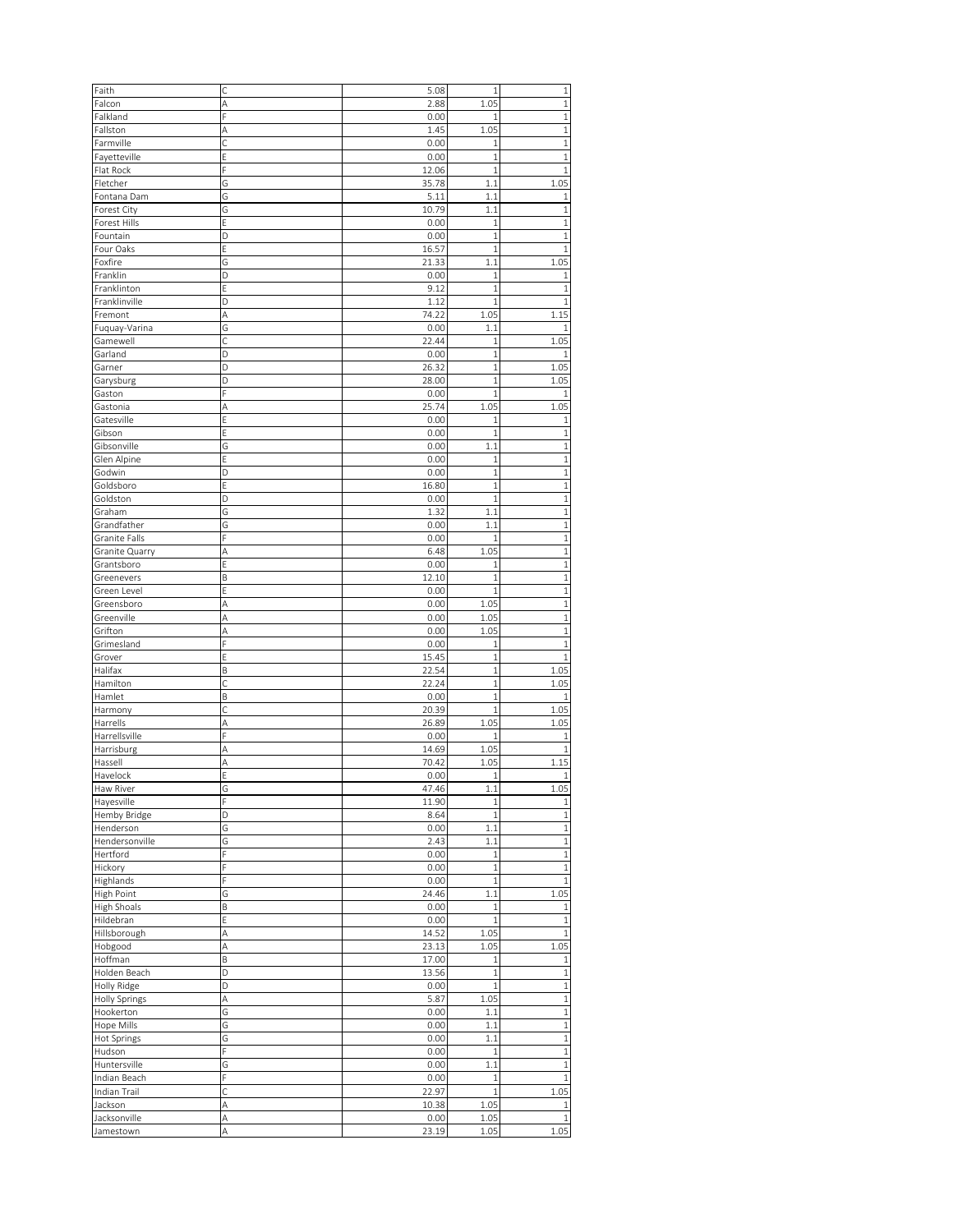| Jamesville         | F | 20.47 | $\,1$          | 1.05         |
|--------------------|---|-------|----------------|--------------|
| Jefferson          | F | 9.71  | $\,1\,$        | 1            |
|                    |   |       |                |              |
| Jonesville         |   | 0.00  | $\,1$          | $\mathbf{1}$ |
| Kannapolis         | С | 14.18 | $\mathbf 1$    | 1            |
| Kelford            | Ċ | 9.38  | $\mathbf{1}$   | $\mathbf{1}$ |
| Kenansville        | D | 3.33  | $\mathbf 1$    | $\mathbf 1$  |
| Kenly              | E | 0.00  | $\mathbf 1$    | 1            |
| Kernersville       | A | 31.21 | 1.05           | 1.05         |
| Kill Devil Hills   | E |       |                | 1            |
|                    |   | 0.00  | 1              |              |
| <b>King</b>        | B | 0.00  | $\mathbf 1$    | $\mathbf{1}$ |
| Kings Mountain     | F | 0.00  | $\mathbf{1}$   | $\mathbf{1}$ |
| Kingstown          | A | 8.75  | 1.05           | 1            |
| Kinston            | D | 3.42  | $\mathbf{1}$   | 1            |
| Kittrell           | A | 27.39 | 1.05           | 1.05         |
|                    | D | 0.00  | $\mathbf{1}$   |              |
| Kitty Hawk         |   |       |                | 1            |
| Knightdale         | B | 0.00  | $\mathbf{1}$   | 1            |
| Kure Beach         | A | 0.72  | 1.05           | $\,1$        |
| La Grange          | Ġ | 0.00  | 1.1            | $\mathbf{1}$ |
| Lake Lure          | F | 0.00  | $\mathbf{1}$   | $\mathbf{1}$ |
| Lake Park          | D | 0.00  | $\,1$          | $\mathbf 1$  |
| Lake Santeetlah    | B | 16.54 | $\mathbf 1$    | 1            |
|                    | Ē |       |                |              |
| Lake Waccamaw      |   | 0.00  | $\mathbf{1}$   | 1            |
| Landis             |   | 25.97 | 1              | 1.05         |
| Lansing            | D | 28.21 | $\mathbf{1}$   | 1.05         |
| Lasker             |   | 0.00  | $1\,$          | $\mathbf{1}$ |
| Lattimore          | С | 18.09 | $\mathbf 1$    | 1            |
| Laurel Park        | Ċ | 15.40 | $\mathbf 1$    | 1            |
|                    |   |       |                |              |
| Laurinburg         |   | 0.00  | $\mathbf 1$    | $\mathbf{1}$ |
| Lawndale           | D | 4.44  | $\overline{1}$ | $\mathbf{1}$ |
| Leggett            | B | 0.00  | $\mathbf{1}$   | $\mathbf{1}$ |
| Leland             | G | 0.00  | 1.1            | $\mathbf{1}$ |
| Lenoir             | Α | 27.27 | 1.05           | 1.05         |
| Lewiston Woodville | E | 0.00  | 1              | 1            |
|                    | Ē |       |                |              |
| Lewisville         |   | 0.00  | $\mathbf 1$    | $\mathbf 1$  |
| Lexington          |   | 0.14  | $\mathbf{1}$   | 1            |
| Liberty            |   | 0.00  | $\,1$          | $\mathbf{1}$ |
| Lilesville         | Ċ | 0.23  | $\mathbf 1$    | 1            |
| Lillington         | F | 0.00  | $\,1$          | 1            |
| Lincolnton         | Ć | 4.49  | $\,1\,$        | $\mathbf{1}$ |
|                    | D |       | $\overline{1}$ |              |
| Linden             |   | 25.07 |                | 1.05         |
| Littleton          | F | 0.00  | $\,1$          | 1            |
| Locust             |   | 0.00  | $\,1$          | $\mathbf{1}$ |
| Long View          | D | 1.40  | $\mathbf 1$    | $\mathbf 1$  |
| Louisburg          | F | 0.00  | $\overline{1}$ | $\mathbf{1}$ |
| Love Valley        |   | 0.00  | $\mathbf 1$    | $\mathbf{1}$ |
| Lowell             |   | 0.00  | $\mathbf{1}$   | 1            |
|                    |   |       |                |              |
| Lucama             | C | 1.33  | $\mathbf{1}$   | $\mathbf{1}$ |
| Lumber Bridge      | Ć | 10.89 | 1              | 1            |
| Lumberton          | D | 8.43  | $1\,$          | $\mathbf{1}$ |
| McAdenville        | D | 24.65 | $\mathbf 1$    | 1.05         |
| Macclesfield       | Ė | 7.51  | $\overline{1}$ | 1            |
| McDonald           | Ġ | 0.00  | 1.1            | $\mathbf{1}$ |
|                    |   |       |                |              |
| McFarlan           | B | 20.55 | $\,1\,$        | 1.05         |
| Macon              | Ċ | 2.67  | 1              | $\,1\,$      |
| Madison            | A | 32.63 | 1.05           | 1.05         |
| Maggie Valley      | Α | 37.24 | 1.05           | 1.05         |
| Magnolia           | G | 47.12 | 1.1            | 1.05         |
| Maiden             | Ċ | 33.60 | $\,1\,$        | 1.05         |
|                    |   |       |                | 1            |
| Manteo             | G | 0.00  | 1.1            |              |
| Marietta           | A | 27.19 | 1.05           | 1.05         |
| Marion             | F | 0.00  | $\,1\,$        | $1\,$        |
| Marshall           | F | 0.00  | $\mathbf{1}$   | $\,1$        |
| Mars Hill          | Ċ | 15.14 | $\mathbf{1}$   | $\,1$        |
| Marshville         | Ē | 9.72  | $\,1\,$        | $\,1$        |
| Marvin             | B | 4.24  | $\mathbf 1$    | $\,1$        |
|                    |   |       |                |              |
| Matthews           | F | 0.00  | $\mathbf{1}$   | $\,1$        |
| Maxton             | F | 19.99 | $\mathbf 1$    | $\,1\,$      |
| Mayodan            | E | 0.00  | $\mathbf{1}$   | $\mathbf 1$  |
| Maysville          | E | 0.00  | $\mathbf{1}$   | $\,1\,$      |
| Mebane             | A | 18.14 | 1.05           | $\,1$        |
| Mesic              | D | 2.71  | $\,1$          | $\,1$        |
|                    |   |       |                |              |
| Micro              | D | 16.06 | $\,1$          | $\,1\,$      |
| Middleburg         | D | 0.59  | $\mathbf{1}$   | $\mathbf{1}$ |
| Middlesex          | Ē | 0.00  | $\mathbf 1$    | $\,1$        |
| Midland            | F | 0.00  | $\mathbf{1}$   | $\mathbf{1}$ |
| Midway             | F | 9.08  | $\,1\,$        | $\,1$        |
| Mills River        | E | 19.93 | $\mathbf 1$    | $\,1\,$      |
|                    |   |       |                |              |
| Milton             | F | 0.00  | $\,1\,$        | $\,1\,$      |
| Mineral Springs    | А | 4.02  | 1.05           | $\,1$        |
| Minnesott Beach    | F | 0.00  | $\,1\,$        | $\,1\,$      |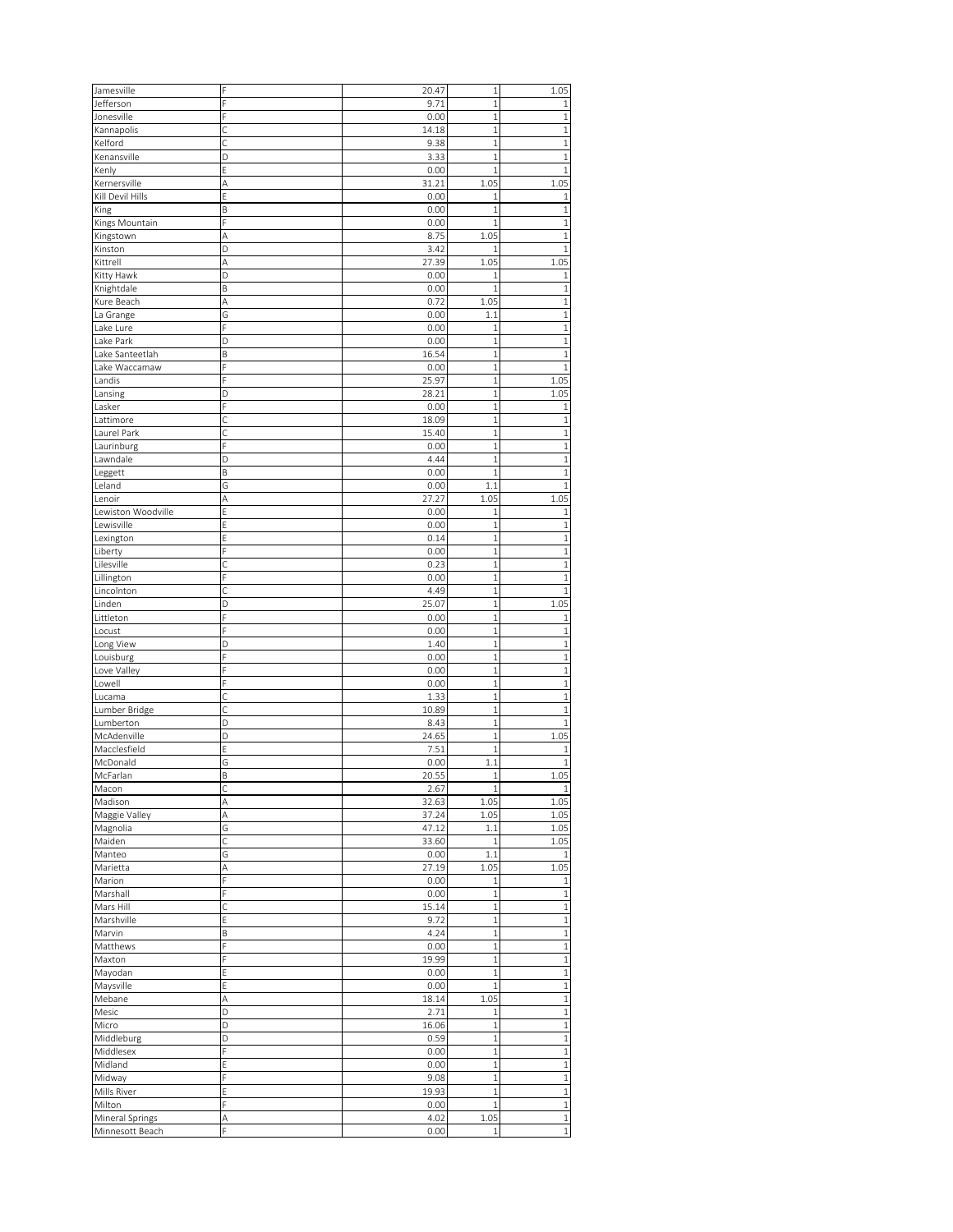| Mint Hill           |   | 0.20  | $\mathbf 1$  | 1            |
|---------------------|---|-------|--------------|--------------|
| Misenheimer         | E | 2.90  | $\,1\,$      | $\mathbf{1}$ |
|                     |   |       |              |              |
| Mocksville          | D | 0.00  | $\mathbf{1}$ | $\mathbf{1}$ |
| Momeyer             | E | 3.15  | $\mathbf{1}$ | $\mathbf{1}$ |
| Monroe              | G | 0.00  | 1.1          | $1\,$        |
| Montreat            | E | 0.00  | $\mathbf{1}$ | $\mathbf{1}$ |
| Mooresboro          | F | 0.00  | $\mathbf{1}$ | $\mathbf{1}$ |
| Mooresville         | E | 2.55  | $\mathbf{1}$ | $\mathbf{1}$ |
| Morehead City       | G | 0.00  | 1.1          | $\mathbf{1}$ |
|                     |   |       |              | $\mathbf{1}$ |
| Morganton           | D | 0.00  | $\mathbf 1$  |              |
| Morrisville         | Ē | 16.96 | $\mathbf{1}$ | $\mathbf{1}$ |
| Morven              |   | 9.35  | $\mathbf 1$  | $\mathbf{1}$ |
| Mount Airy          | D | 1.13  | $\mathbf{1}$ | $\mathbf{1}$ |
| Mount Gilead        | F | 0.00  | 1            | $\mathbf{1}$ |
| Mount Holly         | G | 0.00  | 1.1          | $\mathbf{1}$ |
| Mount Olive         | F | 0.00  | $\mathbf{1}$ | $\mathbf{1}$ |
|                     |   | 10.62 |              | $\mathbf{1}$ |
| Mount Pleasant      | A |       | 1.05         |              |
| Murfreesboro        | G | 53.72 | 1.1          | 1.1          |
| Murphy              | B | 0.00  | $\mathbf{1}$ | 1            |
| Nags Head           | D | 0.00  | $\mathbf{1}$ | $\mathbf{1}$ |
| Nashville           | B | 0.00  | $\mathbf{1}$ | $\mathbf{1}$ |
| Navassa             | A | 0.00  | 1.05         | $1\,$        |
| New Bern            |   | 3.42  | $\mathbf{1}$ | $\mathbf{1}$ |
|                     |   |       |              |              |
| Newland             | G | 5.52  | 1.1          | $\mathbf{1}$ |
| New London          | A | 9.20  | 1.05         | $\mathbf 1$  |
| Newport             | F | 0.00  | 1            | $\mathbf{1}$ |
| Newton              | Ć | 12.23 | $\mathbf{1}$ | $\mathbf{1}$ |
| Newton Grove        | D | 21.72 | $\mathbf{1}$ | 1.05         |
| Norlina             | Ċ | 25.42 | $\mathbf{1}$ | 1.05         |
|                     |   |       |              |              |
| Norman              | B | 0.00  | $\mathbf{1}$ | $\mathbf{1}$ |
| North Topsail Beach | F | 0.00  | 1            | 1            |
| Northwest           | B | 0.00  | $\mathbf{1}$ | $\mathbf{1}$ |
| North Wilkesboro    | F | 13.54 | $\mathbf{1}$ | $1\,$        |
| Norwood             | Α | 17.65 | 1.05         | $\,1$        |
| Oakboro             | B | 5.94  | $\mathbf 1$  | $\mathbf{1}$ |
|                     | E | 0.00  | $\mathbf 1$  | $\mathbf{1}$ |
| Oak City            |   |       |              |              |
| Oak Island          | F | 4.28  | $\mathbf 1$  | $\mathbf{1}$ |
| Oak Ridge           | B | 23.20 | $\mathbf{1}$ | 1.05         |
| Ocean Isle Beach    | A | 51.48 | 1.05         | 1.1          |
| Old Fort            |   | 20.02 | $\mathbf 1$  | 1.05         |
| Oriental            | Ċ | 25.71 | $\mathbf 1$  | 1.05         |
| Orrum               | E | 0.00  | $\mathbf{1}$ | -1           |
|                     |   |       |              |              |
| Ossipee             | D | 4.04  | 1            | 1            |
| Oxford              | Α | 32.13 | 1.05         | 1.05         |
| Pantego             | С | 0.00  | 1            | 1            |
| Parkton             | A | 7.90  | 1.05         | $\mathbf{1}$ |
| Parmele             | E | 0.00  | 1            | $\mathbf 1$  |
| Patterson Springs   | F | 1.21  | 1            | $\mathbf{1}$ |
| Peachland           | A | 7.62  | 1.05         | $\mathbf{1}$ |
|                     |   |       |              |              |
| Peletier            | C | 15.69 | 1            | $\mathbf{1}$ |
| Pembroke            | D | 0.00  | $\mathbf 1$  | $\mathbf{1}$ |
| Pikeville           | Ē | 1.64  | $\mathbf{1}$ | $\mathbf{1}$ |
| Pilot Mountain      | A | 16.38 | 1.05         | $\mathbf{1}$ |
| Pinebluff           | D | 5.76  | $1\,$        | $\,1$        |
| Pinehurst           | E | 10.21 | $\mathbf{1}$ | $\,1\,$      |
|                     |   |       |              |              |
| Pine Knoll Shores   | E | 12.14 | $\,1\,$      | $\,1$        |
| Pine Level          | D | 6.41  | $\,1\,$      | $1\,$        |
| Pinetops            | A | 21.02 | 1.05         | 1.05         |
| Pineville           | B | 0.00  | $\mathbf{1}$ | $1\,$        |
| Pink Hill           | E | 0.00  | $\,1\,$      | $\,1\,$      |
| Pittsboro           | Ċ | 8.31  | $\,1\,$      | $\,1$        |
|                     | Ē |       | $\,1\,$      |              |
| Pleasant Garden     |   | 12.61 |              | $\,1$        |
| Plymouth            | F | 4.71  | $\,1\,$      | $\mathbf 1$  |
| Polkton             | F | 0.00  | $\mathbf{1}$ | $\,1$        |
| Polkville           | Α | 3.76  | 1.05         | $\,1\,$      |
| Pollocksville       | B | 0.00  | $\,1\,$      | $\,1\,$      |
| Powellsville        | D | 2.50  | $\,1\,$      | $\mathbf 1$  |
| Princeton           | D | 7.31  | $\,1\,$      | $1\,$        |
|                     |   |       |              |              |
| Princeville         | Ċ | 25.42 | $\,1\,$      | 1.05         |
| Proctorville        | Ċ | 12.22 | $\mathbf{1}$ | $\mathbf{1}$ |
| Raeford             | Ċ | 21.87 | $\,1\,$      | 1.05         |
| Raleigh             | E | 7.82  | $\mathbf{1}$ | $\mathbf{1}$ |
| Ramseur             | E | 0.42  | $\,1\,$      | $\,1$        |
|                     | F |       | $\,1\,$      | $\mathbf{1}$ |
| Randleman           |   | 0.00  |              |              |
| Ranlo               | Ċ | 23.36 | $\mathbf 1$  | 1.05         |
| Raynham             | Ē | 2.35  | $\,1\,$      | $\mathbf{1}$ |
| Red Cross           | D | 0.00  | $\mathbf{1}$ | $\,1\,$      |
| Red Oak             | Ċ | 5.84  | $\,1\,$      | $\,1$        |
| Red Springs         | E | 2.29  | $\,1\,$      | $\,1\,$      |
|                     |   |       |              |              |
| Reidsville          | C | 5.99  | $\,1\,$      | $\,1\,$      |
|                     |   |       |              |              |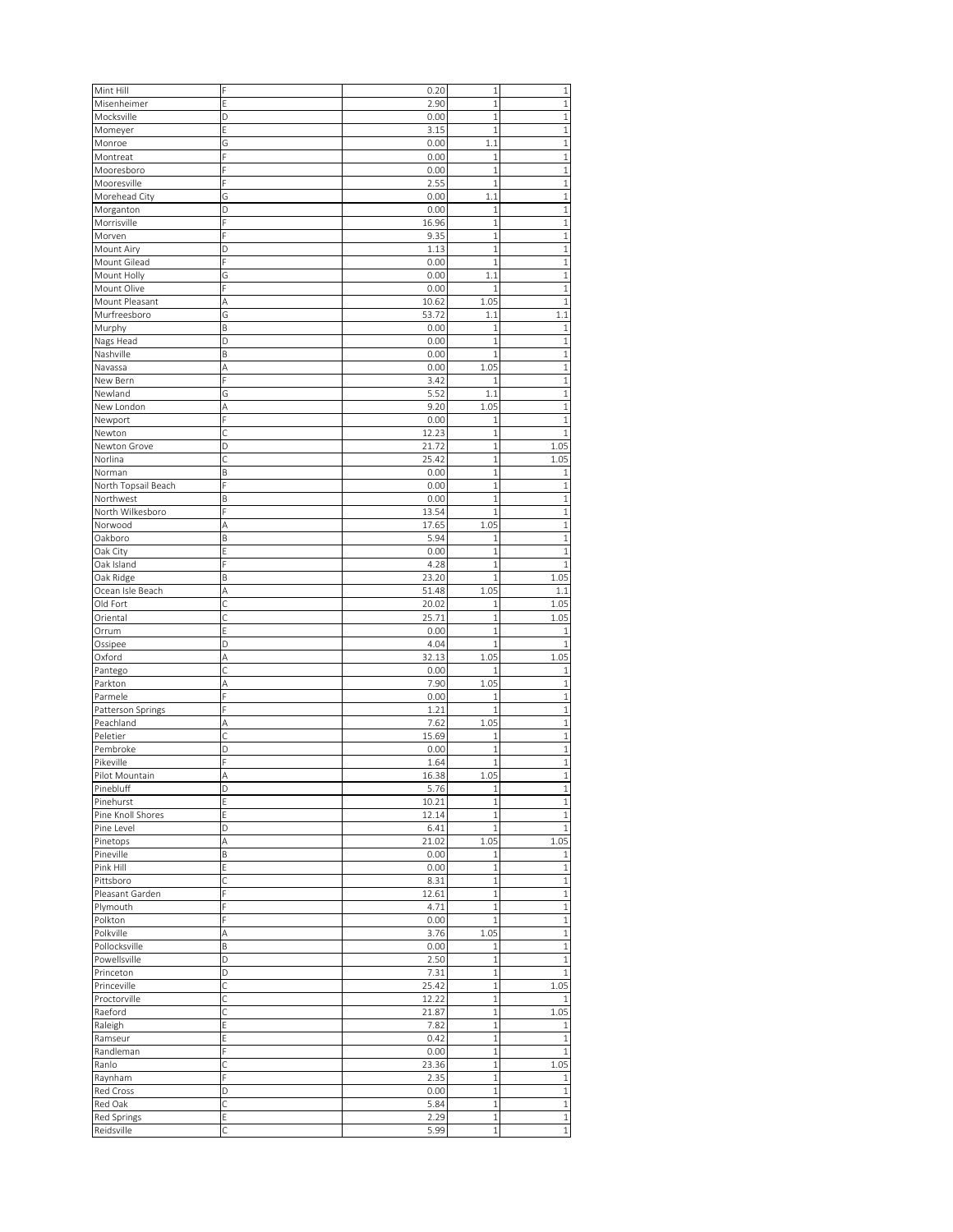| Rennert                          | Ċ      | 3.06          | $\,1\,$         | 1                      |
|----------------------------------|--------|---------------|-----------------|------------------------|
| Rhodhiss                         | D      | 25.66         | $\mathbf{1}$    | 1.05                   |
|                                  |        |               |                 |                        |
| Richfield                        |        | 1.28          | $\mathbf{1}$    | 1                      |
| Richlands                        | B      | 1.04          | $\mathbf{1}$    | $\mathbf{1}$           |
| Rich Square                      | B      | 4.59          | $\mathbf{1}$    | $\mathbf{1}$           |
| River Bend                       | Α      | 11.79         | 1.05            | $\mathbf{1}$           |
| Roanoke Rapids                   | E      | 26.58         | $\,1\,$         | 1.05                   |
| Robbins                          | G      | 36.80         | 1.1             | 1.05                   |
| Robbinsville                     | A      | 9.76          | 1.05            | 1                      |
| Robersonville                    | Ċ      | 0.00          | $\mathbf{1}$    | $\,1\,$                |
|                                  | F      |               | $\mathbf{1}$    | $\mathbf{1}$           |
| Rockingham                       |        | 0.00          |                 |                        |
| Rockwell                         | D      | 0.00          | $\mathbf{1}$    | $\mathbf{1}$           |
| Rocky Mount                      | B      | 0.00          | $\mathbf{1}$    | $\mathbf{1}$           |
| Rolesville                       | F      | 10.70         | $\mathbf{1}$    | $\mathbf{1}$           |
| Ronda                            | A      | 32.86         | 1.05            | 1.05                   |
| Roper                            | B      | 18.28         | 1               | 1                      |
| Roseboro                         | С      | 12.02         | $\mathbf{1}$    | $\mathbf 1$            |
| Rose Hill                        | G      | 11.31         | 1.1             | $\mathbf{1}$           |
|                                  | D      |               |                 |                        |
| Rosman                           |        | 0.00          | $\mathbf 1$     | $\mathbf{1}$           |
| Rowland                          | D      | 6.89          | $\mathbf{1}$    | $\mathbf{1}$           |
| Roxboro                          | Α      | 25.86         | 1.05            | 1.05                   |
| Roxobel                          | G      | 0.00          | 1.1             | 1                      |
| Rural Hall                       | G      | 13.15         | 1.1             | 1                      |
| Ruth                             | Ġ      | 0.00          | 1.1             | $\mathbf{1}$           |
| Rutherford College               | G      | 12.80         | 1.1             | $\,1\,$                |
|                                  |        |               |                 |                        |
| Rutherfordton                    | G      | 0.00          | 1.1             | $\mathbf{1}$           |
| St. Helena                       | Ċ      | 10.84         | $\mathbf 1$     | $\mathbf{1}$           |
| St. James                        | F      | 0.00          | $\mathbf{1}$    | $\mathbf{1}$           |
| St. Pauls                        | G      | 0.00          | 1.1             | $\mathbf{1}$           |
| Salemburg                        | B      | 9.76          | $\mathbf{1}$    | $\mathbf{1}$           |
| Salisbury                        | E      | 6.70          | $\mathbf{1}$    | $\mathbf{1}$           |
| Saluda                           | D      | 11.96         | $\mathbf{1}$    | 1                      |
|                                  |        |               |                 |                        |
| Sandy Creek                      | E      | 0.00          | $1\,$           | $\mathbf{1}$           |
| Sandyfield                       | Ċ      | 24.05         | $\mathbf{1}$    | 1.05                   |
| Sanford                          | D      | 14.66         | $\mathbf{1}$    | 1                      |
| Saratoga                         | B      | 0.00          | $\mathbf{1}$    | 1                      |
| Sawmills                         | D      | 31.58         | $\mathbf{1}$    | 1.05                   |
| Scotland Neck                    | D      | 2.38          | $\mathbf 1$     | 1                      |
| Seaboard                         | G      | 1.35          | 1.1             | $\mathbf{1}$           |
|                                  |        |               |                 |                        |
| Seagrove                         | D      | 0.00          | $\mathbf{1}$    | $\mathbf{1}$           |
| Sedalia                          | D      | 41.05         | $\mathbf{1}$    | 1.05                   |
| Selma                            | B      | 15.10         | $\mathbf{1}$    | 1                      |
| Seven Devils                     | Ċ      | 4.31          | $\mathbf 1$     | $\mathbf{1}$           |
| Seven Springs                    | Ē      | 0.00          | $\,1\,$         | $\mathbf{1}$           |
| Severn                           | E      | 5.98          | $\mathbf{1}$    | $\mathbf{1}$           |
| Shallotte                        |        | 0.00          | $\mathbf 1$     | $\mathbf{1}$           |
|                                  |        |               |                 |                        |
| Sharpsburg                       | A      | 0.00          | 1.05            | $\mathbf{1}$           |
| Shelby                           | D      | 6.36          | 1               | $\mathbf{1}$           |
| Siler City                       | B      | 0.00          | $\,1\,$         | $\mathbf{1}$           |
| Simpson                          | A      | 6.72          | 1.05            | $\mathbf{1}$           |
| Sims                             | D      | 8.37          | $\mathbf 1$     | $\mathbf{1}$           |
| Smithfield                       | D      | 24.17         | $\mathbf{1}$    | 1.05                   |
|                                  | F      |               | $\,1\,$         | $\mathbf{1}$           |
| Snow Hill                        |        | 9.18          |                 |                        |
| Southern Pines                   | Α      | 25.56         | 1.05            | 1.05                   |
| Southern Shores                  | F      | 0.00          | 1               | $\mathbf{1}$           |
| Southport                        | F      | 0.00          | $\mathbf{1}$    | $\,1\,$                |
| Sparta                           | Ċ      | 11.83         | $\,1\,$         | $\,1$                  |
| Speed                            | D      | 2.96          | $\,1\,$         | $\,1$                  |
| Spencer                          | Ċ      | 0.00          | $\,1\,$         | $\,1$                  |
|                                  |        |               |                 |                        |
| Spencer Mountain                 | G      | 5.08          | 1.1             | $\,1$                  |
| Spindale                         | B      | 4.21          | $\,1\,$         | $\mathbf{1}$           |
| Spring Hope                      | Ċ      | 3.41          | $\mathbf{1}$    | $\mathbf 1$            |
| Spring Lake                      | F      | 0.00          | $\,1\,$         | $\,1$                  |
| Spruce Pine                      | E      | 2.26          | $\,1\,$         | $\,1\,$                |
| Staley                           | F      | 0.00          | $\mathbf{1}$    | $\,1$                  |
| <b>Stallings</b>                 | F      | 0.00          | $\,1\,$         | $\,1$                  |
| Stanfield                        | F      | 0.00          | $\,1\,$         | $\,1$                  |
|                                  |        |               |                 |                        |
| Stanley                          | D      | 8.45          | $\,1\,$         | $\mathbf 1$            |
| Stantonsburg                     | E      | 16.84         | $\,1\,$         | $\,1$                  |
| Star                             | Ē      | 0.00          | $\,1\,$         | $\mathbf 1$            |
| Statesville                      | Ċ      | 0.84          | $1\,$           | $\,1$                  |
| Stedman                          | D      | 0.52          | $\mathbf{1}$    | $\mathbf{1}$           |
|                                  |        |               | 1.05            | $\mathbf 1$            |
|                                  |        |               |                 |                        |
|                                  | A      | 2.79          |                 |                        |
|                                  | Ē      | 13.75         | $\mathbf{1}$    | $\mathbf 1$            |
| Stem<br>Stokesdale<br>Stoneville | Α      | 11.96         | 1.05            | $\mathbf 1$            |
| Stonewall                        | F      | 0.00          | 1               | $\,1\,$                |
|                                  | G      | 1.39          | 1.1             |                        |
| Stovall<br>Sugar Mountain        | Ε      | 0.00          | $1\,$           | $\mathbf 1$<br>$\,1\,$ |
|                                  |        |               |                 | $\,1\,$                |
| Summerfield<br>Sunset Beach      | А<br>B | 18.85<br>0.00 | 1.05<br>$\,1\,$ | $\,1$                  |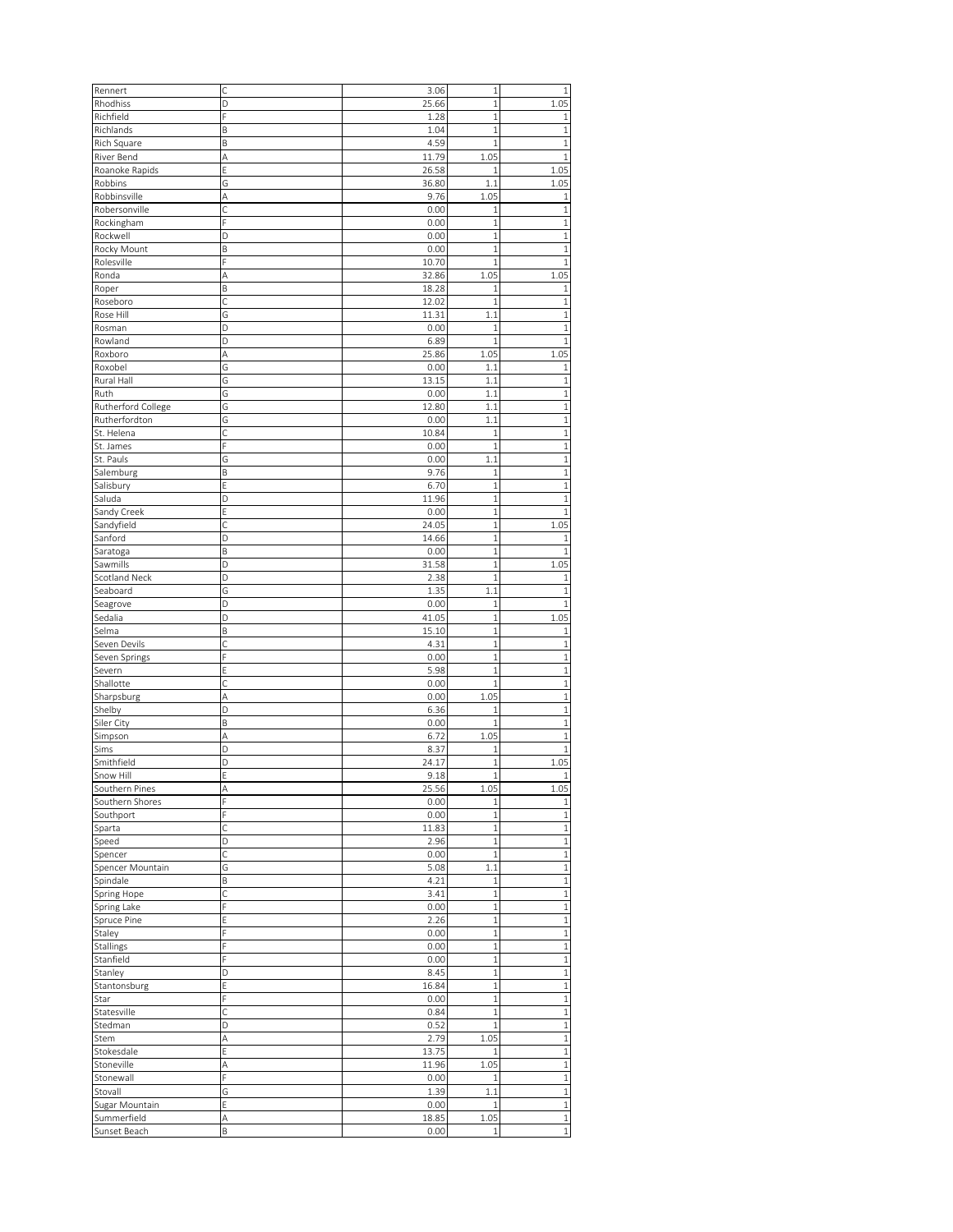| Surf City               | Α | 40.18 | 1.05           | 1.05         |
|-------------------------|---|-------|----------------|--------------|
| Swansboro               | E | 0.00  | 1              | 1            |
| Swepsonville            | G | 6.20  | 1.1            |              |
|                         | B |       |                | 1.05         |
| Sylva                   |   | 37.72 | 1              |              |
| <b>Tabor City</b>       | Ċ | 7.80  | $\mathbf 1$    | 1            |
| Tarboro                 | D | 3.98  | $\mathbf 1$    | 1            |
| Tar Heel                | Ē | 0.00  | $\mathbf 1$    |              |
|                         |   |       |                | 1            |
| Taylorsville            |   | 16.53 | $\mathbf 1$    | 1            |
| Taylortown              | B | 18.12 | $\,1$          | 1            |
|                         |   |       |                |              |
| Teachey                 | E | 0.00  | $\mathbf 1$    | 1            |
| Thomasville             | F | 13.22 | $\mathbf 1$    | $\mathbf 1$  |
| Tobaccoville            | Β | 0.00  | $\mathbf{1}$   | $\mathbf{1}$ |
|                         |   |       |                |              |
| Topsail Beach           | А | 0.00  | 1.05           | 1            |
| Trenton                 | Α | 8.23  | 1.05           | $\mathbf{1}$ |
| Trent Woods             | E | 0.00  | 1              | $\mathbf 1$  |
|                         |   |       |                |              |
| Trinity                 | F | 0.00  | 1              | 1            |
| Troutman                | E | 12.55 | $\mathbf 1$    | $\mathbf{1}$ |
|                         |   | 5.55  | 1.1            | 1            |
| Troy                    | G |       |                |              |
| Tryon                   | Ċ | 17.98 | $\mathbf{1}$   | 1            |
| Turkey                  | E | 0.00  | $\mathbf 1$    | $\mathbf{1}$ |
|                         |   |       |                |              |
| Unionville              | G | 0.00  | 1.1            | 1            |
| Valdese                 | G | 4.90  | 1.1            | 1            |
| Vanceboro               | A | 17.01 | 1.05           | $\mathbf{1}$ |
|                         |   |       |                |              |
| Vandemere               | Ċ | 0.00  | 1              | $\mathbf{1}$ |
| Varnamtown              | E | 6.64  | $\,1$          | $\mathbf 1$  |
| Vass                    |   | 0.00  | $\,1$          | $\mathbf 1$  |
|                         |   |       |                |              |
| Waco                    | С | 0.00  | $\mathbf 1$    | $\mathbf 1$  |
| Wade                    | F | 9.04  | $\mathbf 1$    | $\mathbf{1}$ |
| Wadesboro               | Ċ | 7.62  | $\overline{1}$ | $\mathbf{1}$ |
|                         |   |       |                |              |
| Wagram                  | D | 0.00  | $\mathbf 1$    | $\mathbf 1$  |
| Wake Forest             | C | 9.49  | $\mathbf 1$    | $\mathbf{1}$ |
|                         |   |       |                |              |
| Walkertown              | B | 15.94 | $\mathbf 1$    | 1            |
| Wallace                 | E | 0.00  | $\mathbf 1$    | 1            |
| Wallburg                | E | 1.13  | $1\,$          | $\mathbf{1}$ |
|                         |   |       |                |              |
| Walnut Cove             | D | 0.00  | $\mathbf{1}$   | 1            |
| Walnut Creek            | A | 9.27  | 1.05           | 1            |
| Walstonburg             | A | 40.95 | 1.05           | 1.05         |
|                         |   |       |                |              |
| Warrenton               | B | 15.54 | 1              | 1            |
| Warsaw                  | A | 6.71  | 1.05           | 1            |
| Washington              | A | 11.21 | 1.05           | $\mathbf 1$  |
|                         |   |       |                |              |
| Washington Park         | B | 13.29 | $\mathbf 1$    | $\mathbf 1$  |
| Watha                   | Α | 62.16 | 1.05           | 1.1          |
|                         |   |       |                |              |
| Waxhaw                  | G | 0.00  | 1.1            | $\mathbf 1$  |
| Waynesville             | G | 0.00  | 1.1            | 1            |
| Weaverville             | G | 8.57  | 1.1            | $\mathbf{1}$ |
|                         | Ē |       |                |              |
| Webster                 |   | 0.00  | 1              | 1            |
| Weddington              | E | 0.00  | $\,1$          | $\mathbf 1$  |
| Weldon                  | D | 0.00  | $\,1$          | $\mathbf{1}$ |
|                         |   |       |                |              |
| Wendell                 | E | 7.25  | $\mathbf 1$    | 1            |
| Wentworth               | F | 0.00  | 1              | $\mathbf{1}$ |
| Wesley Chapel           | G | 0.00  | 1.1            | $\mathbf 1$  |
|                         |   |       |                |              |
| West Jefferson          | G | 8.13  | 1.1            | $\mathbf 1$  |
| <b>Whispering Pines</b> | D | 1.45  | $1\,$          | 1            |
| Whitakers               | С | 22.06 | $\,1$          | 1.05         |
|                         |   |       |                |              |
| White Lake              | C | 7.81  | $\,1$          | $1\,$        |
| Whiteville              | E | 0.00  | $1\,$          | $\,1\,$      |
| Whitsett                | F | 5.81  | $1\,$          | $\,1$        |
|                         |   |       |                |              |
| Wilkesboro              | A | 15.26 | 1.05           | $\,1$        |
| Williamston             | B | 0.00  | $1\,$          | $\,1\,$      |
| Wilmington              | D | 1.47  | $\mathbf 1$    | $\,1\,$      |
|                         |   |       |                |              |
| Wilson                  | D | 0.70  | $1\,$          | $\,1\,$      |
| Wilson's Mills          | Α | 28.42 | 1.05           | 1.05         |
| Windsor                 | A | 8.92  | 1.05           |              |
|                         |   |       |                | $\,1\,$      |
| Winfall                 | F | 0.00  | $\,1$          | $\,1\,$      |
| Wingate                 | E | 0.00  | $\,1$          | $\,1\,$      |
|                         |   |       |                |              |
| Winston-Salem           | Α | 0.00  | 1.05           | $\mathbf{1}$ |
| Winterville             | Α | 35.23 | 1.05           | 1.05         |
| Winton                  | G | 0.00  | 1.1            | 1            |
|                         |   |       |                |              |
| Woodfin                 | D | 29.45 | $\,1$          | 1.05         |
| Woodland                | E | 0.00  | $\,1$          | $1\,$        |
|                         | F | 4.57  | $\,1$          |              |
| Wrightsville Beach      |   |       |                | $1\,$        |
| Yadkinville             | E | 9.68  | $\,1\,$        | $\,1\,$      |
| Yanceyville             | D | 0.00  | $1\,$          | $\,1\,$      |
|                         |   |       |                |              |
| Youngsville             | D | 0.00  | $\mathbf 1$    | $\,1$        |
| Zebulon                 | G | 0.00  | 1.1            | $\,1$        |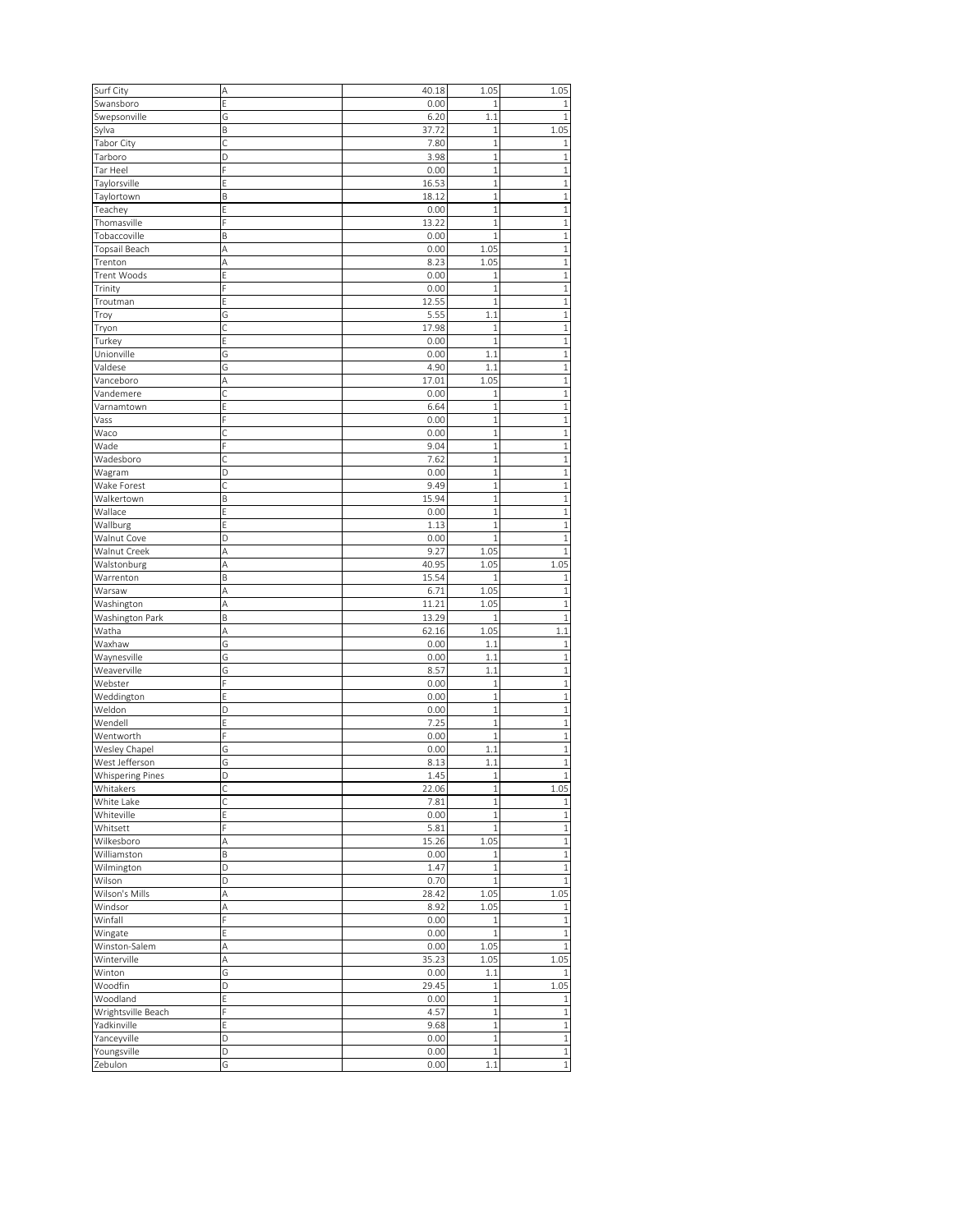# Master Project Table

|                  |                                                    |                                                          |                        |                   |     |                                                             |                | Hydro            |                        |          |
|------------------|----------------------------------------------------|----------------------------------------------------------|------------------------|-------------------|-----|-------------------------------------------------------------|----------------|------------------|------------------------|----------|
| Master Project # | SIT <sup>1</sup>                                   | Project Type                                             | Default facility Width | Incremental Width |     | Construction Unit Cost   Environmental Mitigation   SHEET # |                | Master Project # | Existing Curb & Gutter | None     |
|                  | 1 SIT 1: Grade-Separated Bicycle Facility          | New Bicycle/Pedestrian Bridge                            | 10                     |                   | 225 | Yes                                                         |                |                  |                        |          |
|                  | 2 SIT 1: Grade-Separated Bicycle Facility          | New Bicycle/Pedestrian Tunnel                            | 10                     |                   | 225 | Yes                                                         | A              |                  |                        |          |
|                  | 3 SIT 2: Off-Road/Separated Linear Bicycle Facilty | Shared-Use Path, Multi-Use Path, Rail-Trail, or Sidepath | 10                     |                   | 225 | Yes                                                         | $\overline{A}$ |                  |                        |          |
|                  | 4 SIT 2: Off-Road/Separated Linear Bicycle Facilty | Contra-Flow Bicycle Lane or Separated Bicycle Lane       | 10 <sup>1</sup>        |                   | 135 | Yes                                                         | $\overline{A}$ |                  |                        |          |
|                  | 5 SIT 2: Off-Road/Separated Linear Bicycle Facilty | Buffered Bicycle Lane                                    | 14                     |                   | 135 | Yes                                                         | $\overline{A}$ |                  |                        |          |
|                  | 6 SIT 3: On-Road Designated Bicycle Facility       | Bicycle Lane                                             |                        |                   | 135 | Yes                                                         | $\overline{A}$ |                  |                        |          |
|                  | 7 SIT 4: On-Road Bicycle Facility                  | Shared Lane Marking (Sharrow)                            |                        |                   |     | No.                                                         | G              |                  |                        |          |
|                  | 8 SIT 4: On-Road Bicycle Facility                  | Paved Shoulder                                           |                        |                   | 135 | Yes                                                         |                |                  |                        |          |
|                  | 9 SIT 4: On-Road Bicycle Facility                  | Signage                                                  |                        |                   |     | <b>No</b>                                                   | B              |                  |                        |          |
|                  | 10 SIT 5: Multi-Site Bicycle Facility              | Multi-Site Bicycle Facility                              |                        |                   |     | <b>No</b>                                                   |                |                  |                        |          |
|                  | 11 SIT 6: Grade-Separated Pedestrian Facility      | New Pedestrian Bridge                                    | 10                     |                   | 225 | Yes                                                         |                |                  |                        |          |
|                  | 12 SIT 6: Grade-Separated Pedestrian Facility      | New Pedestrian Tunnel                                    | $10 -$                 |                   | 225 | Yes                                                         | $\overline{A}$ |                  |                        |          |
|                  | 3 SIT 7: Protected Linear Pedestrian Facility      | Shared-Use Path, Multi-Use Path, Rail-Trail, or Sidepath | 10                     |                   | 225 | Yes                                                         | $\overline{A}$ |                  |                        |          |
|                  | 4 SIT 7: Protected Linear Pedestrian Facility      | Sidewalk                                                 |                        |                   | 180 | Yes                                                         | $\overline{A}$ |                  |                        |          |
|                  | 15 SIT 8: Multi-Site Pedestrian Facility           | Multi-Site Pedestrian Facility                           |                        |                   |     | No.                                                         | <b>F</b>       |                  |                        | $\Omega$ |
|                  | 16 SIT 9: Improved Pedestrian Facility             | Trail Improvement                                        | $\Omega$               |                   | 225 | Yes                                                         |                |                  |                        |          |
|                  | 17 SIT 9: Improved Pedestrian Facility             | Sidewalk Widening                                        |                        |                   | 180 | Yes                                                         |                |                  |                        |          |
|                  | 18 SIT 9: Improved Pedestrian Facility             | Streetscape/Corridor Improvement                         |                        |                   |     | <b>No</b>                                                   |                |                  |                        |          |